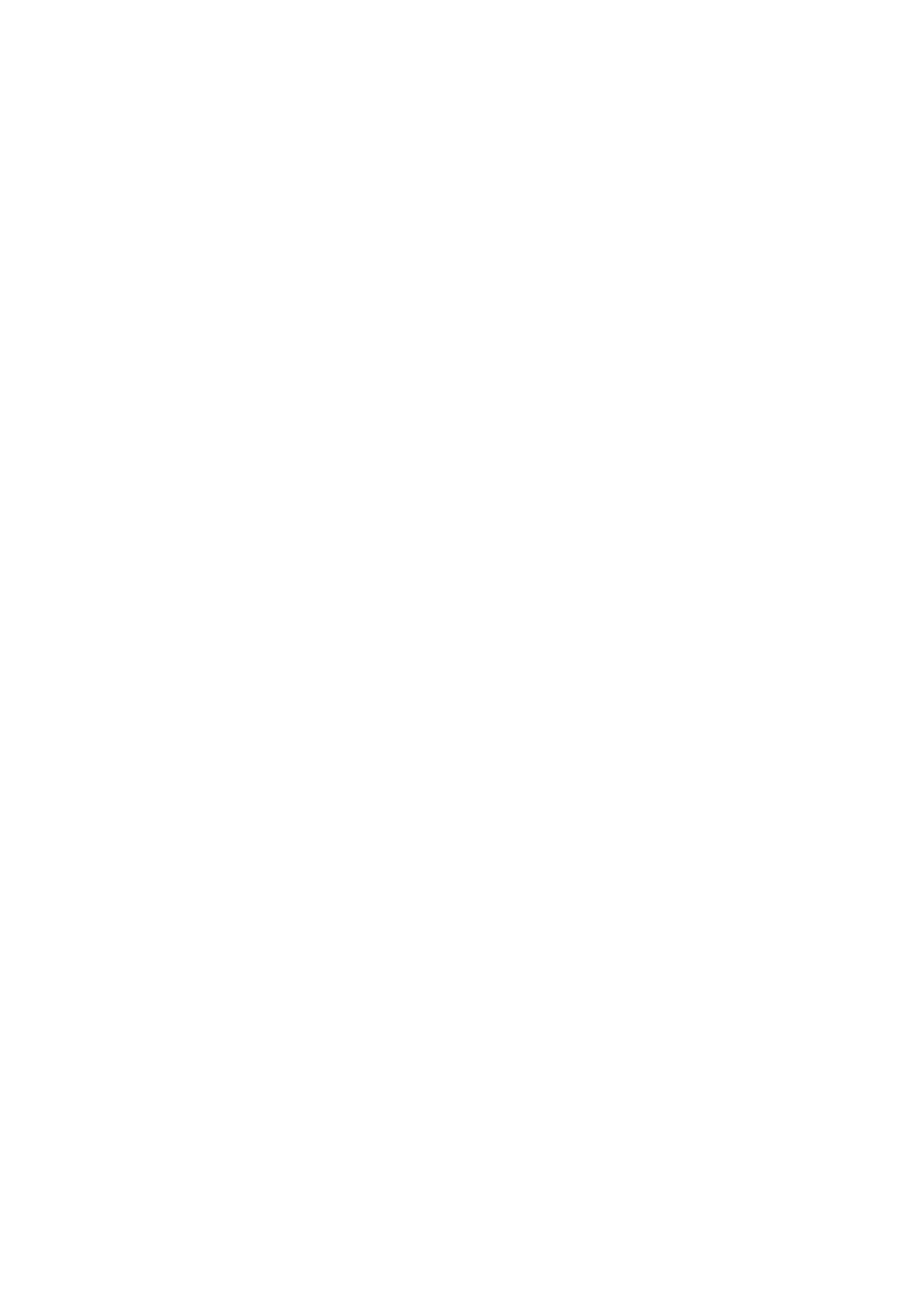The Institut français des relations internationales (Ifri) is a research center and a forum for debate on major international political and economic issues. Headed by Thierry de Montbrial since its founding in 1979, Ifri is a non-governmental, non-profit organization.

As an independent think tank, Ifri sets its own research agenda, publishing its findings regularly for a global audience. Using an interdisciplinary approach, Ifri brings together political and economic decision-makers, researchers and internationally renowned experts to animate its debate and research activities.

With offices in Paris and Brussels, Ifri stands out as one of the rare French think tanks to have positioned itself at the very heart of European debate.

The opinions expressed in this text are the responsibility of the author alone.

ISBN: 978-2-36567-641-0 © All rights reserved, Ifri, 2016

#### **How to quote this document:**

Hlawulani Mkhabela, "South African Local Elections 2016. From One Party Dominance to Effective Plural Democracy", *Études de l'Ifri*, November 2016.

#### **Ifri**

27 rue de la Procession 75740 Paris Cedex 15 – FRANCE Tel.:  $+33$  (0)1 40 61 60 00 – Fax:  $+33$  (0)1 40 61 60 60 Email: [accueil@ifri.org](mailto:accueil@ifri.org)

#### **Ifri-Bruxelles**

Rue Marie-Thérèse, 21 1000 – Bruxelles – BELGIQUE Tel.:  $+32$  (0)2 238 51 10 – Fax:  $+32$  (0)2 238 51 15 Email: [bruxelles@ifri.org](mailto:bruxelles@ifri.org)

#### **Website:** [Ifri.org](https://www.ifri.org/)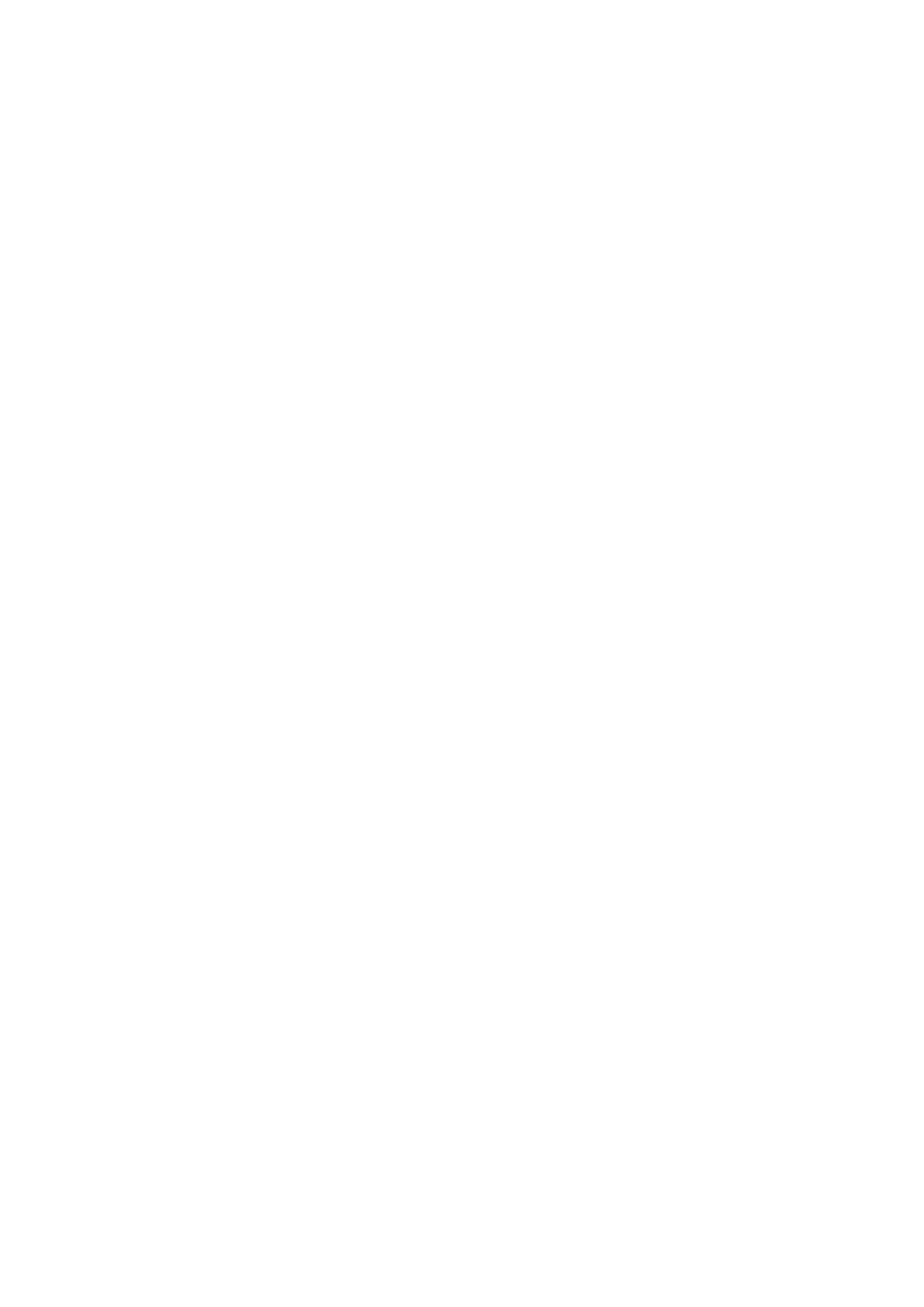## **Author**

**Hlawulani Mkhabela** is a South African researcher with an interest in African political transitions and civilians in conflict. She holds a Master's Degree in Human Rights and Humanitarian Action from Sciences Po Paris, and is currently preparing a PhD project concerned with African women's movements in times of political crisis. Her career in civil society began in South Africa where she founded Miyela, an NGO facilitating youth civic participation and socio-political debate. She is currently an English lecturer at Arts et Métier's Chalons-en-Champagne campus.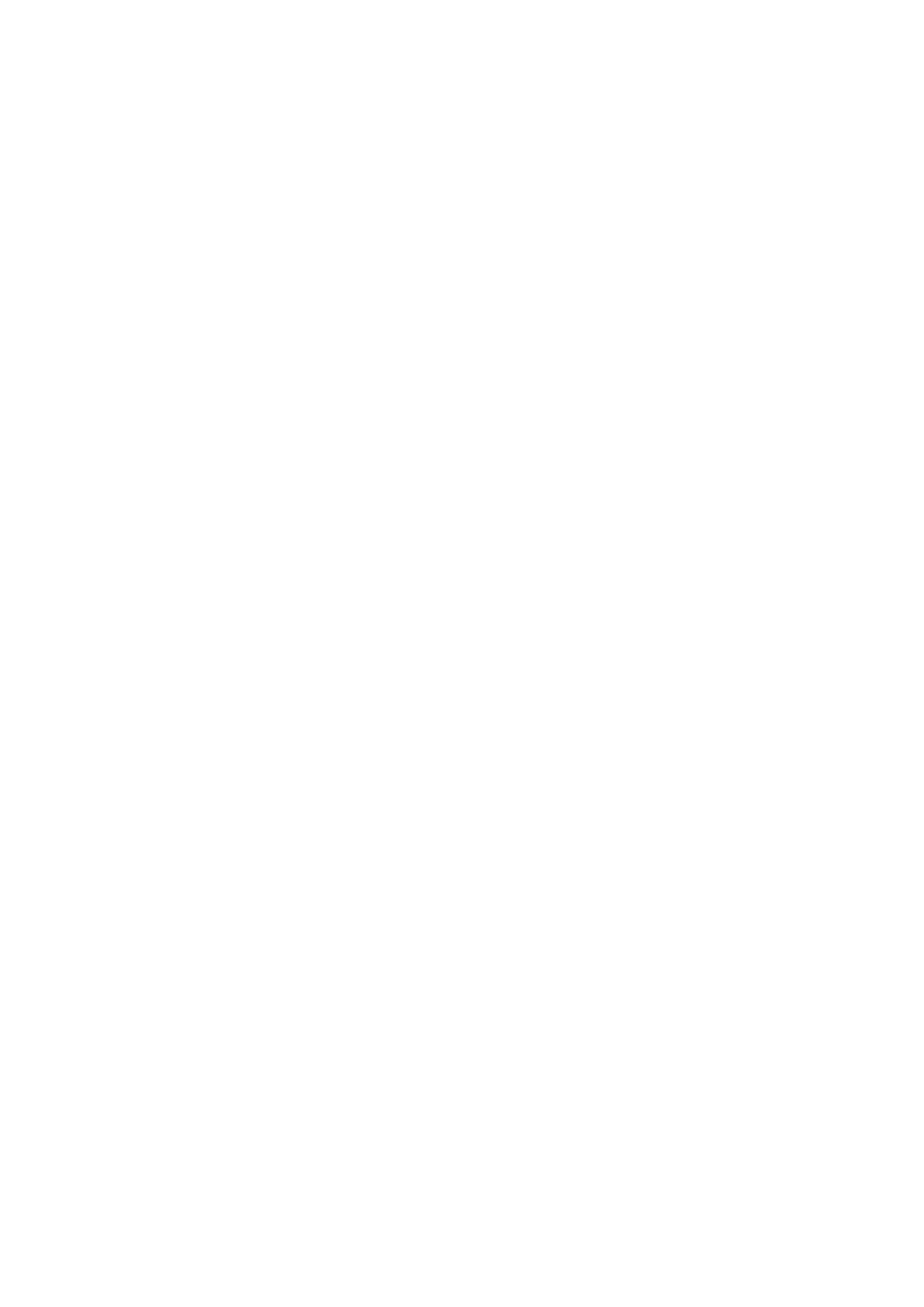## **Table of contents**

| Why local elections matter so much? Understanding the political |
|-----------------------------------------------------------------|
|                                                                 |
|                                                                 |
| How the metros were lost: local causes and a disgruntled        |
|                                                                 |
|                                                                 |
| The DA and the EFF: the partnership and its prospects35         |
|                                                                 |
| CONCLUSION: TOWARDS THE NATIONAL ELECTIONS 43                   |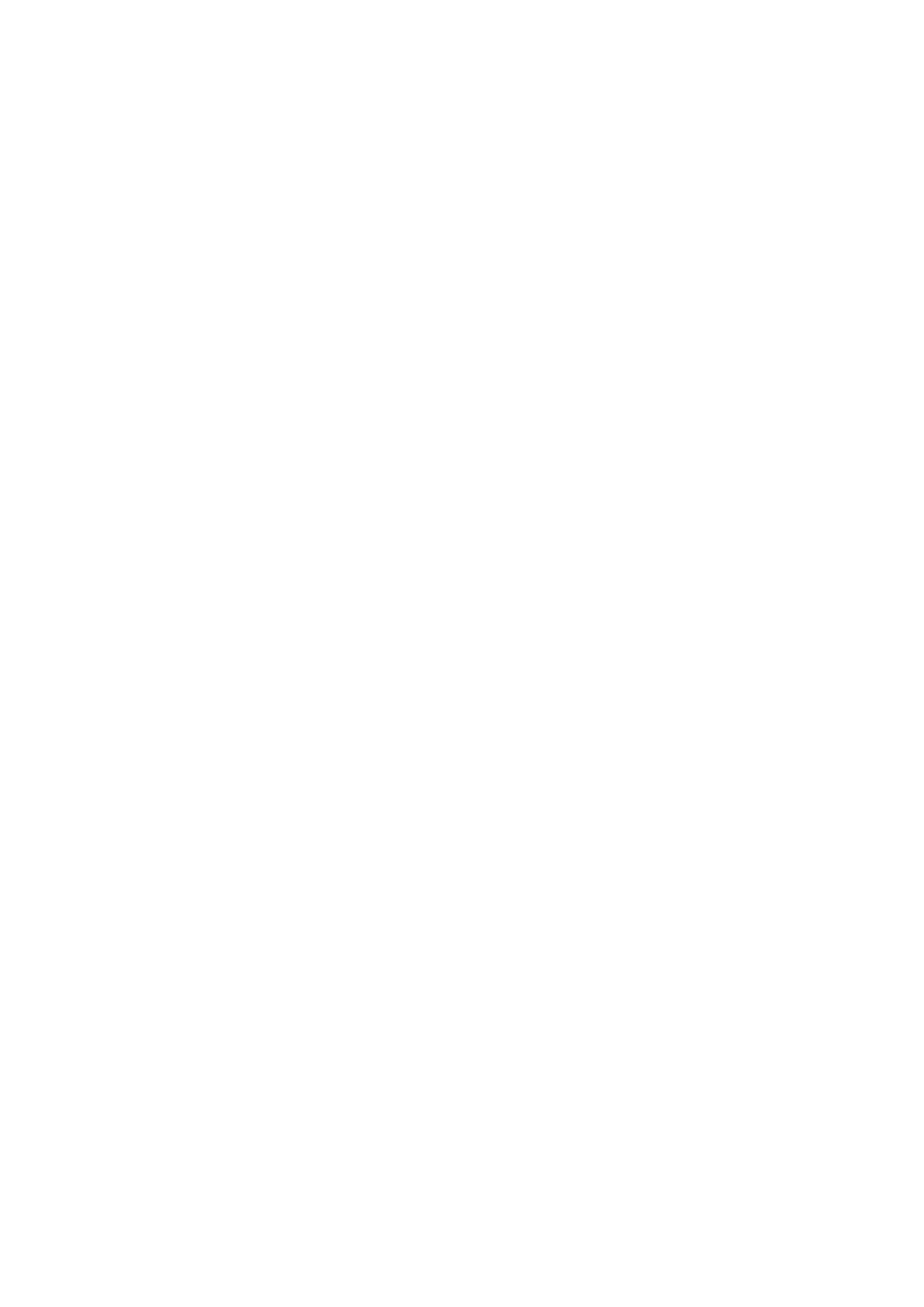## <span id="page-8-0"></span>**Introduction**

The South African political landscape experienced a shock from an unlikely source; the country's local government elections on August 3, 2016 representing the last tier of government and often overlooked in favour of national and provincial polls. This year's vote was a barometer of public sentiment towards the ruling African National Congress (ANC) and heralds a wind of change that is blowing through SA's politics, leaving the possibility for growth and disruption in its awake. The watershed municipal election is the biggest opposition breakthrough since the National Party (NP) government was toppled in 1994 and it excludes the ANC from the running of four of the eight metro municipalities, densely populated cities that generate more than half of the country's wealth.<sup>1</sup> It is unsurprising that the official opposition continues to hold Cape Town, the country's second largest city, the only metropolitan where black people are the minority and the New National Party (the former NP) retained significant support before it was dissolved. But even polls indicating widespread dissatisfaction with the ruling party failed to register the extent to which the party had fallen out of favour with urban voters, and all commentators underestimated the acuity of the opposition united to dethrone the ANC. The party may still rule most of South Africa, but it has been expelled from key centres of political and economic influence. It failed to piece together a coalition to obtain the over 50% majority required to govern the Nelson Mandela Bay Municipality, the location of two important ports and the country's burgeoning automotive industry. But the hardest blow came from a partnership between the liberal right Democratic Alliance (DA) and the leftist Economic Freedom Fights (EFF) who usurped the ANC's position in two metros in Gauteng. The ANC relinquished Tshwane, home to the city of Pretoria, and also lost the 'City of Gold', Johannesburg, the country's economic powerhouse with over four million

<sup>1.</sup> There are 278 municipalities, of which 8 are metropolitan municipalities. Metros are largely independent local government structures which exercise exclusive municipal executive and legislative authority within their area. Metros are the most urbanized areas and must have more than 500,000 voters. Metro councils manage the delivery of services and the development of infrastructure. For GDP generated by metros see: "The 2016 Local Government Elections and the Metros – Part II: The Base Line for 2016", Helen Suzman Foundation, 2 July 2016.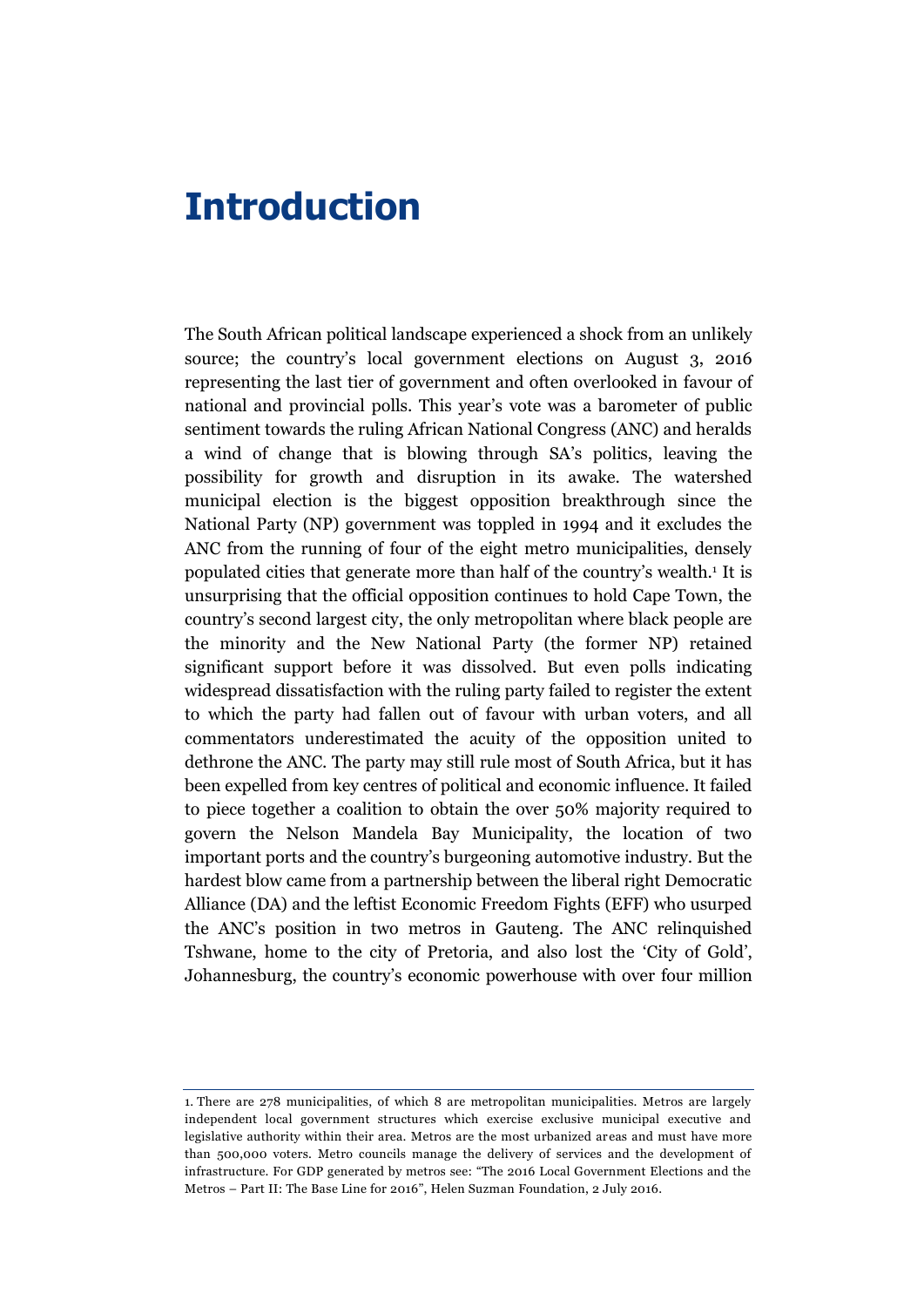inhabitants contributing about 17% of the nation's Gross Domestic Product.<sup>2</sup>

The arrogance which fed President Jacob Zuma's statement that the ANC would rule until Jesus comes back may be sorely misplaced.<sup>3</sup> Though "the Messiah" may not be walking the streets of Johannesburg, the election has introduced a new uncertainty to the nation's politics, making the question of succession within the ANC one that urgently needs an answer, and encouraging many to hazard that in future elections the position of the liberation movement will increasingly be challenged. The election points to falling national popularity, but the party also faces trouble at home with tensions in the ranks of the party rising and increasing friction in its Tripartite Alliance with the South African Communist Party (SACP) and the trade union movement.<sup>4</sup> The embattled ruling party must now contemplate dismantling local level governing structures overlain with a network of political and individual economic interests, and confront a menagerie of opposition parties emboldened by the current climate and eager to compete to govern 27 hung municipalities where no party gained the absolute majority. It is premature to claim that South Africa is primed to be led by another political organisation, but it is now obvious that South Africans appear ready to challenge the regime to rule differently and may welcome other players into the political arena. This is a new era with the possibility to mature and enhance plural democracy as the electorate realises its potential to bring about change through the electoral process. As formal and informal coalitions between oppositions form and political parties shake off ideological straitjackets in order to challenge the ruling party, South Africa could provide an example for the region's opposition parties eager to challenge established governments led by former liberation movements. But what is happening will also likely set forth great disruption as the status-quo is challenged and power is shifted

To fully understand what has occurred in South Africa and the debates that will shape the country's future, this article examines the result of the past election and explains how the ANC progressively eroded the trust of the voting public. The significance of local elections and the metros is

<sup>2.</sup> "City of Johannesburg: 2012/16 Integrated Development Plan" The City of Johannesburg, May 2013[, www.joburg.org.za.](http://www.joburg.org.za/images/stories/2013/June/2013-16%20idp%2017may2013%20final.pdf)

<sup>3.</sup> "Zuma Repeats that ANC Will Rule until Jesus Comes", *Mail and Guardian*, 5 July 2016, [mg.co.za.](http://mg.co.za/article/2016-07-05-zuma-repeats-that-anc-will-rule-until-jesus-comes)

<sup>4.</sup> In early 1990's as the apartheid regime relinquished control, the ANC initiated a strong strategic coalition with the SACP and the Congress of South African Trade Unions (Cosatu), the largest federation of trade unions in the country. Since the ANC had been banned until 1991 its activities on the ground in South Africa were limited, but the coalition permitted the party to tap into the support base of workers' movements which had been centres for antiapartheid protests and enjoyed political legitimacy.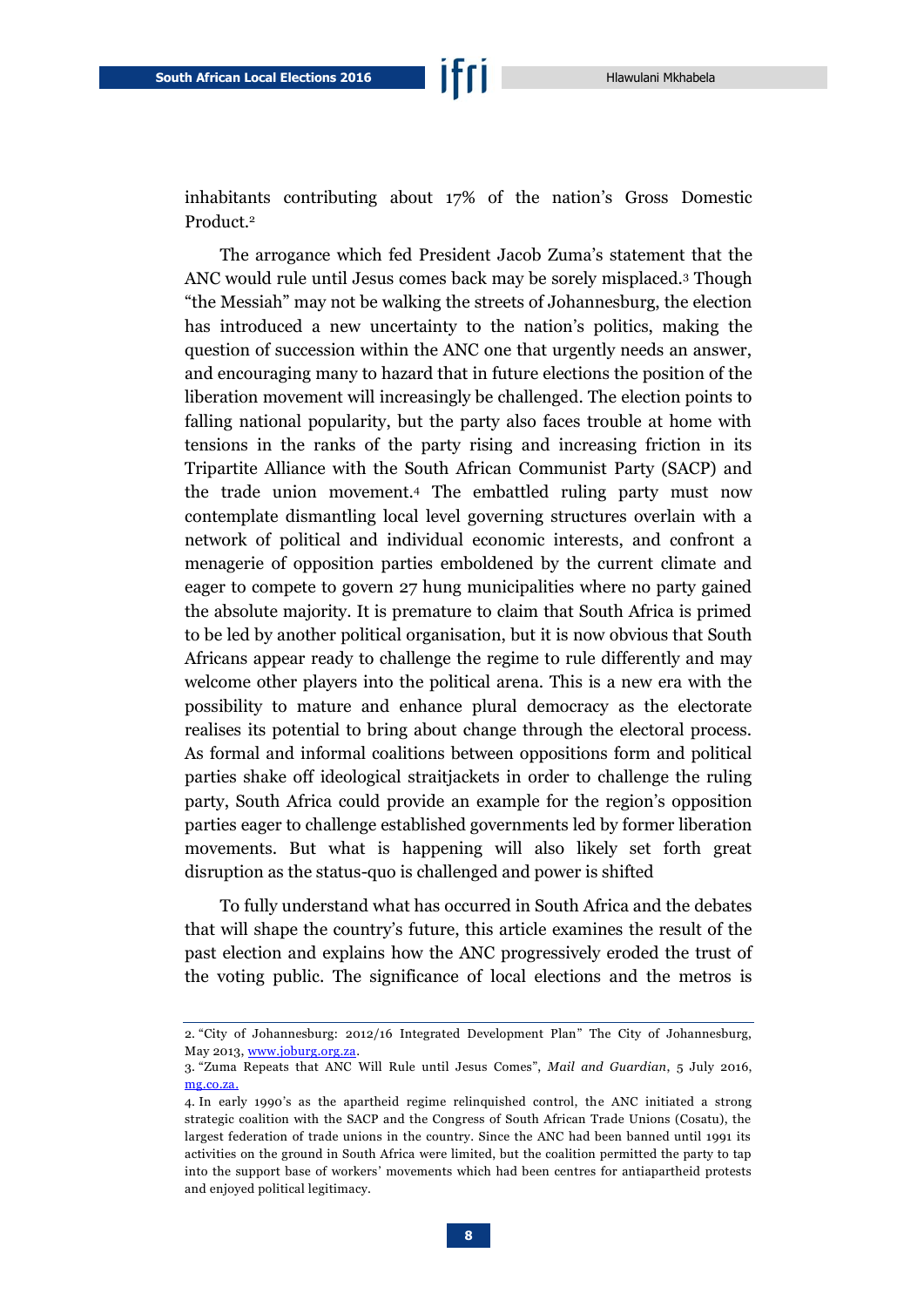unravelled to describe the new space of political competition and potential instability in which the country finds itself. The discussion then taps into the future, presenting the altered face of South African politics defined by a party used to power and intent on etching its way back, and coalitions that may threaten the ruling administration, but are also barely comfortable marriages of convenience that will be severely tested. Finally, the article asks what could be next for the party that has largely controlled South African politics, and cautions that a change of president may not be enough to revise the ANC's blemished image as the party appears to fracture and tear into itself following its poor showing. The nation's democracy is experiencing a new phase which begun with the elections in August 2016, and over the coming years there is the potential for effective multi-party politics and economic growth, as well as instability and violent social disruption.



#### **Percentage of total national vote in municipal elections**

Data Source: "Local Government Elections", News24, [www.news24.com.](http://www.news24.com/elections/results/lge%23election=pr&year=2016&map=live)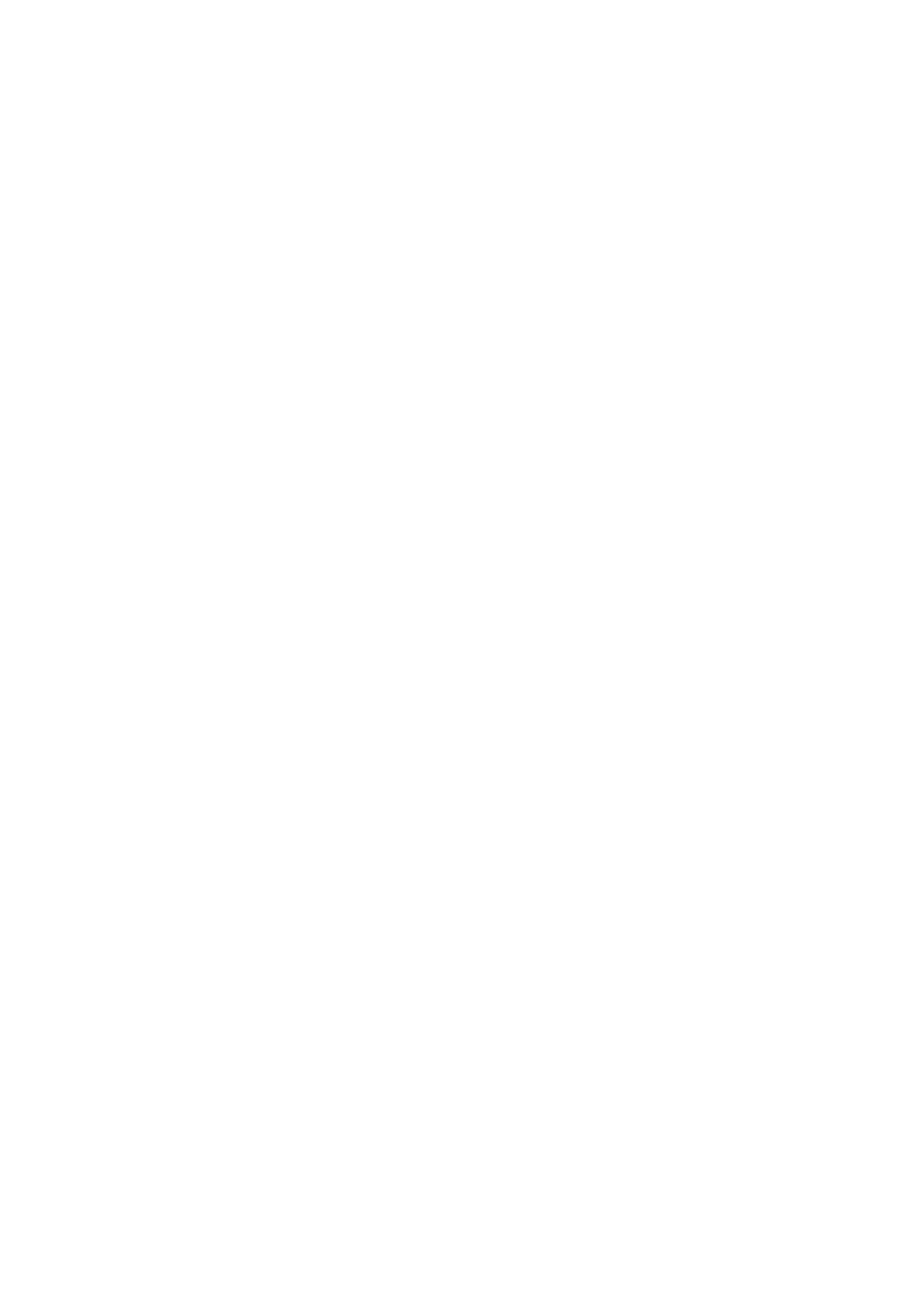## <span id="page-12-0"></span>**Understanding the 2016 Local Elections**

### <span id="page-12-1"></span>**The election result: a bitter defeat**

This is an important moment in South Africa's post-apartheid history, and its significance encompasses more than the eventual decline in popularity of liberation movements with the passage of time and as voters' interests gain importance over struggle ideologies. Any claim that the ANC is losing its grip on power needs to be qualified. Simple statements can miss the nuances in South African history and the interaction between local and national political contexts that encouraged the outcome and will alter not only who governs South Africa, but also how the country can be governed. The end is not here for the ANC, but it is the end of a period of unchecked authority and one-party domination. The party will finally have to compete to govern: a process that will be riddled with growing pains for the organisation. The ANC which came into power with Nelson Mandela at its helm after the first democratic elections in 1994 continues to enjoy support and won the majority of local municipalities, securing 53.9% of the vote.<sup>5</sup> Its closest rival, the Democratic Alliance, obtained 26.9% of the overall vote growing only about 3% since the 2014 national.

Victory, however, in this election was not defined by whether the party would gain the overall majority, even its staunchest critics cannot deny that the ruling party continues to harness popular appeal. The critical concern was not if the ANC would win votes, but victory for the embattled government was defined in two ways. Firstly, whether the ANC could retain support amongst loyal black voters that make up the majority and who secured the party's uncontested position in the past. The second test for Zuma's government was whether the party under his leadership could continue to practice unmatched control of seven metropolitan municipalities which are the drivers of national economy. The ANC firmly held all metros except for Cape Town, a former National Party (NP)

<sup>5.</sup> Unless otherwise specified for election result see "Results Summary – All Ballots, Independent Electoral Committee website, printed 11 August 2016", [www.elections.org.za.](http://www.elections.org.za/content/Elections/Municipal-elections-results/)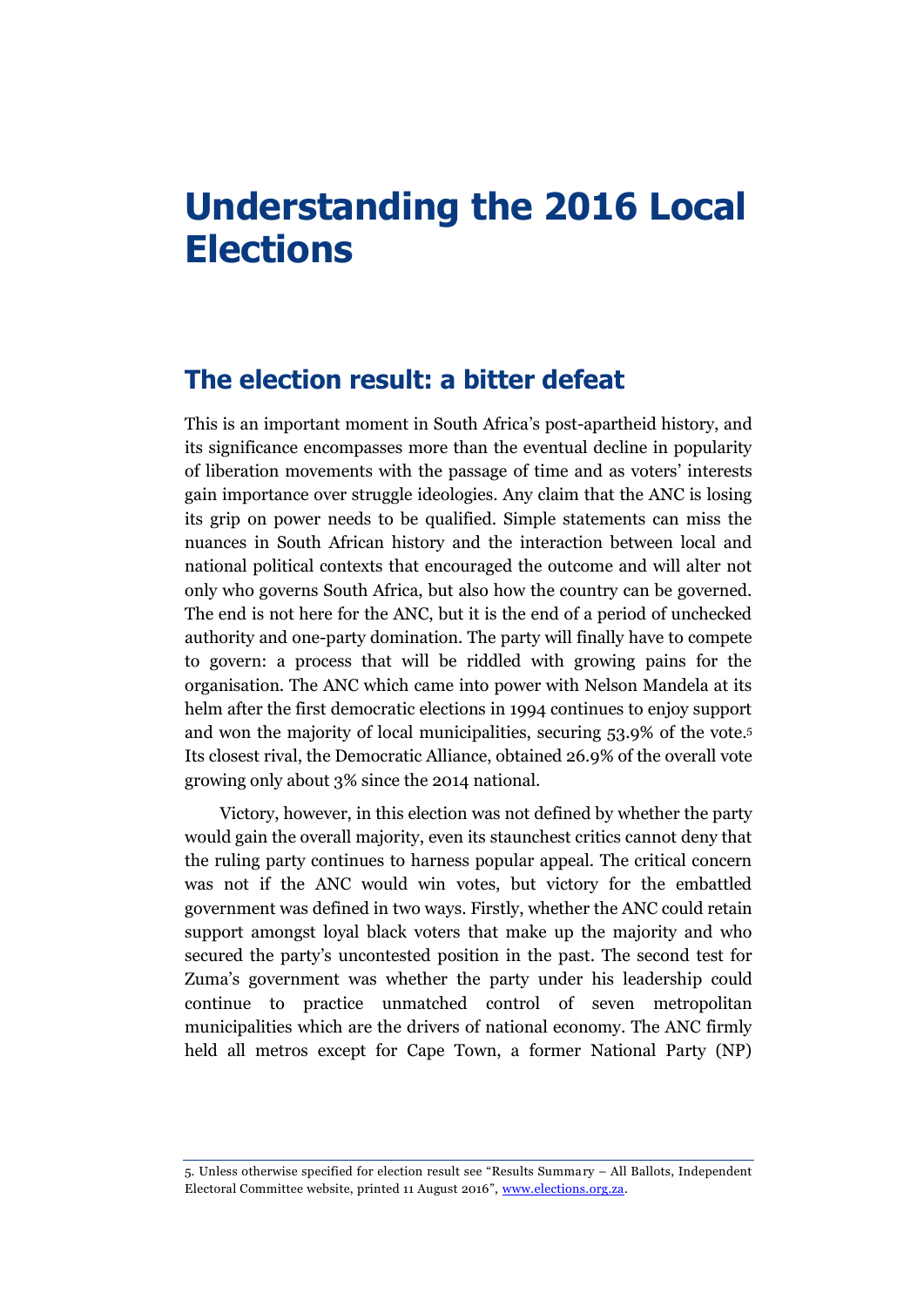stronghold, which after some wrangling was captured by a Democratic Alliance-led coalition in 2006.<sup>6</sup>

The leadership has failed on both counts, it could not address the concerns of unhappy voters despite internal reports and media polls that predicated that the party would struggle to gain an absolute majority in the metros.<sup>7</sup> This has been the ANC's worst showing in an election, seeing its national proportion of local votes fall by 8 points since the 2011 local election, and across the country it has struggled to obtain an outright majority forcing it to enter into coalition with a host of smaller parties.<sup>8</sup> Over the last decade the drop in the ruling party's support and a swing toward the opposition has been slow but persistent. After the 2006 local election, the ruling party captured 65.6% of the national vote compared to this year's 53.9% while the DA only had 16.3% of vote in 2006 and in ten years their share has steadily climbed about 10%. The swing has been most marked in urban municipalities, but rural support also dipped as well, which signifies a drop that would be impossible without black voters voting differently from what they have in the past. A telling indication is a fall of over 10 points in the largely rural province of Limpopo, where the organisation claimed over 80% of the vote in the local election of 2011, but only took 69.3% in this election permitting the DA to make inroads in the province taking on the running of its first municipality in the area, the Modimolle-Mookgopong Municipality. The ANC's fall from favour in region may be explained by the fact that EFF leader Julius Malema comes from Limpopo, so the new party which took 16.9% of the province's votes could easily garner support with its home crowd. However decline in rural support is generalised and includes Mpumalanga the province where the governing party is its most popular, but saw a similar dip falling from 79% to just over 70%.<sup>9</sup>

7. "ANC's Blame Game", *City Press*, 14 August 2016, [city-press.news24.com.](http://city-press.news24.com/News/ancs-blame-game-20160814)

<sup>6.</sup> Unlike the seven other metros Cape Town has only a small black minority. Apartheid era spatial engineering and laws like the Urban Areas Act of 1923 severely limited the areas where blacks could live and relegated the black population to the periphery of the city distanced from its economic centres. The possible avenues for employment already limited nationally by Apartheid laws were particularly stringent in the Western Cape forcing blacks out of the province and its city. Cape Town has retained a sense of "exceptionalism" from the rest of the country, and the national government has accused the provincial Western Cape government of keeping black residents poor and in formerly black townships while securing white privilege in every sector of social and economic life in the province. "Apartheid Ended 20 Years Ago, so Why is Cape Town Still 'a Paradise for the Few'?", *The Guardian*, 30 April 2014[, www.theguardian.com.](https://www.theguardian.com/cities/2014/apr/30/cape-town-apartheid-ended-still-paradise-few-south-africa)

<sup>8.</sup> M. Roodt, "South Africa's Local Elections: Reasons for Each Party to be Happy and Sad", *African Argument*, 8 August 2016.

<sup>9.</sup> "ANC Lost Ground in Rural Areas as Well as Cities", *Business Day*, 8 August 2016, [www.bdlive.co.za.](http://www.bdlive.co.za/economy/2016/08/08/anc-lost-ground-in-rural-areas-as-well-as-cities)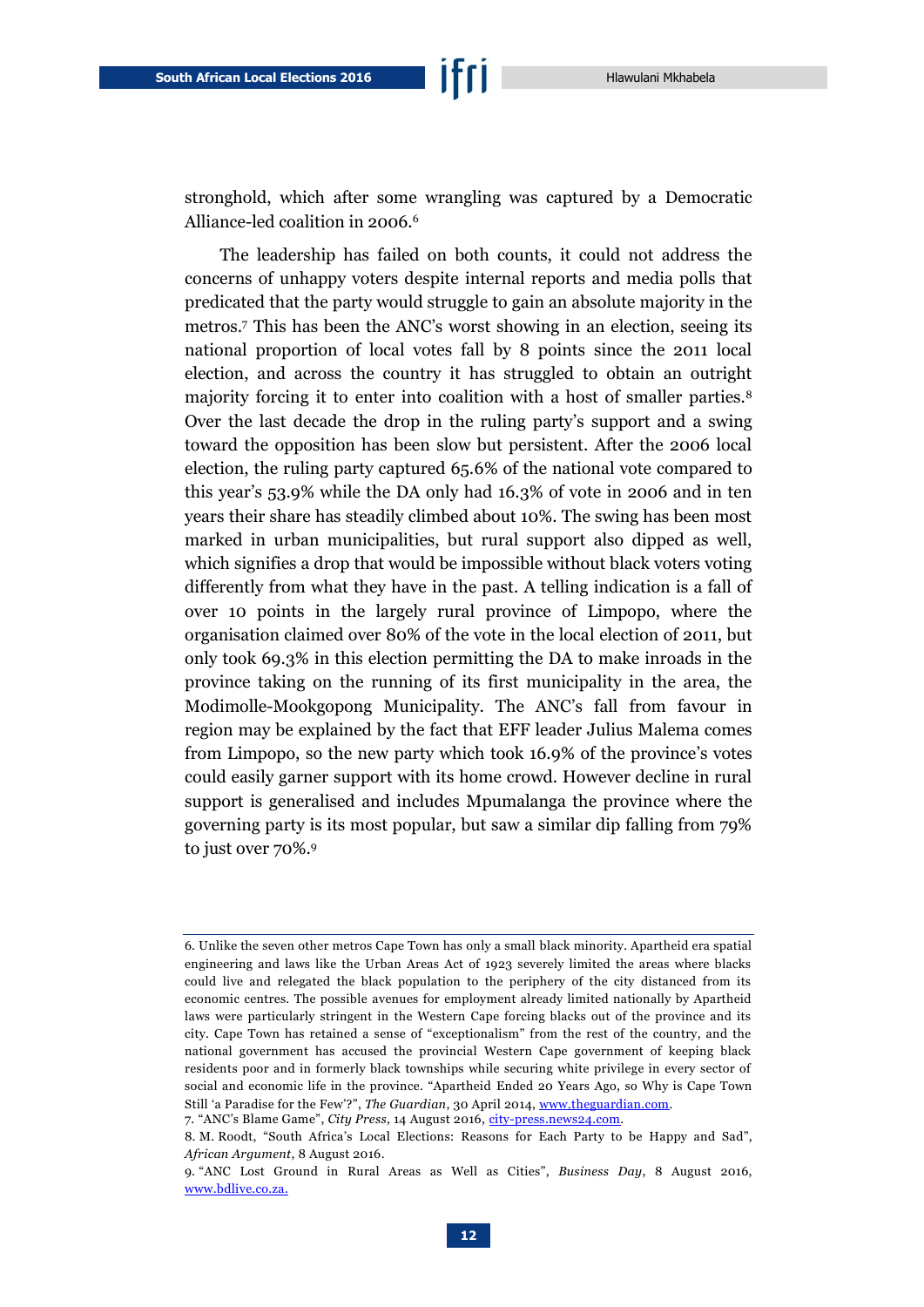But the numbers alone do no grasp the magnitude of the disruption in the political space. What is crucial is where the opposition made its gains and how opposition parties were able to manipulate the hybrid electoral systems to its benefit.<sup>10</sup> The result is that even where the opposition failed to gain an outright majority they succeeded in claiming control in key metros by forming coalitions and voting as a single block against a shared opponent.

Since over 60% of South Africans live in urban areas and the urban population is growing rapidly, controlling metropolitan municipalities is essential to political survival and conceding the metros will alter not only the ANC, but also change how political power in the country is understood and practiced.<sup>11</sup> In the days that followed the vote, both the ruling party and the DA competed to coax the cooperation of a hodgepodge of opposition parties, especially the EFF which held 8% of the national vote. Though the overall growth in popularity of the DA is slight, the opposition saw a sharp spike in support in important metros. The inclusion of the EFF, competing for the first time in a municipal election bit into the ANC's black voter support base in Limpopo and the North West Province taking 14% of the votes in North West while the ANC has lost nearly 20% of the vote in the province since 2011. The party also took on the role of kingmaker in Gauteng's major metros of Johannesburg and Tshwane.

South Africa was not liberated through a violent military struggle, but a negotiated process which culminated in the monumental 1994 elections putting in place a government of national unity. The history means that elections are central to how citizens understand the state and engage with it. Following the first local government elections in 2001 the number of registered voters in these elections has increased. This year voter turnout was at 58% making this election the most hotly contested since the first national elections.<sup>12</sup> Local elections tend to have a lower voter turnout compared to the general election which had an attendance rate of 73%, but while the turnout for national elections has been declining with every national poll, the turnout for local government elections has risen with

<sup>10.</sup> Municipalities are divided into wards or constituents each with a ward councillor who represents that ward and interacts directly with residents. Local government elections use a hybrid electoral system that awards ward seats to individuals, often representing parties. But seats in metro, district and local councils are also given proportionally using party lists and these seats reflect the proportion of total votes claimed by the party within that municipality. All votes contribute to assigning seats accorded by proportional representation. By understanding the system and how proportional representation can support smaller parties, the opposition was able to harness its proportion of the vote total to contest the ruling party.

<sup>11.</sup> "South Africa Survey", South African Institute of Race Relations, January 2013.

<sup>12.</sup> "Highest Voter Turnout Ever Recorded for Local Elections", *News24*, 7 August 2016.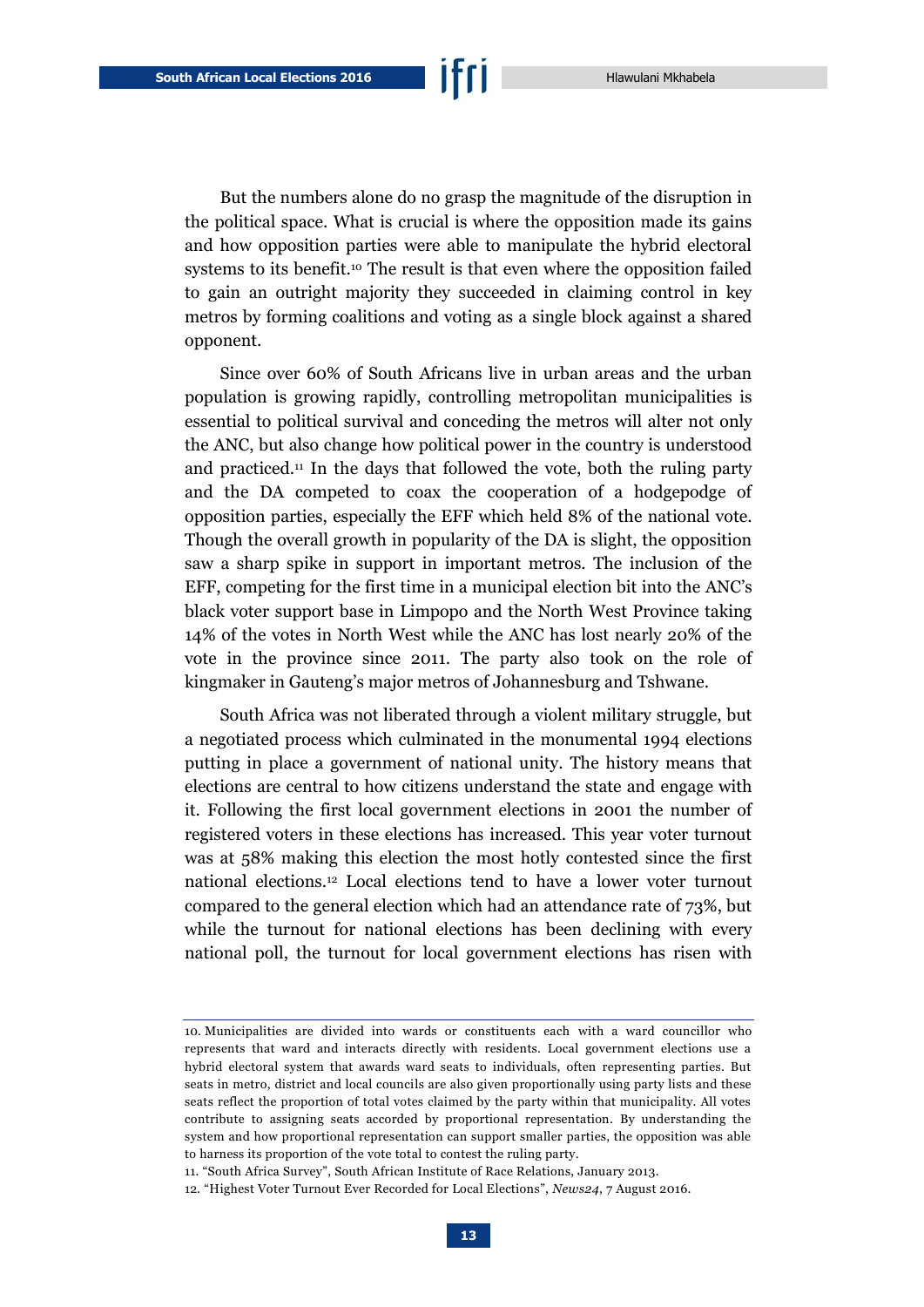each one held, highlighting the significance of the recent polls. Far from being disengaged, voters were keen to cast their vote, and had something they had to say about how their municipalities should be governed. With the help of a responsive Independent Electoral Commission (IEC), besides isolated incidents of unrest, voting occurred in an orderly and peaceful environment. South Africans continue to believe in voting and the electoral process and can rely on solid electoral instructions. The outcome of the vote, therefore, should be taken seriously as an indication of public sentiment.

The ruling party was most heavily hit in metros. Compared to the 2011 municipal election, they experienced losses in 90% of wards located in the eight metros areas.<sup>13</sup> The aptly named Nelson Mandela Bay, home to the port city of Port Elizabeth, was the first metro outside the Western Cape to announce the appointment of a mayor from the opposition, electing the DA's Eastern Cape Provincial leader Athol Trollip. The ANC lost about 11% of its votes in the metropolitan city, and the DA realised the opportunity to take advantage of flagging support for the administration, campaigning early and intensely to secure 46.6% of the vote and quickly forming a coalition of smaller parties to take over the strategically important port.<sup>14</sup>

Ekurhuleni, Tshwane and Johannesburg were next on the party's list and with the EFF boldly determined to stunt the ANC's authority, the ruling party stood to lose all three of Gauteng's metros in a situation that would have left them holding the periphery, small towns and semi-urban settlements while the opposition claimed the prosperous centre of the province. After days of political debate, negotiation, and bargaining with opposition parties, Zuma's administration, which is unused to compromise and has few allies, only retained its hold on Ekurhuleni, a municipality bordering Johannesburg. Victory in Ekurhuleni was obtained by piecing together a coalition with the African Independent Congress, a little known party that had just over 1% of the vote and enjoyed the unfamiliar attention and a seat at the table offered by the ANC. Defeat in Tshwane was served by a partnership between the DA and the EFF who defined their engagement as an informal partnership rather than a formal coalition. To capture the city, the DA then formed a collation with smaller parties that organised against the ANC, putting in place a DA-led administration. Johannesburg's ANC managed to get 45% of the vote as opposed to 38% secured by the DA, but the party was unable to attain sufficient support

<sup>13.</sup> C. Simkins, "Voter Behaviour in the Metros: Technical Report", Helen Suzman Foundation, 23 August 2016.

<sup>14.</sup> "Smaller Parties in Bay Form a 'Coalition Block' Ahead of Council Meeting", *Herald Live*, 13 August 2016.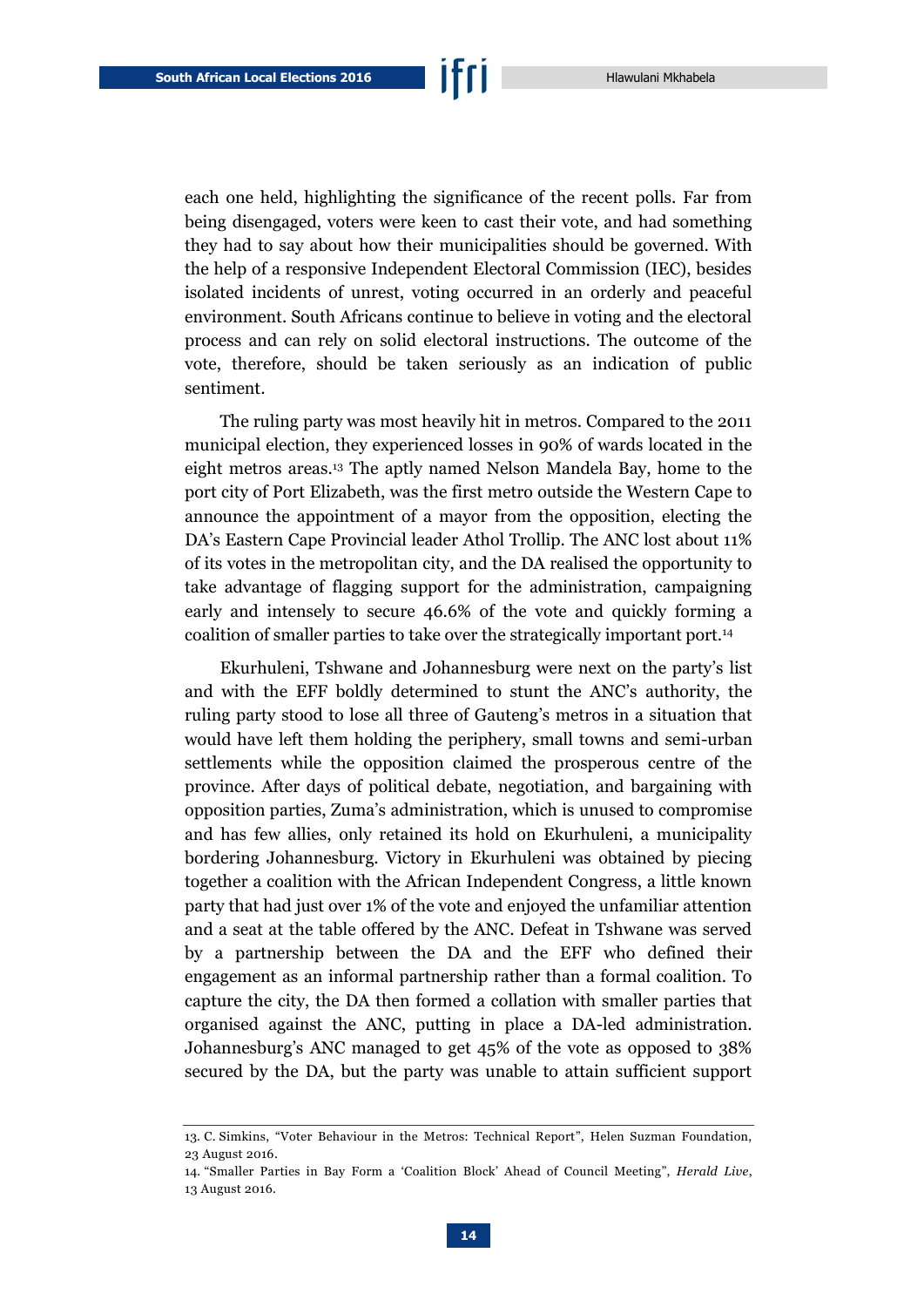outside its own ranks and confronted opposition parties united to knock off the ANC and make way for political contenders in what has been a firmly closed arena. The former liberation movement has the majority of votes, but the opposition now has access to centres of economic and political influence in metros, with serious consequences for South Africa's economic and political future.



#### **Percentage of total vote in coalition-led metros in 2011 and 2016 local government election**

Data Source: "Local Elections 2016", News24, [www.news24.com.](http://www.news24.com/elections/results/lge#election=pr&year=2016&map=live)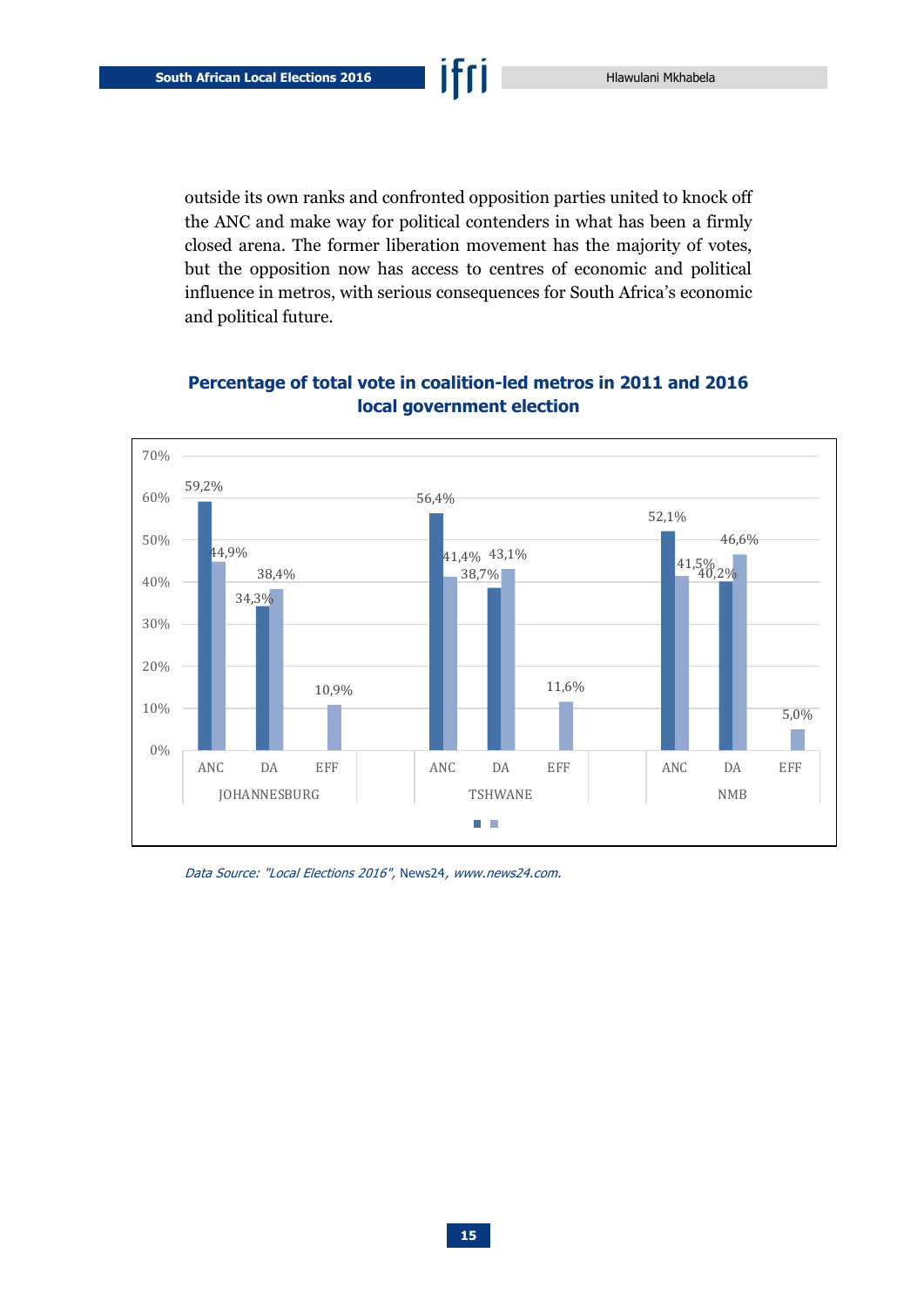## <span id="page-17-0"></span>**Why local elections matter so much? Understanding the political and economic significance of local government**

The importance of local government within South Africa's political and economic system cannot be over stated. The opposition now has greater control of two of the biggest metro operating budgets in Cape Town and Johannesburg each presiding over more than R41bn<sup>15</sup> and R54bn respectively<sup>16</sup>, and the addition of Tshwane and the smaller Nelson Mandela Bay means that the ANC has ceded direct control of metro budgets totally over R140bn.<sup>17</sup> Local government consists of eight highly populated metropolitan cities, 44 district municipalities with slightly smaller populations and 226 rural and semi-urban local municipalities. It is the place where government interacts with the daily experience of people and an engine to transform communities whose development and access to resources and services was purposefully restricted by the Apartheid regime. National and provincial government may be more overtly powerful within parliaments' lofty corridors, and tasked with deciding macro policies and law-making. But local government is where leaders are expected to affect people's lives in tangible ways. At local level mayoral posts are decided upon and the delivery of services such as water and power is coordinated meaning that the success or failure of elected officials is directly felt by residents in this sphere of government and can be directly attributed to parties. Simultaneously this offers opposition parties a stage on which they can introduce themselves to communities and ask to be tested. In the 2009 national election a factor which contributed to the DA's victory in the Western Cape was the party's record administering Cape Town after claiming the metro, and at the time of the national election the DA-run municipality had gotten successively clean audits from the South African Auditor General.<sup>18</sup>

<sup>15. &</sup>quot;The City of Cape Budget Website", viewed 29 September 2016[, www.capetown.gov.za.](https://www.capetown.gov.za/en/budget/Pages/default.aspx)

<sup>16.</sup> "City of JHB Budgets R54,8bn Towards 'Better Life for Residents", *Eyewitness News*, 24 May 2016[, ewn.co.za.](http://ewn.co.za/2016/05/24/City-of-Jhb-aside-R548-bln-towards-better-life-for-residents)

<sup>17.</sup> "Election Puts R130bn of Metro Budgets in Play", *fin24*, 11 August 2011[, www.fin24.com.](http://www.fin24.com/Economy/election-puts-r130bn-of-city-budgets-in-play-20160811)

<sup>18.</sup> Audits reports are released by the South African Auditor-General an office under Chapter 9 of the constitution to "audit and report on the accounts, financial statements and financial management" of the three tiers of government "Office of the Auditor -General Website", viewed 29 August 2016[, www.agsa.co.za.](https://www.agsa.co.za/About/Legislation.aspx)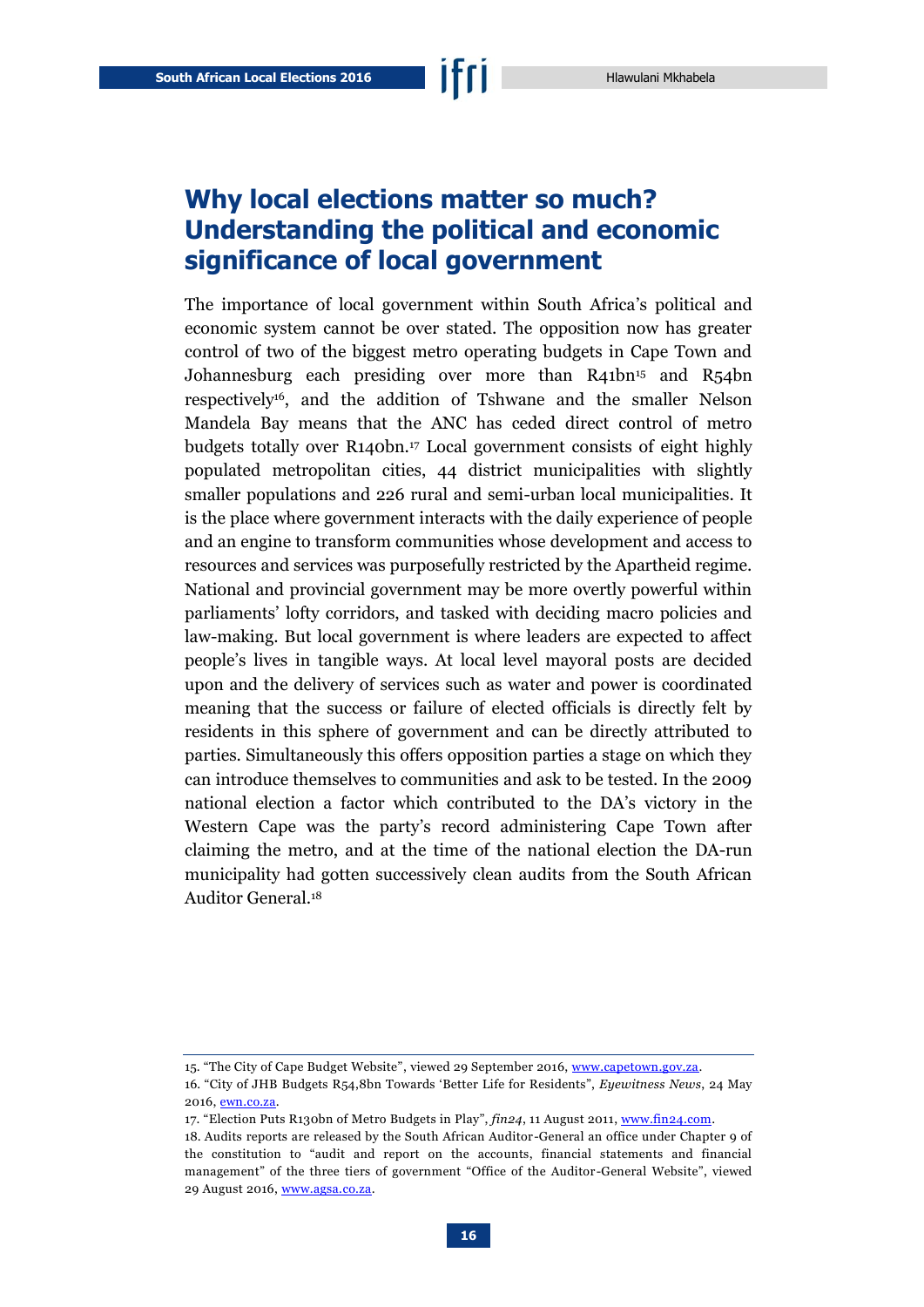The ruling party's dismal performance denotes a downward slide in public confidence. People no longer unquestioningly believe that the ANC will improve their daily lives and can effectively provide services. Nevertheless, it is important not to ignore the very real gains that have been made in the provision of basic services since the end of Apartheid. For instance, by 2015, 85% of South African households had access to an electrical supply, as opposed to only 50.9% in 1994, now 89% of the country's homes have some access to piped water.<sup>19</sup> But the challenge that local government faces is not only in the initial provision of services, but also in ensuring that local municipalities can offer affordable and reliable services of a reasonable quality. In June 2016 residents of Dube, a neighbourhood of Soweto the country's biggest township, looted and burnt businesses and barricaded streets decrying the crippling cost of electricity and regular blackouts.<sup>20</sup> Over the past five years a crisis has been brewing at local government and is embodied in recurrent protests over service delivery often turning violent and in the months preceding the election, the number of protests accelerated and violence intensified with over 70 protests related to local service delivery reported only in the first four months of 2016.<sup>21</sup> Protests had become so regular and violent that in May 2016 the South African Broadcasting Corporation, the national broadcaster [increasingly in the pocket of the government] banned broadcasts of footage of violent protests claiming that it refused to give attention to "destructive and regressive" protests that threatened the stability of the country.<sup>22</sup> The effect of the ban was a feeling that state institutions were conspiring to silence legitimate concerns by communities unhappy with the provision and quality of services, and this may have stamped the idea that the ANC was trying to hide a great failure at local government.

An advantage for smaller parties is that they can easily concentrate their efforts on building public rapport within municipalities under their administration, and their best leaders can be close to the ground. The DA placed recognisable figures such as its former head Helen Zille and famous anti-apartheid activist Patricia de Lille in key positions in Cape Town's administration which slowly helped nurture relationships at local level. The ANC is tasked with overseeing the operation of local, provincial and

<sup>19.</sup> This does not take into account informal settlements which are a growing phenomenon as people migrate to urban areas. "General Household Survey: 2015" Stats SA, 2 June 2016.

<sup>20.</sup> "Dube Residence Loot in Soweto Loot Shops in Protest Over Electricity", *Eyewitness News*, 15 June 2016, [ewn.co.za.](http://ewn.co.za/2016/06/15/Looting-vanadalism-as-Dube-residents-protest-over-electricity)

<sup>21.</sup> "Service Delivery Protests Set for New Highs this Election Year", *Mail and Guardian*, 18 May 2016.

<sup>22.</sup> "SABC Will no Longer Broadcast Footage of Violent Protest", *Eyewitness News*, 27 May 2016 [ewn.co.za.](http://ewn.co.za/2016/05/27/SABC-will-no-longer-broadcast-footage-displaying-violent-protests)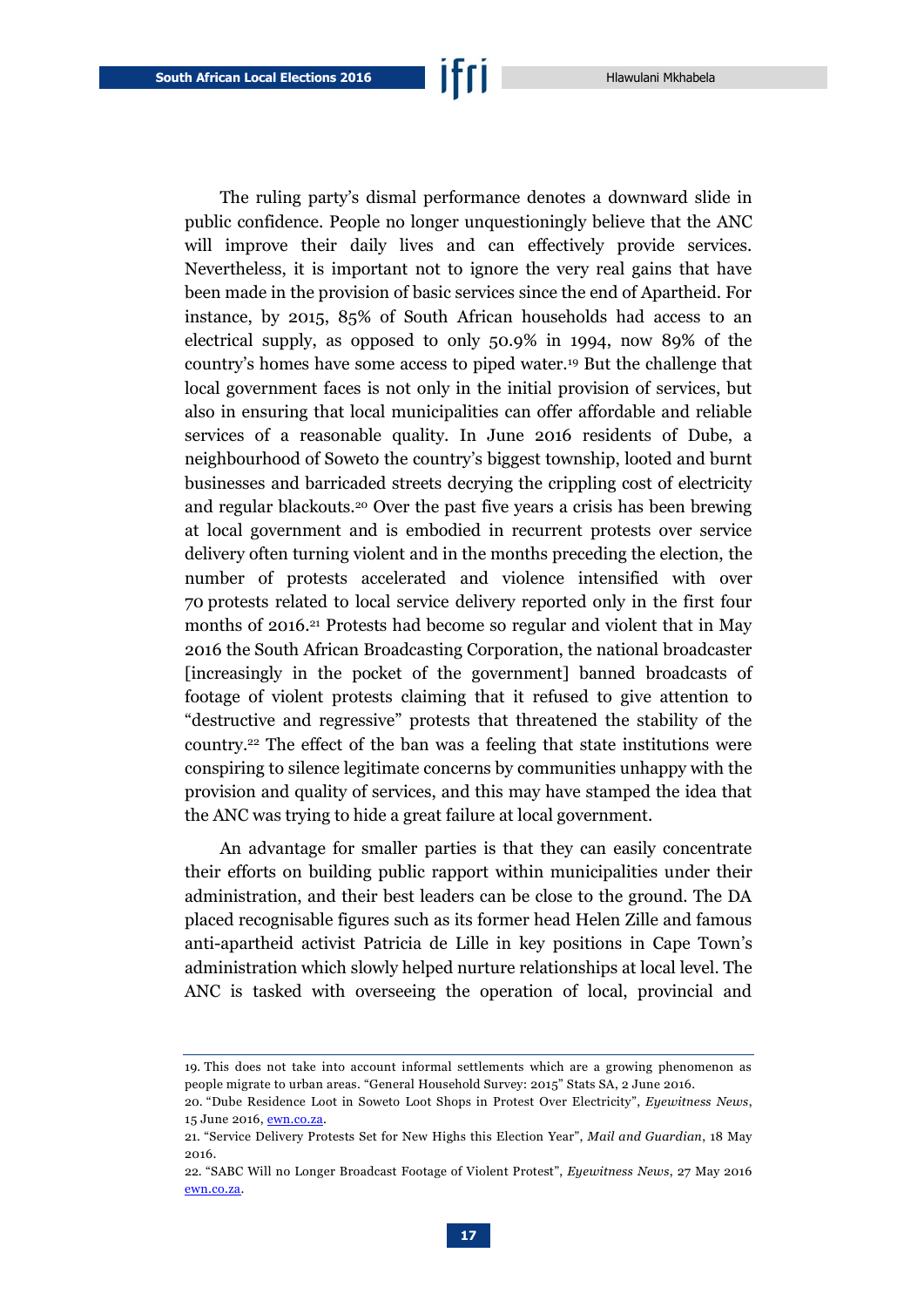national structures across the country. Whereas the opposition may slowly grow the institutional structures and human resources needed to govern a much smaller part of the country, the challenge is much greater for the ANC, and it has let its focus slip from local government and is regularly accused of being out of touch with the communities it administers. Its strongest leaders at community level are promoted to national and provincial government and are taken off the ground leaving a gap and few leaders that have neither roots in communities and a track record of service, nor have the charisma to gain the trust of people. Former Johannesburg mayor Parks Tau who began his career in the Soweto Youth Congress and Gauteng's regional structures of ANC Youth League (ANCYL) is the rare exception of a politician working up the ranks of local government and remaining in local government, the rule is usually that promotion is a move out of municipal politics. In a desperate effort to reconnect with voters angered by a lack of accountability and feeling ignored by the ruling party, as the election approached, the national structure of the party endeavoured to parachute recognisable faces into local government and mapped a strategy to deepen community participation. Most noteworthy was the appointment of Danny Jordaan as the mayoral candidate for Nelson Mandela Bay.<sup>23</sup> The South African Football Association president who hails from the metro managed the country's successful and now controversial bid to host the 2010 Soccer World Cup<sup>24</sup>, but frustrated residents were unimpressed by his local

credentials and unconvinced that he could address their concerns. Winning local municipalities and metros is not a guarantee of spreading and expanding national support. However, South Africa's political future may be altered fundamentally if the ANC continues to appear distant from those it governs, and if opposition parties take advantage of the opportunity to enter into communities which had previously been reserved for the familiar party of the liberation movement.

The current elections demonstrates a marked dip in support for the ANC in metros, home to some of the country's biggest development and infrastructure projects with more than 50% of formal sector economic activity channelled through Johannesburg, Cape Town, eThekwini (Durban) and Nelson Mandela Bay.<sup>25</sup> Falling popularity in provinces that have revenue generating urban centres and large populations may result in

<sup>23.</sup> "'I'm Not a Puppet', Says Newly Sworn in Danny Jordaan", *New24*, 22 May 2015, [www.news24.com.](http://www.news24.com/SouthAfrica/News/Im-not-a-puppet-says-newly-sworn-in-Danny-Jordaan-2015052)

<sup>24.</sup> It is alleged that the team led by Danny Jordaan bribed FIFA officials in order to host the 2010 Soccer World Cup, "FIFA details how SA paid US\$10 million 'bribe'", *Times Live*, 16 March 2016. 25. "Cities and the Economy: Heartbeats of Growth", *Financial Mail*, 2 July 2016, [www.financialmail.co.za.](http://www.financialmail.co.za/)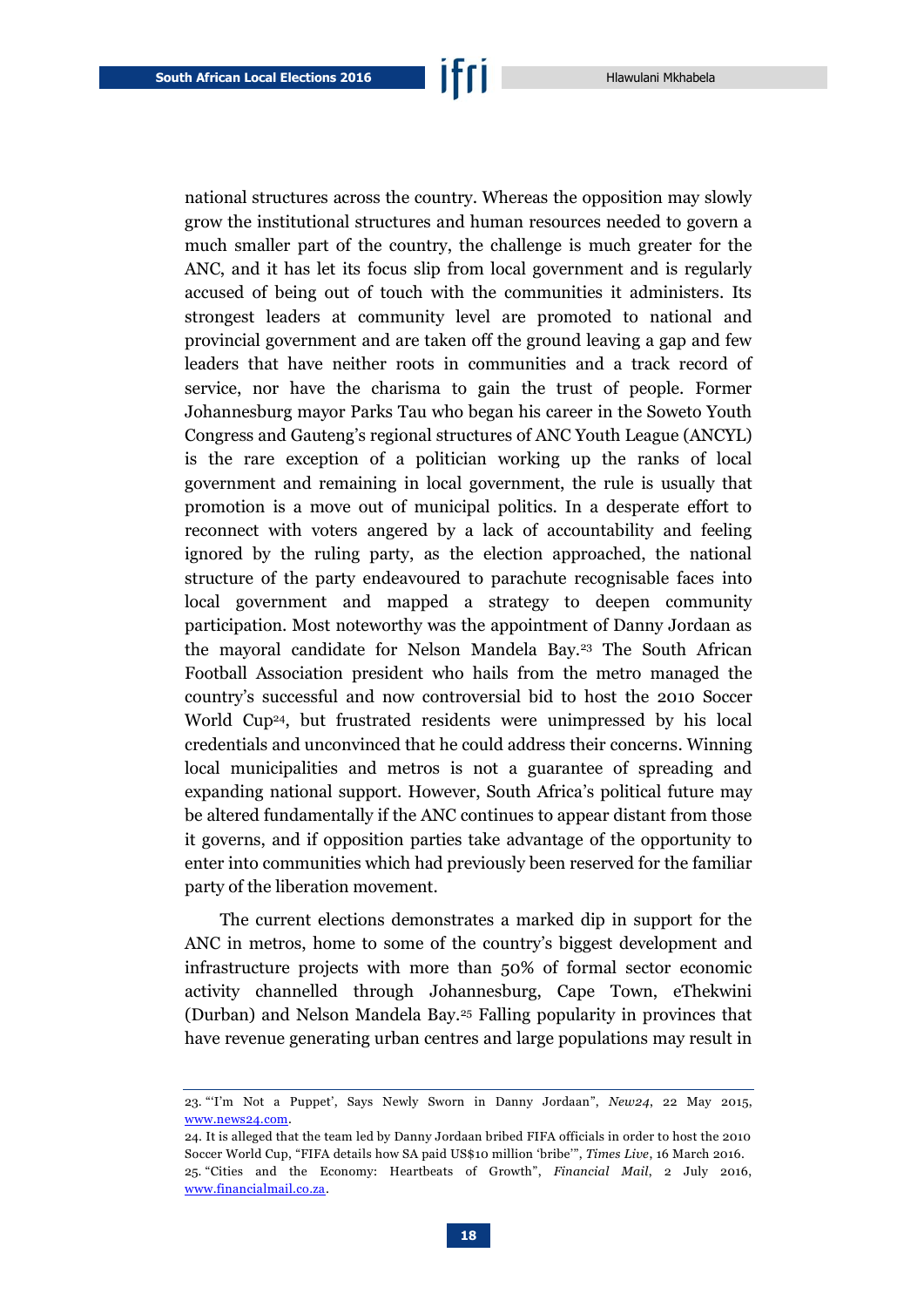a government that is removed from important centres of economic power. Surrendering the metros, not only means losing the support of urban voters, but for the ruling party, this will mean wrestling for control of a considerable part of the National Development Plan budget directed through metropolitans and district municipalities.

The governing party will have to learn to play with others or risk being a government alienated from key levers of political and economic influence in four major metros. This could encourage a more dynamic political space, introducing true plural democracy as parties negotiate influence and the opposition provides checks and balances to the practice of power. The ANC has little experience working as part of a coalition in a major metro. In Cape Town the first metro to opt out of ANC rule, the relationship between local authorities and national government is often combative, characterised by allegations of sabotage from the governing DA administration and accusations of racism as the national government claims that the opposition-led government in the Western Cape has served the interests of privileged white minorities at the expense of the poor.<sup>26</sup>

There are already signs that the ruling party, unaccustomed to sitting in the opposition benches may find the task of serving as opposition challenging. Reports have quoted ANC leaders defining a strategy to disrupt the administration of DA and coalition-led municipalities. In Johannesburg, a member of the party's National Executive Committee (NEC), its highest governing body, warned that the party will use its mass support in municipal wards and its control over the provincial government to halt opposition-led programs and implement the party's own plans for the city.<sup>27</sup> South Africa is entering a new chapter in its political history and it remains to be seen if the ruling party can develop mechanisms to serve as an effective opposition after its initial growing pains. The temptation may be to employ considerable access to the institutions and the authority of larger spheres of government to bare on metros which may be legally autonomous, but require the support of the provinces and the national government to realise many of their projects. Intergovernmental relations and cooperation in the country's multi-tiered governance structure are detailed in the Constitution and provisions such as the Intergovernmental Relations Framework Act (2005) which defines institutions that coordinate consultation between tiers of government, but effective cooperation will require the development of relations of trust and a history of positive

<sup>26.</sup> The ANC's campaign in the Western Cape regularly blamed the DA for replicating Apartheid era divisions in the Cape and keeping black people poor. "Zuma's Race Rants- 'the DA Keeps You Poor'", *Sowetan Live*, 22 July 2016, [www.sowetanlive.co.za.](http://www.sowetanlive.co.za/news/2016/07/22/zuma-s-race-rants---the-da-keeps-you-poor)

<sup>27.</sup> "ANC Sells its Lies-to Itself", *Mail and Guardian*, 19 August 2016.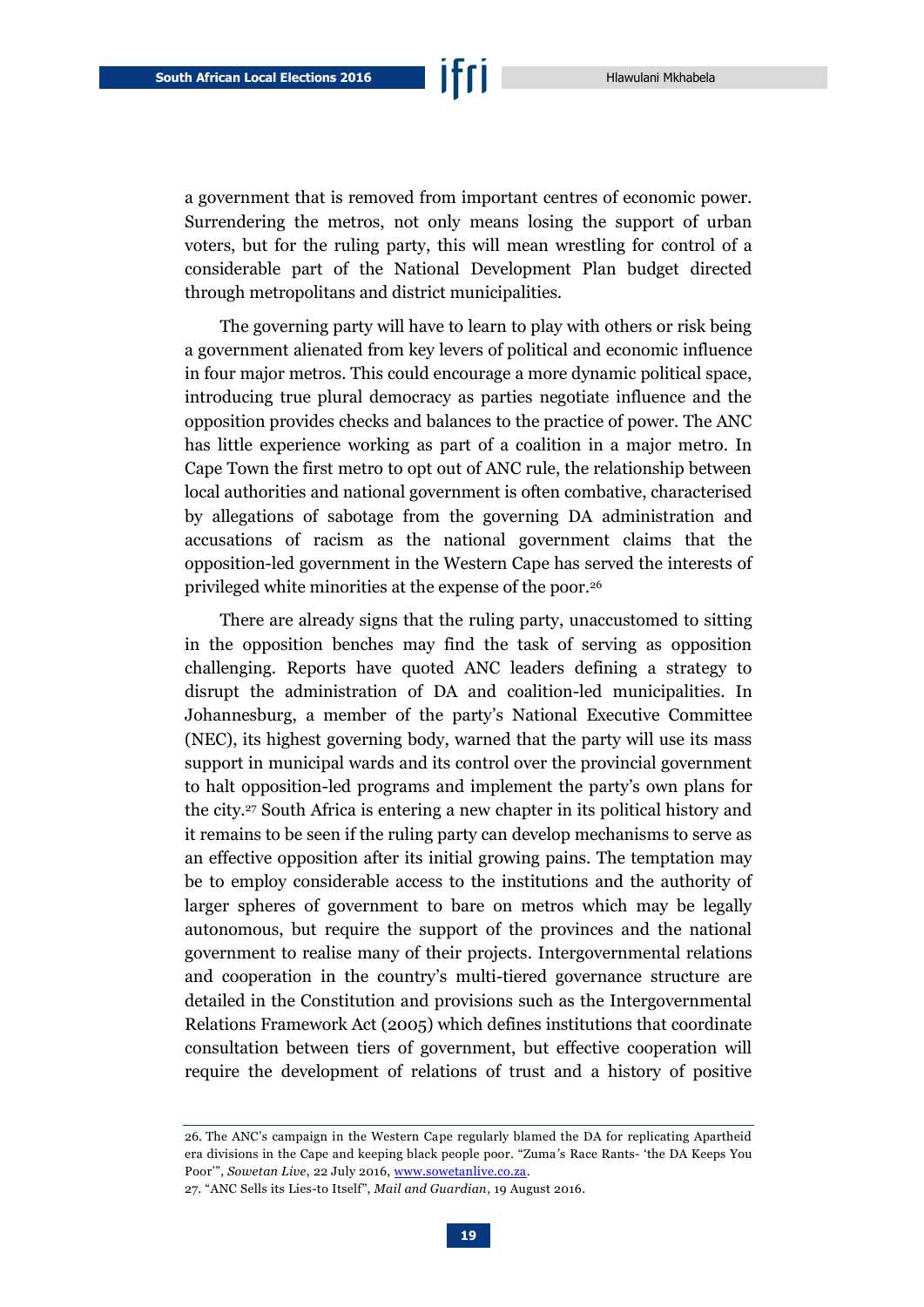collaboration which may take time to develop in what has largely been a one-party system in most of the country. The true test of the integrity of democratic institutions built over 22 years is whether a party in government can be prevented from using its influence in national and provincial structures to undermine the autonomy and development of local government.

### <span id="page-21-0"></span>**Patronage and control of the cities**

Within the ranks of the ANC relinquishing control of administrations held comfortably for over two decades will mean reconfiguring how political power is understood and how favour is bestowed. This process will unravel a complex system of patronage that is present from the highest echelons of the party to its local branches, and promoted by President Jacob Zuma's leadership style. At local government, the attribution of thousands of ward councillor positions is fundamental to a culture of patronage, which extends to the most basic level of governance. Individuals are either nominated independently at branch level or added to the party list by the ANC's national and regional structures. Given the current economic downturn, ward councillor posts are regarded as a source of employment in communities with few opportunities for employment. For members of the party, nomination offers a stable job with relative ease of entry as education and experience are rarely a factor, and ward posts promise the possibility to move up the leadership ranks of the party. In the months leading up to the election, factional battles and violent confrontations over ward positions within the ANC and its alliance partners highlighted the furious competition over positions which offer a rare opportunity for social mobility in many communities. With fewer posts for ANC councillors in urban metros, the national government announced its intention to set aside R300 million as a form of retrenchment scheme providing up to three months of salary for outgoing councillors most of whom will be from the ANC.<sup>28</sup> Though this may temporarily placate ANC members that failed to be re-elected, the payment scheme is unlikely to address the gap created by shrinking access to local political administrations and will dent deep relations of patronage.

<sup>28.</sup> "Outgoing Municipal Councillors to get 300M in Gratuities", *Eyewitness News*, 12 August 2016.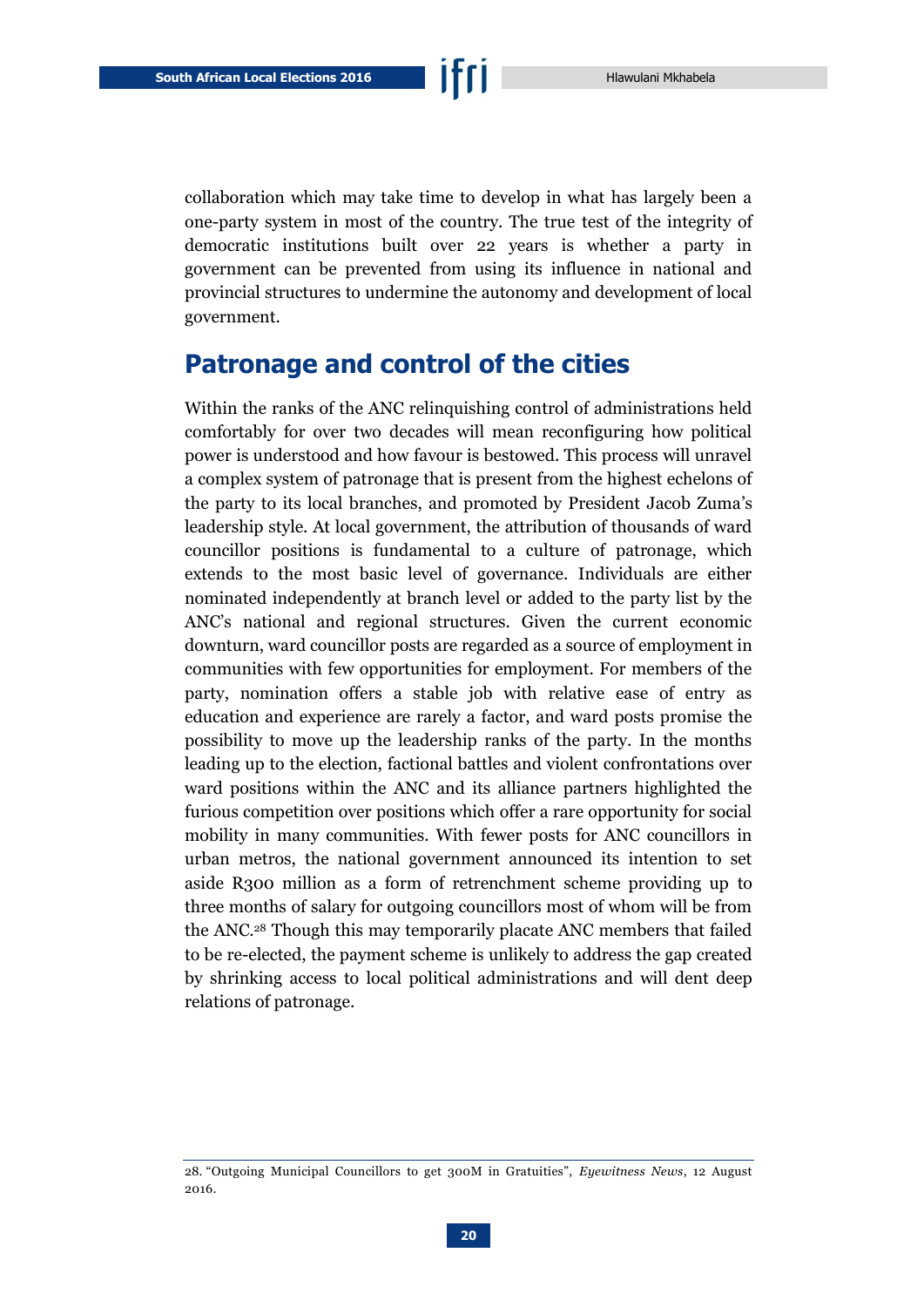The common practice within the party has been to deploy party members to senior administrative positions, especially in local municipalities.<sup>29</sup> A policy of cadre deployment means that key administrative functions such as municipal managers and supply chain managers that should be assigned according to competencies are regularly assigned to loyalist or those closely tied to the regime.<sup>30</sup> The ANC's Secretary-General, Gwede Mantashe, publicly defends the employment of ANC cadre to important operational positions as "the alignment of the administration and political leadership".<sup>31</sup> New administrations may be wary of entrusting political appointees with the manning of municipalities that have chosen opposition administrations or those that will be governed by opposition collations. A limited number of positions available in large metropolitan administrations will inspire contestation within the party for prime positions and may intensify existing tensions within its ranks. The ANC could take the opportunity to substantially alter how it has operated over the last decade, but any attempt to dismantle systems of patronage and favour will require confrontation between those that stand to gain and those that lose from changes within the party. ANC members left out of positions within the ruling party have already proved that they can become a source of competition. With national elections in less than three years the ANC will be thinking of the North West Province where former ANC councillors that did not make it on party lists and discontented party supporters formed the Forum for Service Delivery. After only a few months in existence, though the Forum only had 2,9% of the vote it took the forth position in that province and almost claimed the mayoral post in the local

### <span id="page-22-0"></span>**The impact of the presidency's crisis**

municipality of Rustenburg, a key city in the province.<sup>32</sup>

Election outcomes demonstrate that national debates and concerns cannot be divorced from the local level politics. In the first six months of the year the economy shed almost half a million jobs and unemployment reached 26,6% (the highest it has been since the global financial crisis),<sup>33</sup> and

31. 'Cadre deployment is not a swear word', IOL, 9 June 2014[, www.iol.co.za.](http://www.iol.co.za/news/politics/cadre-deployment-is-not-a-swear-word-1700557)

<sup>29.</sup> S.O (2012) Madumo, 'The Promo on Developmental Local Government to Facilitate a Developmental State', Administra o Publica 20(3), 2012.

<sup>30.</sup> An important case against 'cadre deployment' was taken to the Eastern Cape High Court by Afriforum. The case was against municipal managers and mayors of the Cederberg, Oudtshoorn and Mogalakwena Municipalities in 2014. However, Afriforum's history and reputation as an organization primarily concerned with maintaining white minority interests should also be considered when claims of corrupt cadre deployment are made by interest groups.

<sup>32.</sup> The Forum was backed by the EFF and only lost the mayoral vote by three votes. "Newly Elected Rustenburg ANC Mayor 'Shocked' at Result", *News24*, 23 August 2016[, www.news24.com.](http://www.news24.com/elections/news/newly-elected-rustenburg-anc-mayor-shocked-at-result-20160823) 33. "Huge Loss of Jobs set off Alarm Bells", *Business Day*, 29 July 2016.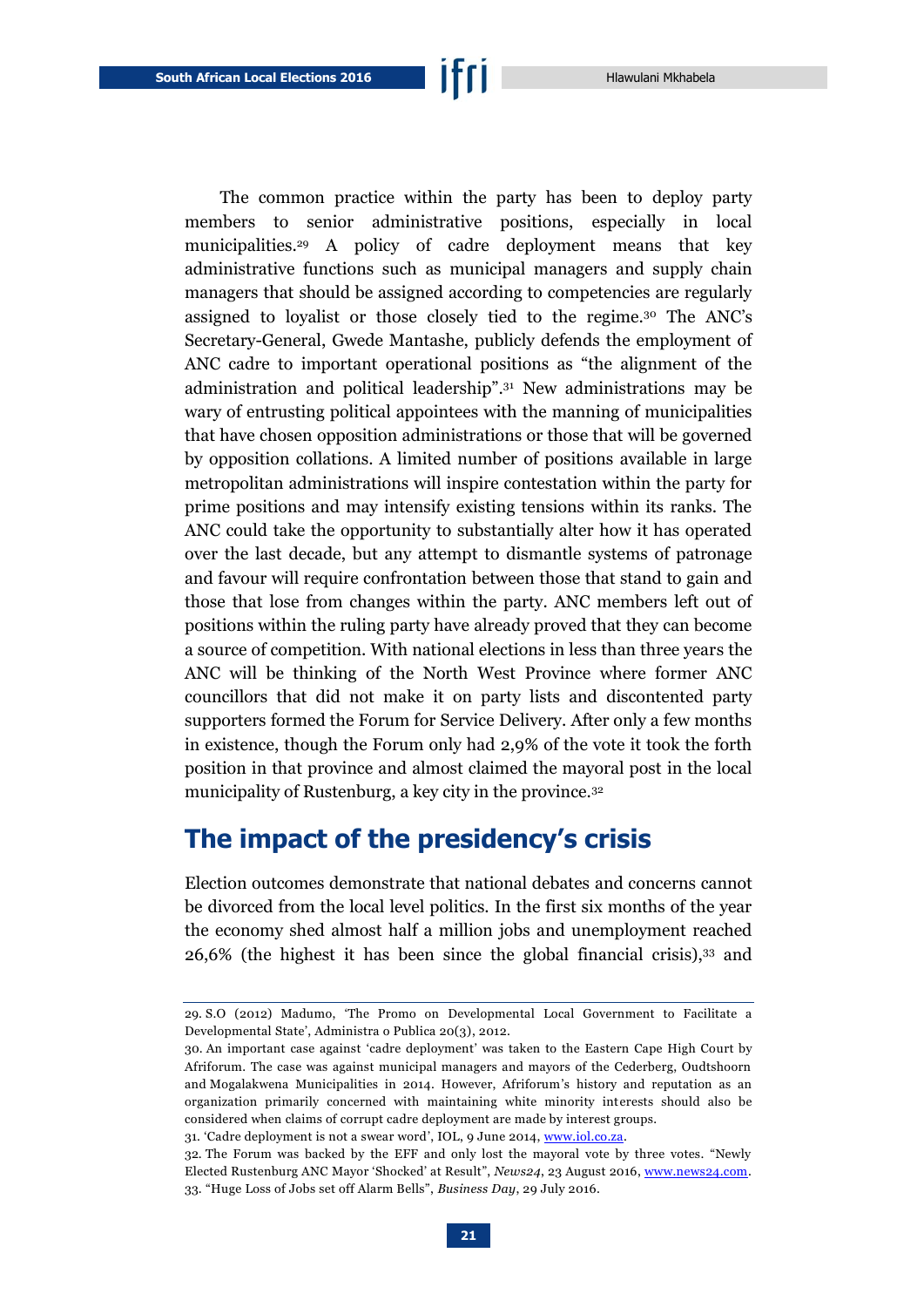concurrently a picture was formed of a ruling party failing to transform the economy and deliver jobs.

Most noteworthy amongst numerous fumbles was the finance minister's overnight firing. On December 9, 2015 the currency plummeted after Nhlanhla Nene, a minister who had been vocal about the abuse of state funds was replaced by David van Rooyen, an inexperienced backbencher and Zuma loyalist.<sup>34</sup> Within days van Rooyen was begrudgingly substituted by former Finance Minister Pravin Gordhan. In addition to the game of chair-swapping in the finance ministry there also emerged allegations from both within the party and opposition benches that the president had allowed the Guptas, a wealthy Indian family, to have undue influence on the state's economic affairs. The complex story of the ANC's relationship with the wealthy family asserts that the Guptas have been given free rein of South Africa's economy, getting preferential access to state tenders; gaining control of important public procurement processes; and receiving mining licenses without due process.<sup>35</sup> It is alleged that representatives of the family even approached the Deputy Finance Mcebisi Jonas and offered him the opportunity to take the top job replacing Nene.<sup>36</sup> It remains to be seen how Zuma may directly benefit from this irregular relationship that has marred the presidency, but members of his family have close ties with the Guptas. In early 2016 Optimum Coal Mine was acquired from Glencore PLC by Tegeta Exploration and Resources, a company in which Zuma's son Duduzane Zuma held a 28,5% stake and in which Oakbay Investments, a Guptaowned company has a shareholding.<sup>37</sup> In April 2016 the struggling coal mine was given a boost from Eskom, the state-owned energy utility which signed contracts giving the mine a R586m cash advance. Though Eskom CEO Brian Molefe defended the utility's decision, the deal was heavily criticised by Gordhan who pointed to an obscure tender process, and on September 1, 2016 National Treasury denied Eskom's request to extend the contract.<sup>38</sup> In March 2016 the Public Protector, Thuli Madonsela, was provided funds from Treasury to investigate the allegation that the Guptas

<sup>34.</sup> Nhlanhla Nene Removed as Finance Minister, *Mail and Guardian*, 9 December 2015, [mg.co.za.](http://mg.co.za/article/2015-12-09-nhlanhla-nene-removed-as-finance-minister)

<sup>35.</sup> "South Africa: The Power of the Family Business", *FT.com*, 8 March 2016, [www.ft.com.](http://www.ft.com/cms/s/0/abd6e034-e519-11e5-a09b-1f8b0d268c39.html#axzz4IyXMZ9FA)

<sup>36.</sup> South African media is buzzing with what has been labelled 'state capture' investigating claims that the president has allowed a single family to capture government institutions for their own enrichment. "Gupta's Denies 'State Capture", *City Press*, 26 June 2016.

<sup>37.</sup> "Internal Warfare Tears at South Africa's Ruling African National Congress", *The Wall Street Journal*, 27 September 2016, [www.wsj.com.](http://www.wsj.com/articles/internal-warfare-tears-at-south-africas-ruling-african-national-congress-1475013829)

<sup>38.</sup> "Treasury Blocks Eskom's Tegeta Contract", *Mail and Guardian*, 1 September 2016, [amabhungane.co.za.](http://amabhungane.co.za/article/2016-09-01-treasury-blocks-eskoms-tegeta-contract)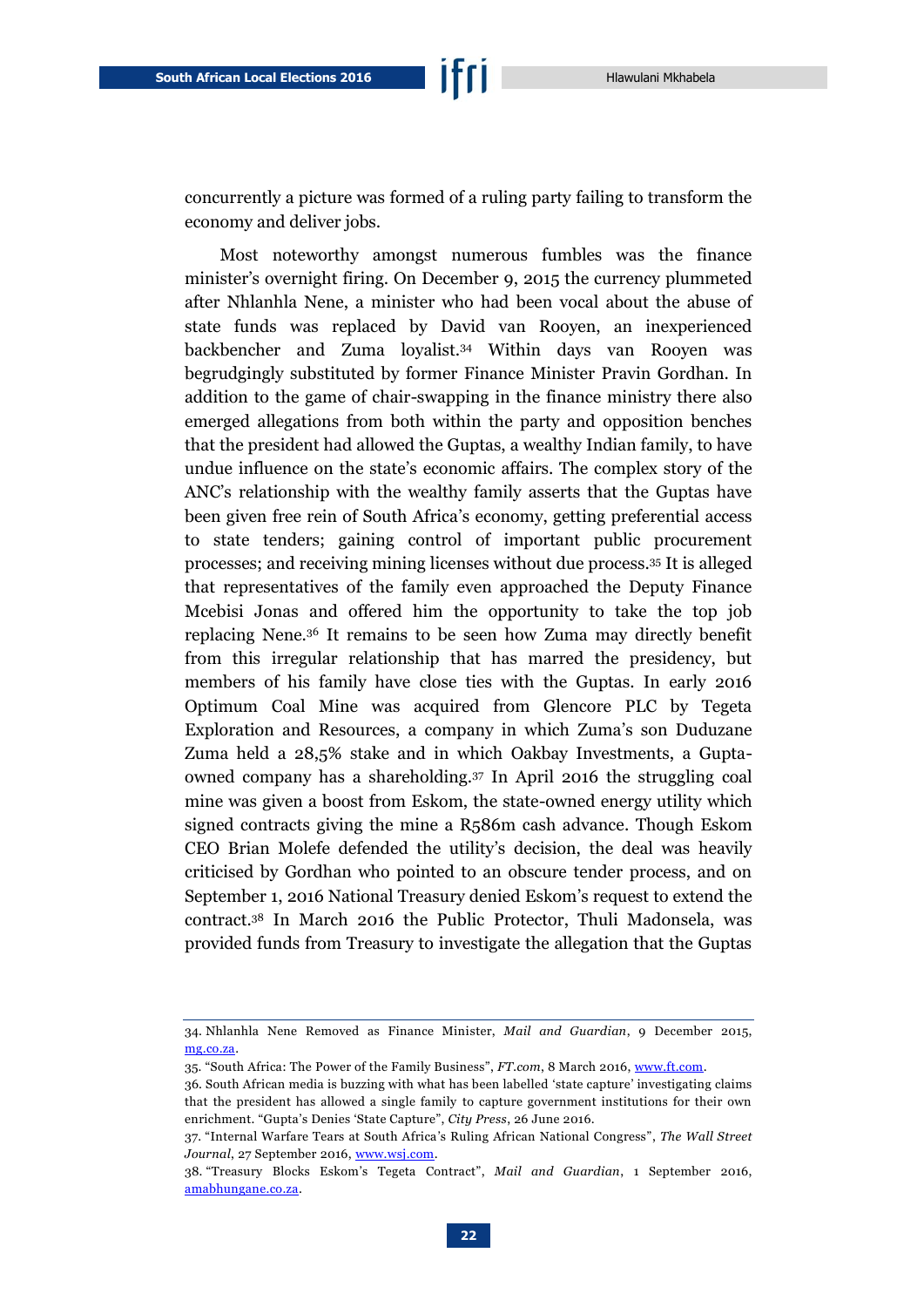and their entourage had 'captured' the state with the collusion of the

President and other high ranking ANC officials.<sup>39</sup>

Appearing to embody the country's current troubles is the embattled President Jacob Zuma. The President, protected by his office, stands to be served with 783 charges including racketeering, accepting bribes and money laundering relating to an arms deal which cost the country billions of dollars in the late 1990's.<sup>40</sup> Though the National Prosecuting Authority (NPA) had dropped the charges following Zuma's ascension to power, the High Court criticised the decision as irrational and likely motivated by political pressure, ordering that the charges be reinstated.

On April 5, 2016 Zuma escaped an impeachment motion after the Constitutional Court found that he had infringed the Constitution by disregarding the Public Protector's recommendation that he pay back part of \$16 million in public funds used to improve his private residence in Nkandla, in the Kwa-Zulu Natal. Though the president promised to reimburse tax payers and apologised to the nation, his actions failed to grasp the significance of the Constitution. Zuma dodged impeachment in parliament, but the image of the presidency and the ANC was severely damaged in the process. In an unprecedented move, in March 2016, veterans of the ANC's former armed wing Umkhonto we Sizwe called for the president to relinquish his seat for the good of the country, citing a culture of corruption and mismanagement nurtured by his presidency.<sup>41</sup> Around the same time a social media campaign entitled #Zumamustfall which was spearheaded by NGOs gained fast traction by offering South Africans a platform to express their outrage, exchange information and organise mass protests in cities.<sup>42</sup> In the ruling party cracks continued to show and had been widening since the Nkandla scandal. Numerous ANC struggle stalwarts such as Ronnie Kasrils and Trevor Manuel, well known and respected nationally and in their communities, joined calls for Zuma to step down claiming that he had besmirched the party's integrity and history.<sup>43</sup> If figures that had led the anti-apartheid struggle and governed

<sup>39.</sup> "Madonsela Gets Funding Boost to Probe Guptas and State Capture", *Fin24*, 7 July 2016, [www.fin24.com.](http://www.fin24.com/Economy/madonsela-gets-funding-boost-to-probe-guptas-and-state-capture-20160707)

<sup>40.</sup> "Jacob Zuma 'Should' Face 783 Criminal Charges, Declares South African Court", *The Telegraph*, 29 April 2016.

<sup>41.</sup> The full text by MK veterans notes the president's various scandals and focuses on grave financial mismanagement "MK Generals, Veterans Call for Zuma to Step Down", *News24*, 23 March 2016, [www.news24.com.](http://www.news24.com/SouthAfrica/News/full-text-mk-generals-veterans-call-for-zuma-to-step-down-20160323)

<sup>42.</sup> The ruling party has been quick to say the movement serves as a vehicle for opposition interests and funded by white capital which supports white media, Jackson Mthembu accuses journalists of #Zumamustfall bias, *Mail and Guardian*, 21 December 2015.

<sup>43.</sup> Trevor Manuel is one of the most respected figures in South African politics having served as the finance minister and though close to the Mbeki administration has remained a prominent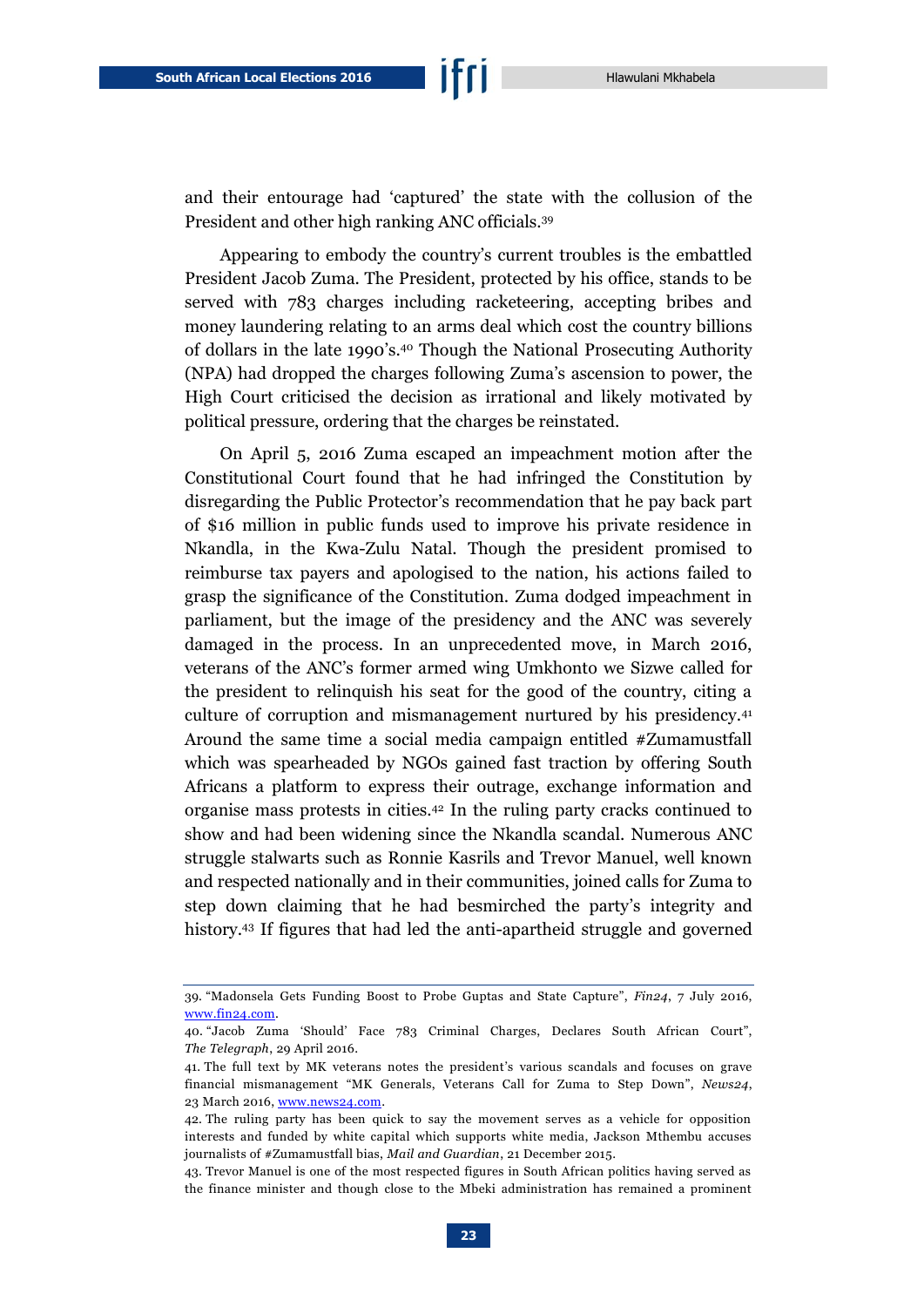alongside Mandela had lost faith in the party, it may have given a form of "permission" for previously loyal voters to consider alternatives and inspired the slightly higher voter turnout.

A new factor in this election was the growing notion that the party has developed a disregard for the law and is suffering a leadership-crisis that could have dire consequences for the country. The disintegration appears to begin at the presidency and is violently mimicked at every tier of government including the local level which is closest to people. In the months preceding voting and since the elections, media reports have revealed an ANC that seems to be tearing into itself and the tripartite alliance, its long held partnership with the South African Communist Party (SACP) and Congress of South African Trade Unions (Cosatu). Prior to the elections, factional battles and competition over posts within the party were played out violently leaving 12 ANC councillors dead and fostering an atmosphere of instability.<sup>44</sup> Since the elections, disturbing reports brought to light the brutal murders of SACP members in KZN killed as tripartite partners jostle for positions on party lists.<sup>45</sup> Though violence has mostly taken place in Mpumalanga, KZN and Tshwane, it is an unwanted reminder of a dark period in the ANC's past when factions battled each other and other black parties for political supremacy, sparking unrest across the country's townships.

### <span id="page-25-0"></span>**How the metros were lost: local causes and a disgruntled black middle class**

Though national debates have greatly informed local sentiments, it is important to understand the nuanced specificities of local elections and the very particular sources of discontent that lead the party to lose the metros. A failure to respond to the concerns of residents and conflict within local ANC branches as well as a convergence of national tensions foreran the party's defeat.

In Nelson Mandela Bay, the DA formed a multiparty government announcing its intention to launch an investigation into corrupt city officials and irregular public expenditure.<sup>46</sup> Eastern Cape residents had

figure, so his criticism of Zuma's regime would have been a hit to the ANC's campaign. "Trevor Manuel Calls on Zuma to Step Down", *Business Day*, 5 April 2016[, www.bdlive.co.za.](http://www.bdlive.co.za/national/2016/04/05/trevor-manuel-calls-on-zuma-to-step-down)

<sup>44.</sup> Twelfth ANC Councillor Killed in KZN ahead of 3 August Election, *Eyewitness News*, 18 July 2016[, ewn.co.za.](http://ewn.co.za/2016/07/18/Twelfth-ANC-councillor-killed-in-KZN-ahead-of-August-election)

<sup>45.</sup> "Protests in Inchanga after 'Execution-style' Killing of SACP Member", *Times Live*, 22 August 2016[, www.timeslive.co.za.](http://www.timeslive.co.za/politics/2016/08/22/Protests-in-Inchanga-after-%E2%80%98execution-style%E2%80%99-killing-of-SACP-member)

<sup>46.</sup> "Trollip's Plan to Root out Rotten Apples in Nelson Mandela Bay", *Times Live*, 19 August 2016[, www.timeslive.co.za.](http://www.timeslive.co.za/politics/2016/08/19/Trollips-plan-to-root-out-rotten-apples-in-Nelson-Mandela-Bay)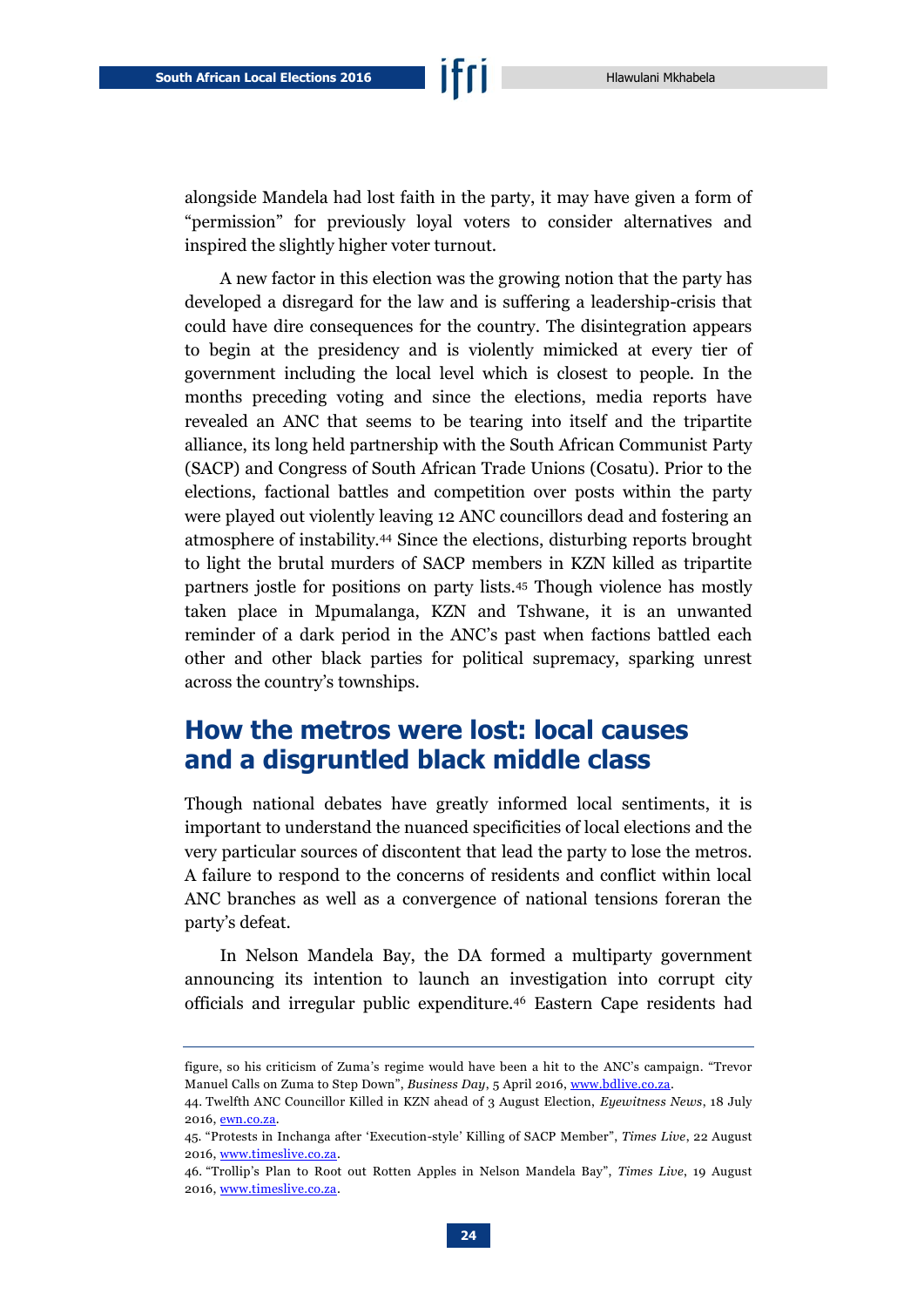witnessed factional skirmishes that reduced party membership and motivated the ANC to disband the Regional Executive Committee in December 2015.<sup>47</sup> Reports including an audit from the office of the Auditor-General for the 2014/2015 financial year noted that more than a billion Rand had been lost to mismanagement and irregular and wasteful expenditure in the metro.<sup>48</sup> The Bay's residents were ready for change, and again the party simply did not act fast enough to turn back the tide.

However, the confluence between local and national was particularly felt in Gauteng, home to Tshwane and Johannesburg, the country's cosmopolitan centres. In the last decade the ANC saw support in Tshwane dip from a comfortable 57% in 2006 to 41.4% in this round, while the DA enjoyed a swing towards it from only claiming 30.7% in 2006 to surpassing the ANC in popularity in the city taking 43.1% of cast ballots. The EFF, also crept up on the ANC seizing nearly 12% of the vote in its first municipal election. The trend was followed in Johannesburg where the ANC's support dived from 62.7% in 2006 to 44.9%, leaving it vulnerable to an agreement between the EFF and the DA who combined their respective 10.9% and 38.4% of the vote to boot the sitting municipal government.

In Gauteng despite some progress made by local government and the Provincial Premier in the provision of basic services and efforts to facilitate the ease of doing business, decisions made at the national level severely limited the party's electoral success. As votes were cast in Johannesburg and Tshwane, Gauteng witnessed the largest yet least publicised civil disobedience campaign in the country's post-apartheid history. <sup>49</sup> Millions of motorist refused to register or pay levies to use national roads after the South African Roads Agency under the authority of the Transport Ministry introduced an electronic tolling system obliging road users to pay to use newly improved national roads. The government tried to cast the struggle over the tolls along class lines arguing that only the rich and the middle class own private vehicles and that minibus taxis which transport the majority of people are unaffected. But in the absence of a comprehensive mass public transport system, high earning labourers and professionals are forced to invest in inexpensive cars and unlike high income groups, they tend to commute greater distances from their homes to workplaces making owning a car alone an inappropriate indicator of wealth.<sup>50</sup> So with

<sup>47.</sup> "Removal of ANC Leaders Welcomed", *Dispatch Live*, 16 December 2015, [www.dispatchlive.co.za.](http://www.dispatchlive.co.za/news/2014/12/17/removal-of-anc-leaders-welcomed/)

<sup>48.</sup> This was the worst performing metro in terms of financial management. "Nelson Mandela Bay Metro Chief Offender in Fruitless and Wasteful Expenditure", *Business Day*, 1 June 2016, [www.bdlive.co.za.](http://www.bdlive.co.za/national/2016/06/01/nelson-mandela-bay-metro-chief-offender-in-fruitless-and-wasteful-expenditure)

<sup>49.</sup> "Etolls Gauteng Residents Remain Defiant", *News24*, 18 March 2015, [www.news24.com.](http://www.news24.com/Archives/City-Press/E-tolls-Gauteng-residents-remain-defiant-20150429)

<sup>50.</sup> "IFP: Single Moms Most Vulnerable to E-tolling", *IOL*, 11 October 2014[, www.iol.co.za.](http://www.iol.co.za/news/politics/ifp-single-moms-most-vulnerable-to-e-tolling-1763659)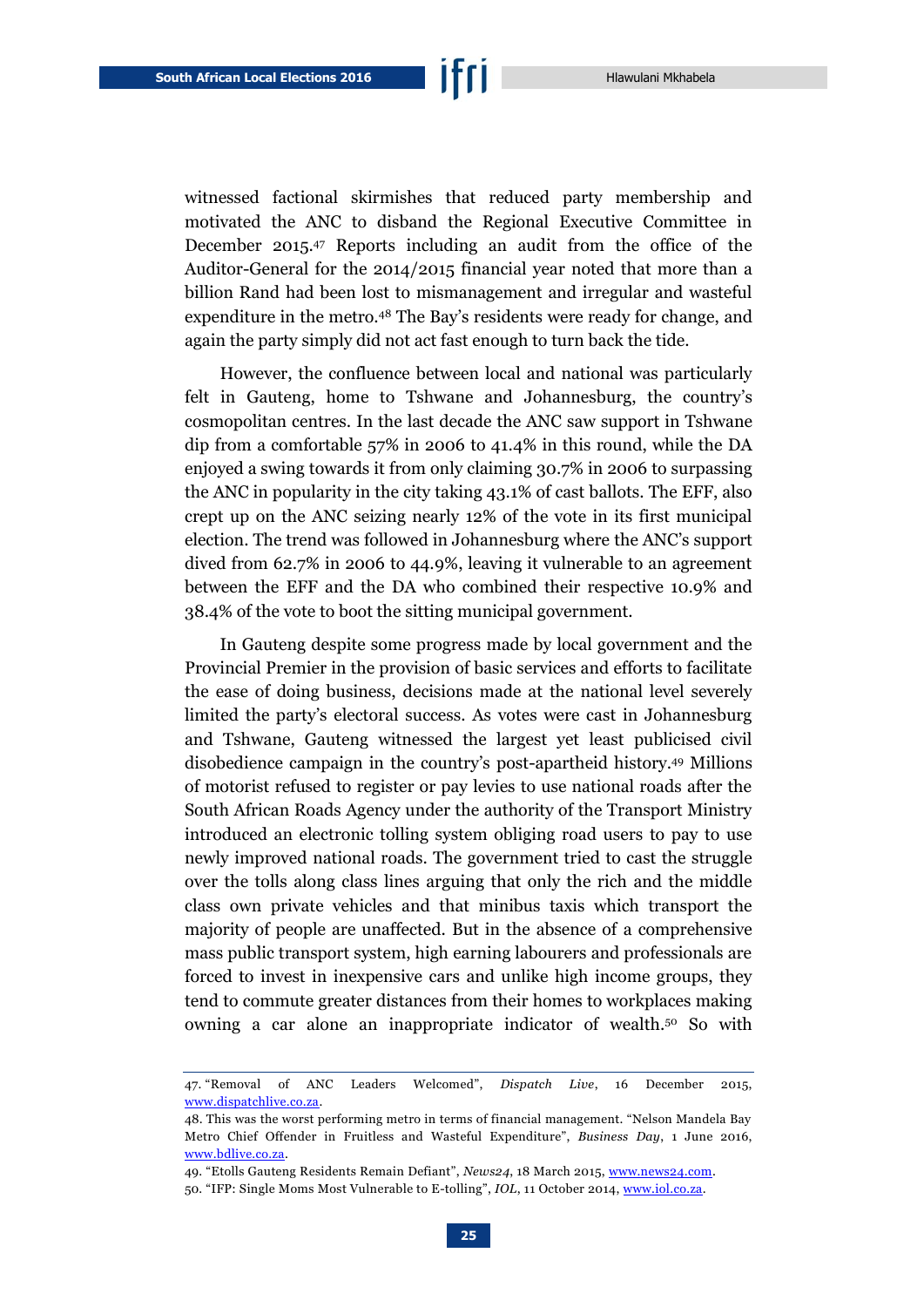residents unwilling and in many cases unable to pay high charges, there is little that can be done at local level to halt the standoff between the national government and the province's residents. There also appears to be a rift between Gauteng branches of the ANC and the party's national structure. In light of the Constitutional Court ruling against the President, Gauteng's provincial leaders boldly appealed to Zuma to "do the right thing" implying that the President should resign on his own.<sup>51</sup>

In Tshwane strong-arm tactics by the local administration and the NEC combined to loosen the grip of the ruling party on the metro. In May 2016, the city's decision to continue with forced removals of communities illegally occupying land belonging to the Kekana Royal Family in Hammanskraal led to violent confrontations with dwellers.<sup>52</sup> Settlers claimed that removals resembled those practiced by the Apartheid government that used to forcefully evict blacks as part of its separate development policy. In June, members of the ANC and residents protested a decision by the NEC to replace the sitting Tshwane mayor Kgosientso Ramokgopa, with Thoko Didiza, a former cabinet minister.<sup>53</sup> Protesters clashed with police, burnt and looted businesses, and blocked roads as they demanded the sitting mayor remain as their preferred candidate. The protest then involved in the dispute those whose property and safety were threatened by the violence, but also highlighted a disconnection between the national structures of government, communities on the ground, and branch members. While the ANC was fighting with itself over the nomination of the mayor, the party turned away from the electorate who would in turn vote them out of office.

Not only does the ruling party appear increasingly detached from the experiences and expectations of communities, in Gauteng the ANC's underwhelming performance in two metros hints at a strained relationship between the party's current leadership and the black middle class. A study released by South Africa's University of Cape Town in 2012 estimated that the black middle class are made up of about 4.2 million black Africans and had doubled in 8 years since 2004. The group is composed of professionals and highly skilled labourers working in the public and private sector earning between \$1,550 and \$4,800 per month.<sup>54</sup> More than half of the black middle class resides in Gauteng, and while it continues to rise now

<sup>51.</sup> "Gauteng ANC: Zuma Must Step Down", *Mail and Guardian*, 12 April 2016.

<sup>52.</sup> "Chief Kekana Denies Getting Hammanskraal Eviction Order", *News24*, 27 May 2016, [www.news24.com.](http://www.news24.com/SouthAfrica/News/chief-kekana-denies-getting-hammanskraal-eviction-order-20160527)

<sup>53.</sup> "Thoko Didiza: 'I Feel a Part of Tshwane", *Daily Maverick*, 23 June 2016.

<sup>54.</sup> "Million and Rising", University of Cape Town Unilever Institute of Strategic Marketing, June 2012[, www.uctunileverinstitute.co.za.](http://www.uctunileverinstitute.co.za/research/4-million-rising/)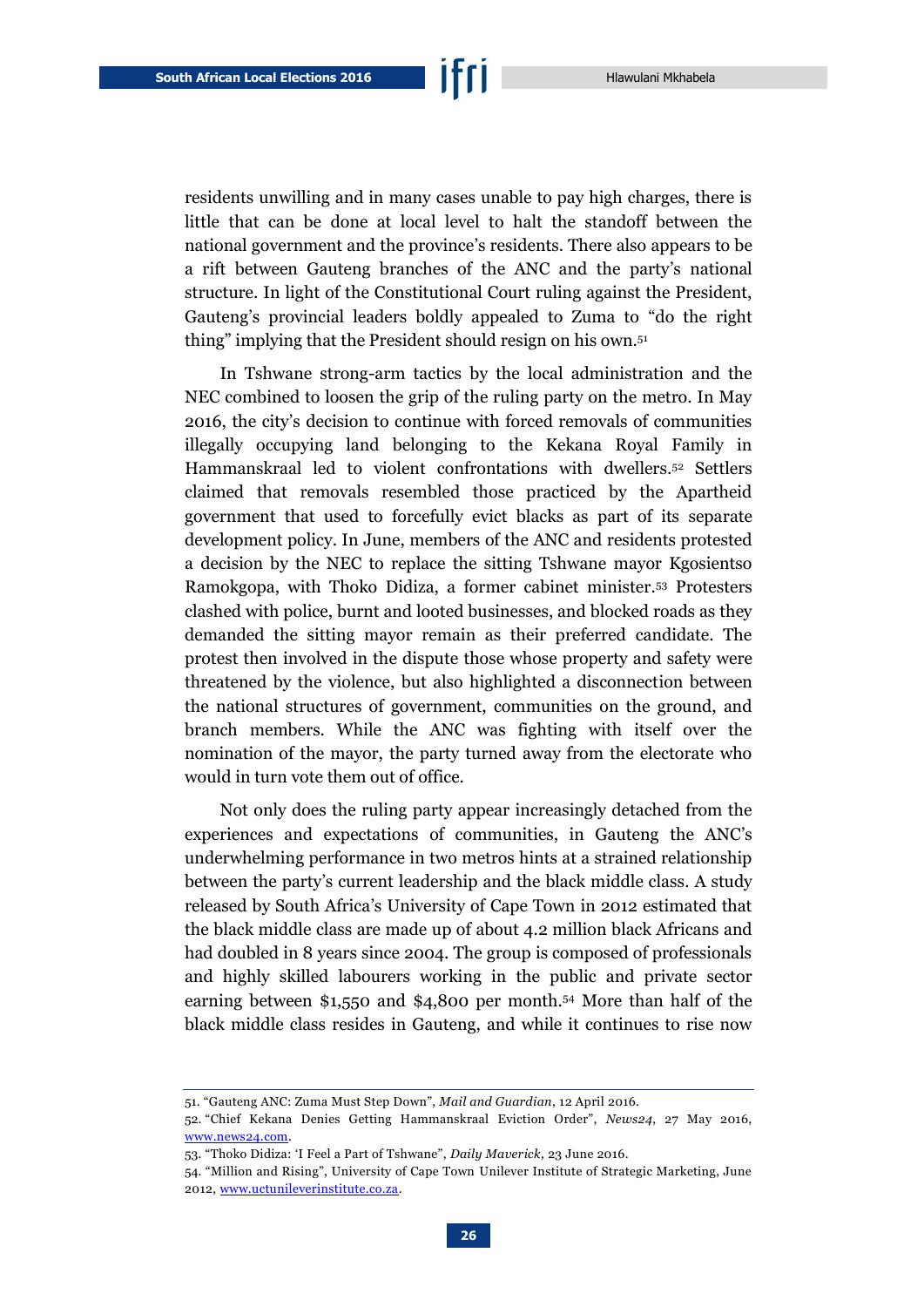roughly estimated at 5 million, the middle class is expanding at a slower pace.<sup>55</sup> In many ways the entry of more black people into the middle class serves as testament to the fact that development and transformation policies, though slow and halting, have progressively altered South African society nurturing a generation of black people that are vastly more financially independent and educated than previous generations. The ANC has enjoyed the support of black professionals in urban centres since its first election. The party was established by an elite black middle class in the early 1910's and its leadership generally comes from the burgeoning middle class. However, since 2009 with the ousting of former president Thabo Mbeki a figure linked to black intellectualism and in the wake of Zuma's tumultuous presidency, rather than feeling grateful to the ANC for its position, there has emerged a bigger black middle class willing and eager to hold their government accountable. National debates over the ruling of the Constitutional Court and perceptions that the ANC had become unaccountable and irresponsible with the country's economy weighed on voters' minds, and losses in Gauteng's middle income neighbourhoods seem to suggest that the middle class may be increasingly willing to shift their loyalty from the party.<sup>56</sup> The decline in middle class support should not only worry the ANC because of the numbers they wield in metros, but the party risks being leached of the intellectual and professional base that has always formed its foundation, and in the coming years it could become primarily a party of the poor and declining rural communities, increasingly becoming marginalised from the locations of economic influence and black innovators and thinkers.

Often viewed as the beneficiaries of transformation, the black middle class is also most likely to feel that the rate of transformation has been slow or superficial, and turn their frustration on the government that has managed South Africa's transformation project. Black professionals live within a predominately white business and professional environment in a way that the unemployed and the poor do not.<sup>57</sup> In the private sector South Africa remains a white man's world. 68.9% of top management positions

<sup>55.</sup> The South African institute for Race Relations claims that one in ten South Africans can claim to fall within the middle class and though the number of black middle class people may have doubled over the last decade, the growth of the middle class is set to slow due to a mix of factors including rising interest rates and a downturn in the economy. "Black Middle Class Has Expanded Quickly but May Now Slow", South African Institute for Race Relations, August 2015.

<sup>56.</sup> "Editorial: Voters Have Sent a Message the ANC Ignores at its Peril", *Sunday Times*, 7 August 2016.

<sup>57.</sup> Noted South African economist and academic Steven Friedman describes the black middle class as a "ticking bomb" most likely to turn against the ANC and demand faster progress. S. Friedman, "South Africa's Real Ticking Time Bomb – The Black Middle Class", The South African Civil Society Information Service, 2014.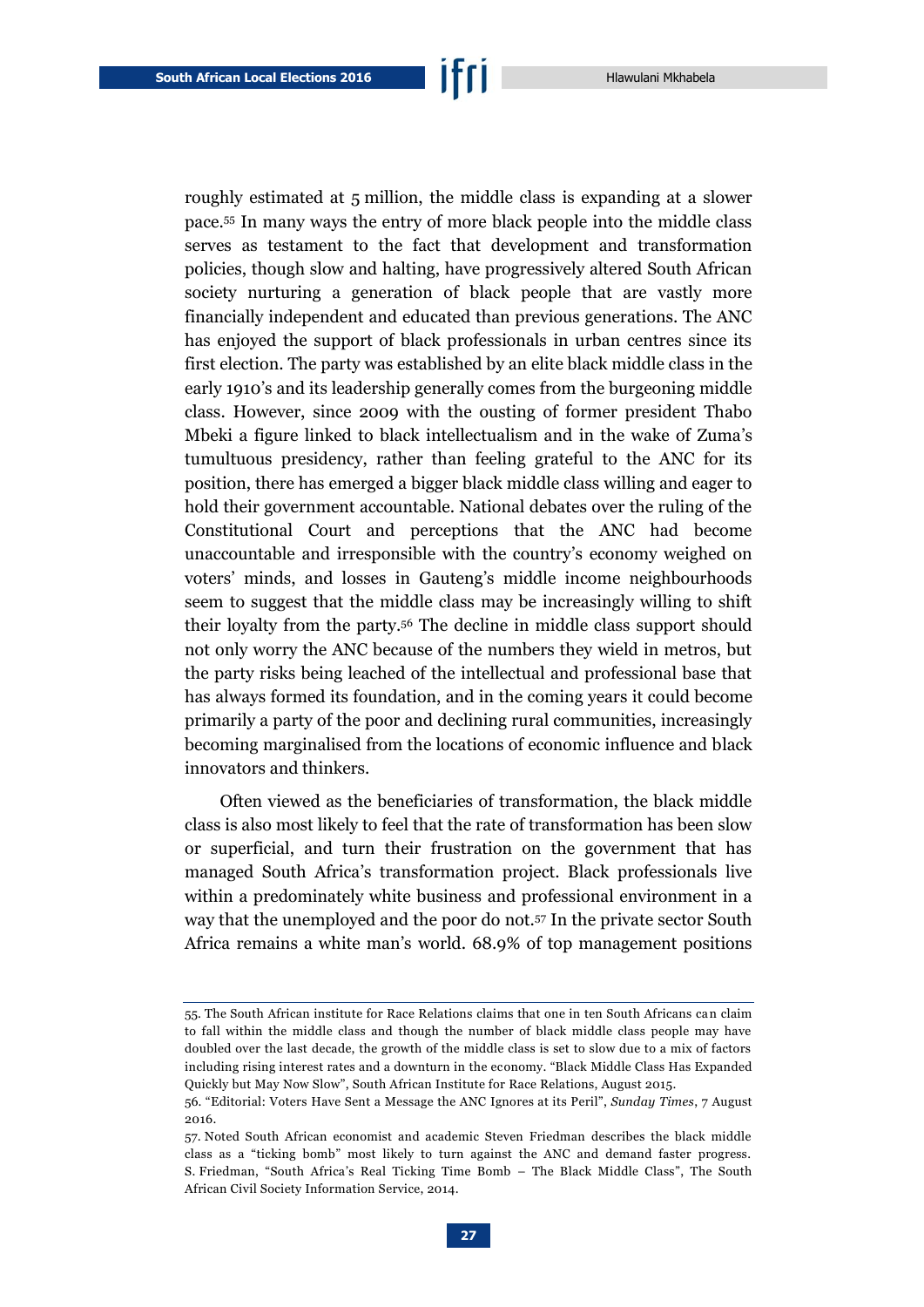are occupied by white people that make up just a little over 10% of the total population and the majority of those posts are taken by white men.<sup>58</sup> White people are also promoted faster and have greater opportunities for learning and development than their colleagues.<sup>59</sup> Not only are the black middle class confronted with a professional space that stunts growth, they are also particularly wary of economic instability, so shocks to the economy experienced in the last year would trouble the first generation of middle income South Africans who are particularly vulnerable to losing their recently obtained status through loss of employment and debt. In the lead up to the election, this group met an ANC which appeared at times to want to detach itself from the black middle class who were regularly dismissed as the "too clever blacks" unwitting endorsing white political and economic interests.<sup>60</sup>

For black people in the middle class, the DA promising a leaner and more stable economy has gradually become an option for voters feeling insecure and rejected by the ANC, though the shift is small and was only in large urban metros. And for those that believe the DA is simply too white and too fervent in its support for minority interests, the EFF is a possibility that self-consciously presents itself as black and willing to fast-track slow transformation. The middle class does not exist in a bubble, but within the context of black South Africa and it is possible that dissatisfaction with the current government radiates outwards influencing the opinions of black voters that form the social space of the middle class. When white South Africans express displeasure with the government it can be dismissed as the continued cycle of white whining and pining for the old regime, whereas the black middle class often holds elevated social positions within black communities due to their education and professional standing and have access to media and channels of communication.<sup>61</sup> As it reviews the devastating loss in Gauteng, the ANC must be concerned that the feeling of disgruntlement fostered in this group may take root and threaten its broader base of support in the entire province.

<sup>58.</sup> Commission for Employment Equity, Annual Report 2015-2016, South African Department of Labour, [www.labour.gov.za.](http://www.labour.gov.za/DOL/downloads/documents/annual-reports/employment-equity/2015-2016/16th%20CEE%20Report.pdf)

<sup>59.</sup> "White Males Still SA's Top Managers' Despite Push for Employment Equity Across Race and Gender", *Times Live*, 25 April 2016[, www.timeslive.co.za.](http://www.timeslive.co.za/local/2016/04/25/White-males-still-SAs-top-managers%E2%80%9A-despite-push-for-employment-equity-across-race-and-gender)

<sup>60.</sup> In a memorable speech at the National House of Traditional Leaders in 2012 Zuma lambasted black intellectuals and professionals as "clever blacks" that are obstacles to the party. "ANC Woos Black Middle Class", *Mail and Guardian*, 1 April 2016.

<sup>61.</sup> A. Ngoma, "Black Middle Class: Black Professionals and the ANC in the 2014 election", KAS International Reports, 2014.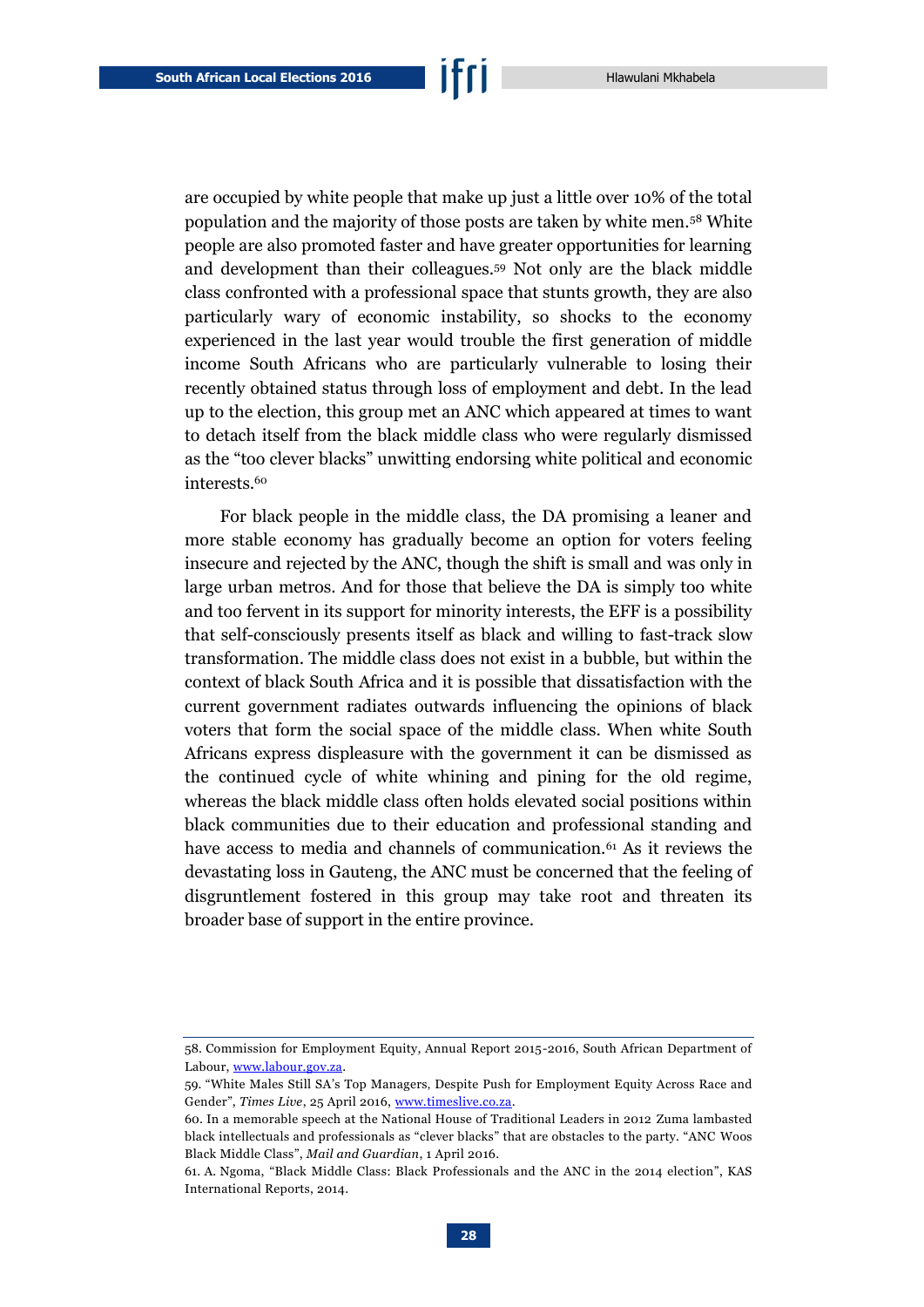### <span id="page-30-0"></span>**The rise of the opposition**

South Africa yet again finds itself at a moment when politics could be defined by cooperation with a former foe or complete disruption if political short-sightedness and egos enter the interaction. This is as true for the ANC playing the role of opposition for the first time in three key metros, and learning the delicate balance between being a constructive check to power and being a destructive force within metro administrations that cannot afford to fail. The learning curve will also be sharp for leaders of the new partnerships formed to take over hung municipalities and obliged to partner with organisations that are ideologically oppositional. But this new wave of formal and informal coalitions may present a different phase of political action which is not locked in political and ideological straitjackets, but is directed by pragmatism and collective action as opposition actors challenge the authority of a settled regime.

The campaign process was highly competitive and a record breaking 204 political parties were vying for the ear of potential voters as well as independent candidates responding to the specific needs of communities.<sup>62</sup> Both the ANC and DA warned voters against voting for smaller parties and independent candidates fearing that they would act as spoilers eating away at their part of the proportional vote.<sup>63</sup> Many independent candidates were disgruntled members of the ruling party who did not make it on party lists or were community level responses to very specific local concerns left unaddressed by political parties.<sup>64</sup> The slow delivery of basic services and the rising costs of water and electricity especially in predominately black municipalities were the key focus of small parties wanting to attract local support. In the 27 hung municipalities where no party reached a 50% majority, small parties that barely won 1% of the vote leveraged their vote in the game of coalition-making which followed the election.<sup>65</sup> Organisations that risked extinction like Mangosuthu Buthelezi's Inkatha Freedom Party (IFP), a party that could have rivalled the ANC in 1994 but whose support base rapidly declined only obtaining 2.4% of the national vote in the 2014 election, were able to take advantage of the opportunity to make strategic alliances. Buthelezi won four local municipalities and a new

<sup>62.</sup> "2016 Local Election by Number", *News24*, 2 August 2016, [www.news24.com.](http://www.news24.com/elections/news/2016-local-government-elections-by-the-numbers-20160802)

<sup>63.</sup> Former African Union chair, Nkosazana Dlamini-Zuma has recently returned to South Africa and is a likely presidential candidate. She joined voices encouraging voters to vote ANC and not smaller parties and independent candidates. "Forget' About Independents", 28 July 2016. 64. See the formation of the Forum for Service Delivery mentioned above.

<sup>65.</sup> Parties which had since lost popularity such as Cope, a splinter of the ANC as well as the EFF quickly claimed the spotlight as 'kingmakers'. "Hung Municipalities Destined for Minority Councils as EFF Opts to Abstain", *Daily Maverick*, 17 August 2016[, www.dailymaverick.co.za.](http://www.dailymaverick.co.za/article/2016-08-17-lge2016-hung-municipalities-destined-for-minority-councils-as-eff-opts-to-abstain/)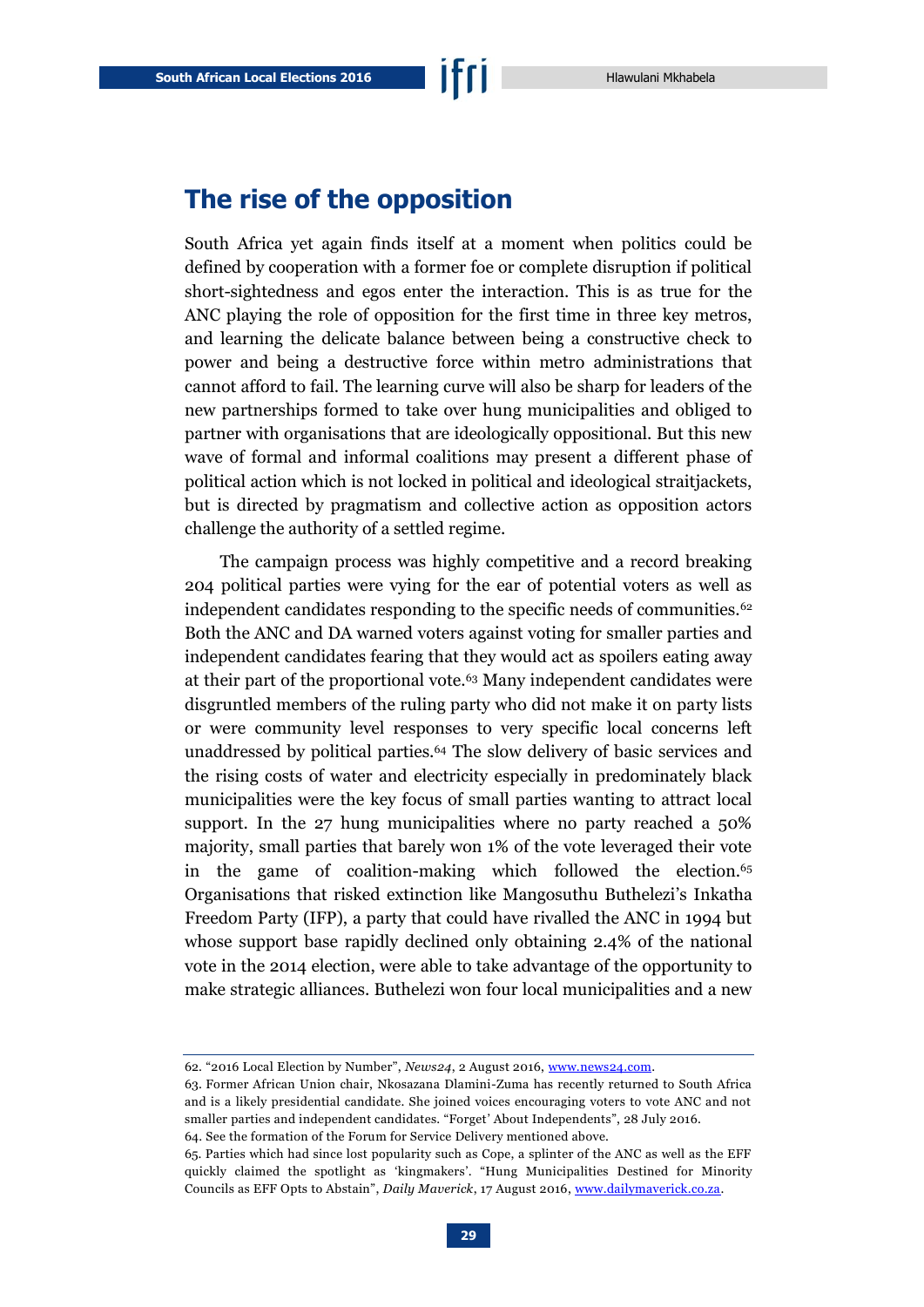district municipality in his former stronghold of KwaZulu-Natal (KZN). The ANC's support in the province remained strong at 58% dropping by less than a point since 2011, however the IFP profited from the absence of the National Freedom Front, an organisation that had competed for votes in the last election but failed to register correctly with the IEC. Banding together with the EFF and the DA, Buthelezi has harnessed the IFP's 18% of the province's vote to emerge from the shadows of political obscurity, and with the assistance of its coalition partners, the IFP now has the potential to claim hung municipalities and contest the ANC's dominance in Zuma's home province.<sup>66</sup>

It must be recalled that Jacob Zuma created his own nightmare in the EFF when he turned his back on Julius Malema and purged the leadership of the ANC Youth League (ANCYL).<sup>67</sup> The young firebrands had been the kingmakers in his battle to unseat President Thabo Mbeki and claw his way from charges of rape and corruption to the presidency. Malema's Youth League stood at the side of the disgraced former deputy president, mobilizing support within the ANC. But the ANCYL had become a thorn in Zuma's side and he was increasingly suspicious that those that had put him in his current seat were becoming more demanding. Under Malema's loud and charismatic leadership, the organization gathered the youth; publicly criticizing the ANC's current leadership; denouncing the slow pace of economic transformation; and pushing for nationalisation of local industry. At its centre was a close knit circle comprised of its president as well as the Spokesperson Floyd Shivambu and Secretary-General Sindiso Magaqa, all of whom were suspended from the organisation in November 2011. A more politically astute mind would have realized that stripping the Youth League of its popular leaders would have major repercussions and that its outspoken and capable leaders, having tasted their own power, would not sink into obscurity as had others that had been booted from the ruling party.<sup>68</sup> In October 2013, the man who had said that the organisation he led was prepared "to kill for Zuma" turned his zeal against the current regime, forming the EFF which made it clear that it planned to shake the

<sup>66.</sup> "KwaZulu-Natal: Opposition Big Three Get Ready to Stand up to the ANC", *Daily Maverick*, 18 August 2016[, www.dailymaverick.co.za.](http://www.dailymaverick.co.za/article/2016-08-18-kwazulu-natal-opposition-big-three-get-ready-to-stand-up-to-the-anc/)

<sup>67.</sup> Guilty: Julius Malema Suspended from ANC", *Mail and Guardian*, 10 November 2011, [mg.co.za.](http://mg.co.za/article/2011-11-10-guilty-julius-malema-suspended-from-anc/)

<sup>68.</sup> Those that have decided to leave the party or had been kicked out of it have found little success outside. Bantu Holomisa a popular figure within the ANC who could have potentially rivalled the leadership for control was expelled in 1996 and started the United Democratic Movement, a splinter group which failed to gain significant support. After Mbeki stepped down, a faction of the ANC led by former members Mosiuoa Lekota and Sam Shilowa started COPE, an organisation that quickly became the third opposition only to fall apart due to internal battles.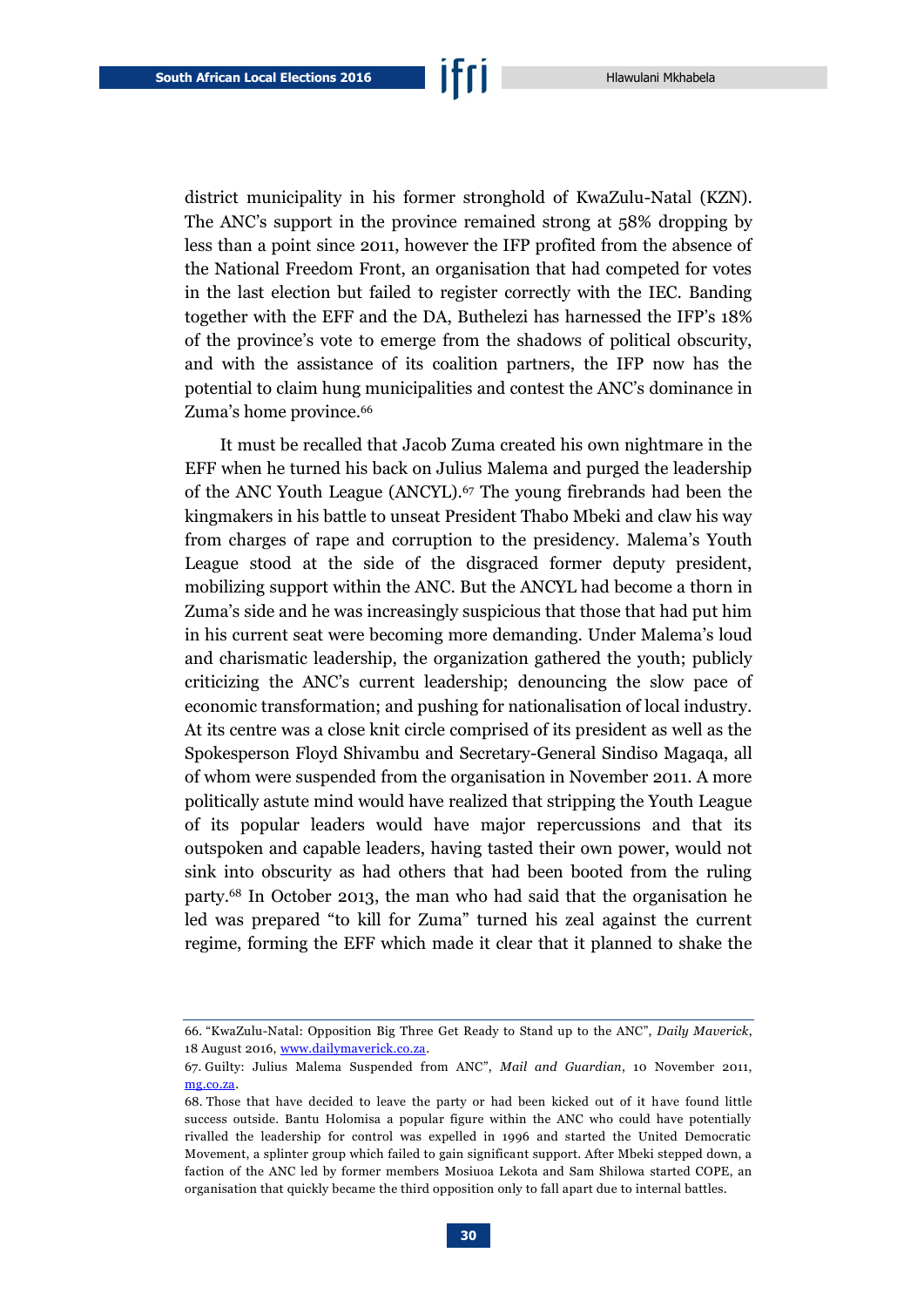ANC from power and work in the service of South Africa's impoverished masses and the youth whom it claimed the ANC had forsaken.<sup>69</sup>

In the post-election landscape, the most unlikely and important duo was between the EFF and the DA united by pragmatism and the goal of weakening the ANC's position. They have introduced a new era in South African politics where serious opposition can be practised collectively as parties temporarily sidestep ideological differences. The Economic Freedom Fighters are left-wing and sport Soviet-red overalls threatening to disassemble property rights and nationalise industry to accelerate the process of transformation and spread the county's wealth. While the Democratic Alliance, an offshoot of the liberal Progressive Party, is a centre-right association which advocates that a respect for property rights and a focus on economic growth will foster development and socioeconomic transformation. Ideologically the DA is closer to the ANC which is at its core a moderate liberal organisation despite its occasional leftist alliance mutterings.

Opposition parties took advantage of the gap between the ANC in power and its constituents on ground. As the ANC boasted about a billion Rand budget which dwarfed the spending of all other opposition parties combined70, the EFF which had a budget of R10m was in their customary overalls suggesting that they were ready to do the hands-on work at local level. The DA had a sizable budget of over R350m and ran a campaign that stressed the deficiencies of the ruling party at local government level and promoted itself as responsive to the problems faced by ordinary people.<sup>71</sup> In a move that angered the ANC and had many South Africans debating liberation narratives and their continued relevance, the DA argued that given how the ANC had failed to deliver on its promises of a better life for all South Africans, even Mandela would vote for an alternative, perhaps even the DA.<sup>72</sup> The campaign encouraged South Africans to wonder whether their loyalty to a party embroiled in consecutive scandals may not be misplaced.

The ANC has retained an ageing leadership with ties to the antiapartheid struggle, allowing no young voices to enter into the inner circle of the 'top six' members of the NEC. While the two main opposition parties

<sup>69.</sup> "Belligerent Malema Launches EFF", *News24*, 13 October 2013[, www.news24.com.](http://www.news24.com/SouthAfrica/Politics/A-giant-is-born-Malema-20131013)

<sup>70.</sup> "ANC Spends a Hefty R1BN on its Election Campaign", *Eye Witness News*, 21 July 2016, [ewn.co.za.](http://ewn.co.za/2016/07/21/ANC-spends-a-hefty-R1-bln-on-election-campaign)

<sup>71.</sup> "Local Elections: Voters Should Know Who Funds Parties", *News24*, 2 August 2016, [www.news24.com.](http://www.news24.com/Columnists/GuestColumn/local-elections-voters-should-know-who-funds-parties-20160802)

<sup>72.</sup> "Mandela Would Vote for the DA, says Herman Mashaba", *Business Day*, 30 July 2016 [www.bdlive.co.za.](http://www.bdlive.co.za/national/2016/07/30/mandela-would-vote-for-the-da-says-herman-mashaba)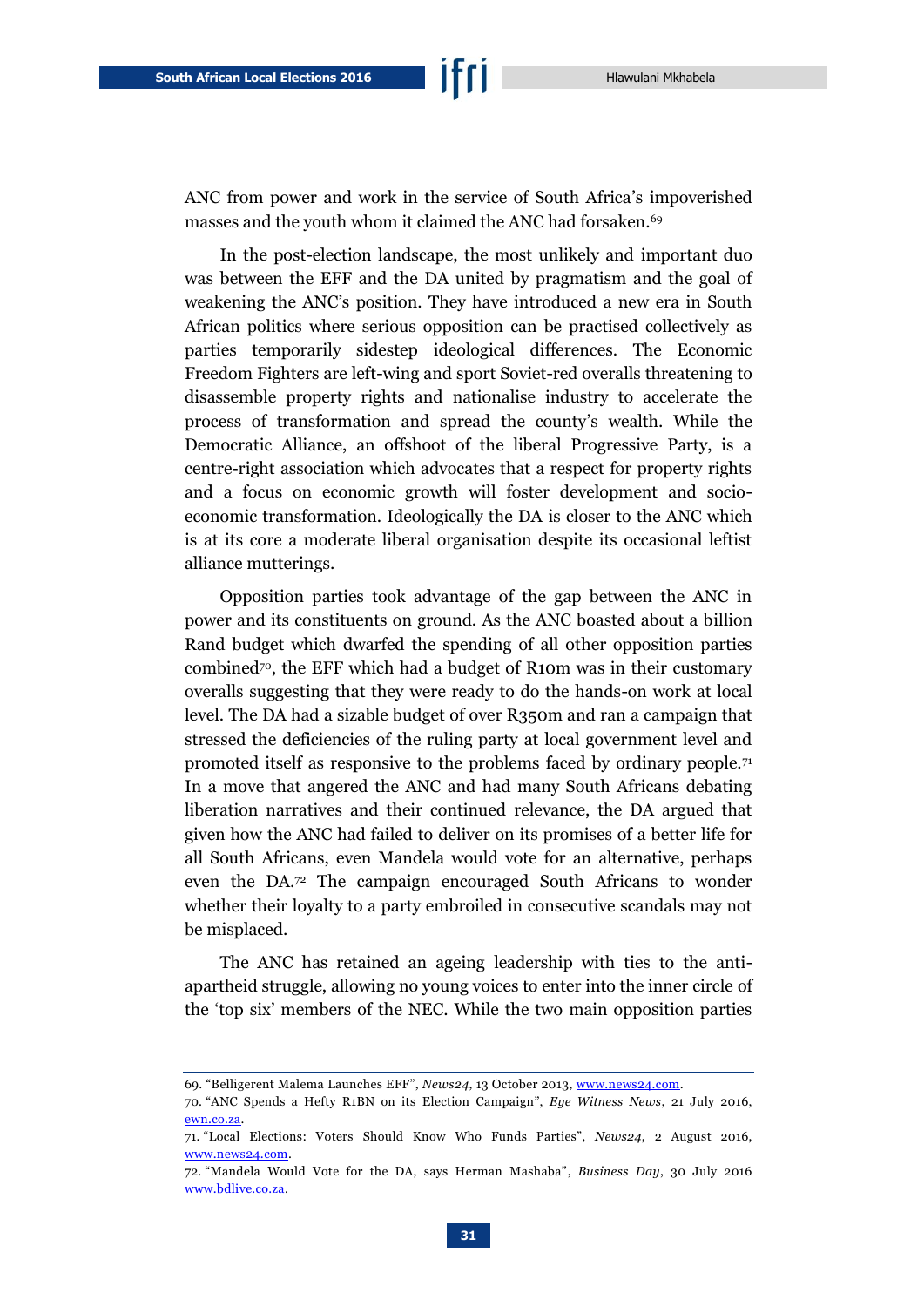both have leaders that are in their thirties, the youngest member of the 'top six' former KZN Premier Zweli Mkhize turned 60 earlier this year. The EFF consciously presents itself as young and has worked to attract educated thought-leaders in all spheres of South African society. Malema who publicly completed his university degree has immediately shown support for youth protest movements, and reflects a young South Africa eager for opportunity and growth. While the ANC retains its loyal foot soldiers in ANCYL<sup>73</sup> , the EFF has adopted the inverse structure, actively recruiting young people as the voice and face of the organisation while slowly fostering a support system of older members such as EFF national chairperson Advocate Dali Mpofu.

Over 60% of South Africans are under the age of 35 and almost 30% are between the ages of 15 and 35.<sup>74</sup> They have little memory of the ANC's past glory as a liberation movement, and young people have begun to actively question the party's struggle credentials and relevance. Many of the so-called "born frees", who have lived all or most of their lives with the ANC in power, disparage the ruling party for leading South Africa's settlement which protected white privilege and limited meaningful transformation. The "# movement" describing the use of social media as the primary means to communicate dissatisfaction reflects growing youth and student activism. In March 2015 university students led the #Rhodesmustfall movement critical of the slow rate of transformation in the country's universities and in October of the same year launched the #Feesmustfall movement decrying the high costs of education which bar the majority of South Africans from entry into institutions of higher learning. In September 2016 the ministry of Higher Education announced that the government would subsidise university and college fee increases for low and middle income households, but student protests continue to intensify as young people demand free education not temporary concessions.<sup>75</sup> The country's young electorate is raring for change and unless the ANC can quickly and significantly change its leadership, membership and approach to governance, it risks being undercut by younger faces with Malema and the DA's Mmusi Maimane only introducing a new trend in a country with over 200 parties.

74. UNFPA South Africa Website, accessed 25 August 2016, [southafrica.unfpa.org.](http://southafrica.unfpa.org/topics/young-people-1)

<sup>73.</sup> Rather than serving as a training ground for new leaders and a separate wing of the ruling party tasked with voicing the concerns of young people and attracting new voters, "the current crop of ANCYL leaders certainly believe that defending [the leadership] is their core mandate". "Young Blood Versus Old Wood", *Daily Maverick*, 22 August 2016, [www.dailymaverick.co.za.](http://www.dailymaverick.co.za/article/2016-08-22-young-blood-vs-dead-wood-where-are-the-ancs-maimanes-and-malemas/#.V-6cvGXZjVp)

<sup>75.</sup> "'Effectively a 0% Increase in Fees': What Nzimande's Announcement Means", *Mail and Guardian*, 19 September 2016[, mg.co.za.](http://mg.co.za/article/2016-09-19-effectively-a-0-increase-in-fees-what-nzimandes-announcement-means)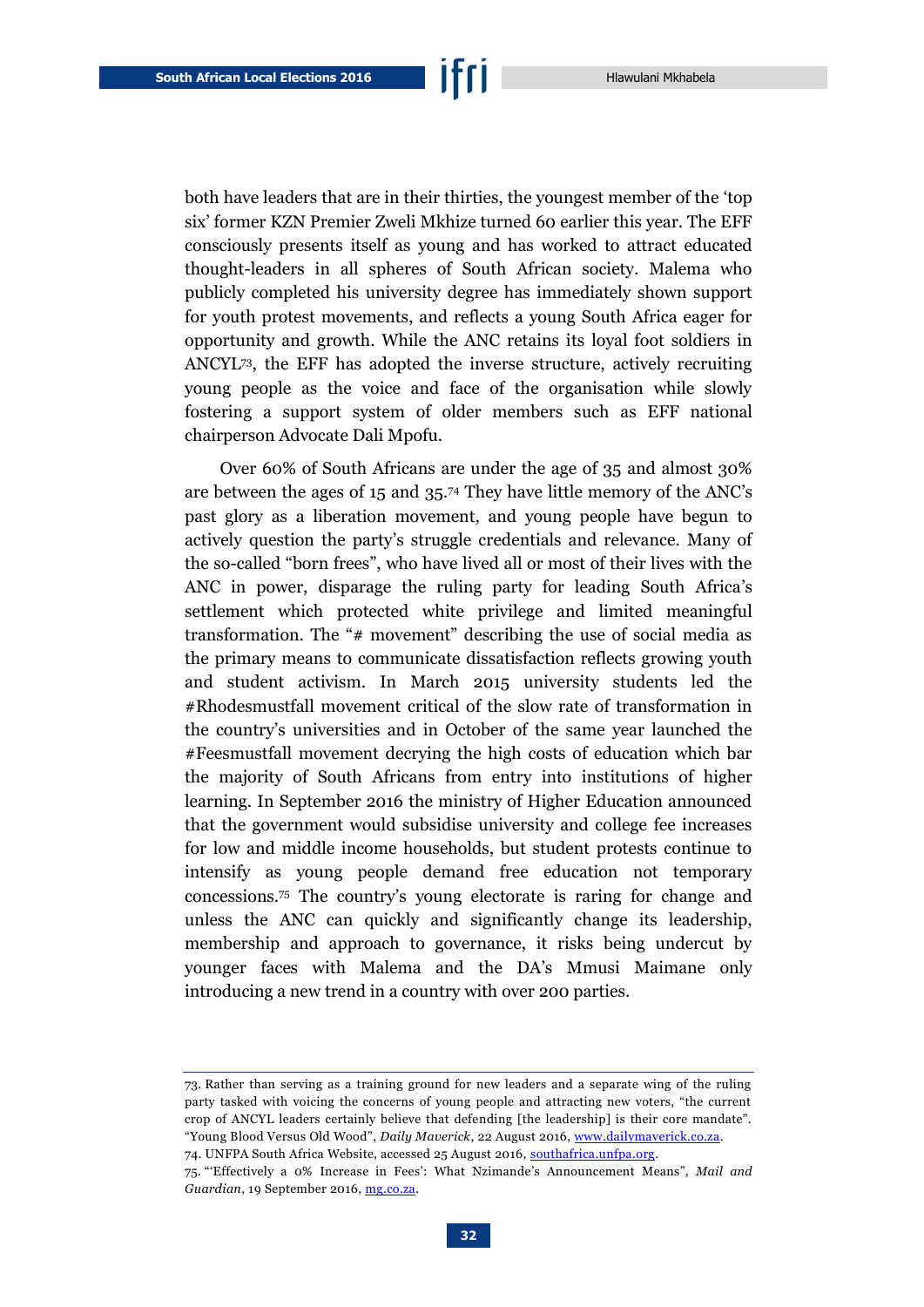The official opposition approached the local election with vigour, buoyed by polls indicating that widespread dissatisfaction with the current leadership and disgruntlement within ANC-run local administrations would provide an opportunity for them to establish a foothold outside the Western Cape. This was a chance for the party to finally shake its image as an organisation formed by white people to serve their interests, and the DA could possibly break through the "white ceiling"<sup>76</sup> , the threshold beyond which it would fail to grow without gaining support from the black majority. At its head was a 36 year-old, black and educated leader, Mmusi Maimane, elected in May 2015 and urging South Africa to vote for change. The party managed to obtain a share of the vote in black townships where they had barely registered any support in previous elections. In Khayelitsha, Cape Town's biggest historically black township, support for the party grew to  $7.5\%$  from 1.7% in 2011, and from 7% to 30% in Tshwane's township of Mamelodi. <sup>77</sup> However, though the party made small gains across neighbourhoods demarcated for blacks under apartheid law, these winnings were relatively small compared to its following in middle and high income areas and its support amongst black voters tends to be concentrated in urban areas. It is also telling that even in Cape Town where the DA has a lengthy reputation as a government, it has been unable to completely win over black townships and Maimane's party only gained 8% of the vote in his hometown of Soweto. <sup>78</sup>

Rather than winning in areas with a black majority, what assisted the DA was a good turnout in wards that had previously voted DA and in urban high and middle income neighbourhoods whose number of black residents is rising.<sup>79</sup> A day following the election, ANC Secretary-General, Gwede Mantashe was quick to silence those that claimed that the ANC had lost its popularity to opposition parties, instead the party's leadership blamed its disappointing results on low turnout by black voters that had become apathetic since the country's first election over two decades ago.<sup>80</sup> Voters that had previously voted ANC accounted for a large segment of those that stayed away, negatively influencing the party's share of the proportional vote.<sup>81</sup> In seven of the eight metros (except eThekwini) all wards which had

<sup>76.</sup> "DA's Long Game Finally Pays off", *Mail and Guardian*, 19 August 2016.

<sup>77.</sup> "Behind the DA's Surge", *Financial Mail*, 12 August 2016, [www.financialmail.co.za.](http://www.financialmail.co.za/coverstory/2016/08/12/behind-the-da-s-surge)

<sup>78.</sup> "Has the DA Really Grown its Support in Cape Townships?", *Times Live*, 6 August 2016, [www.timeslive.co.za.](http://www.timeslive.co.za/elections/2016/08/06/Has-the-DA-really-grown-its-support-in-Cape-townships)

<sup>79.</sup> "The 2016 Local Government Elections and the Metros – Part II: The Base Line for 2016", Helen Suzman Foundation, 2 July 2016.

<sup>80.</sup> "Blacks Withhold their Votes While Whites Vote to Get Change, Mantashe Says", *Business Day*, 4 August 2016, [www.bdlive.co.za.](http://www.bdlive.co.za/national/2016/08/04/blacks-withhold-their-votes-while-whites-vote-to-get-change-mantashe-says)

<sup>81.</sup> "South Africa's Local Election Shock Down to Anger and Apathy", *The Guardian*, 5 August 2016[, www.theguardian.com.](https://www.theguardian.com/world/2016/aug/05/anger-and-apathy-behind-south-africas-shock-local-election)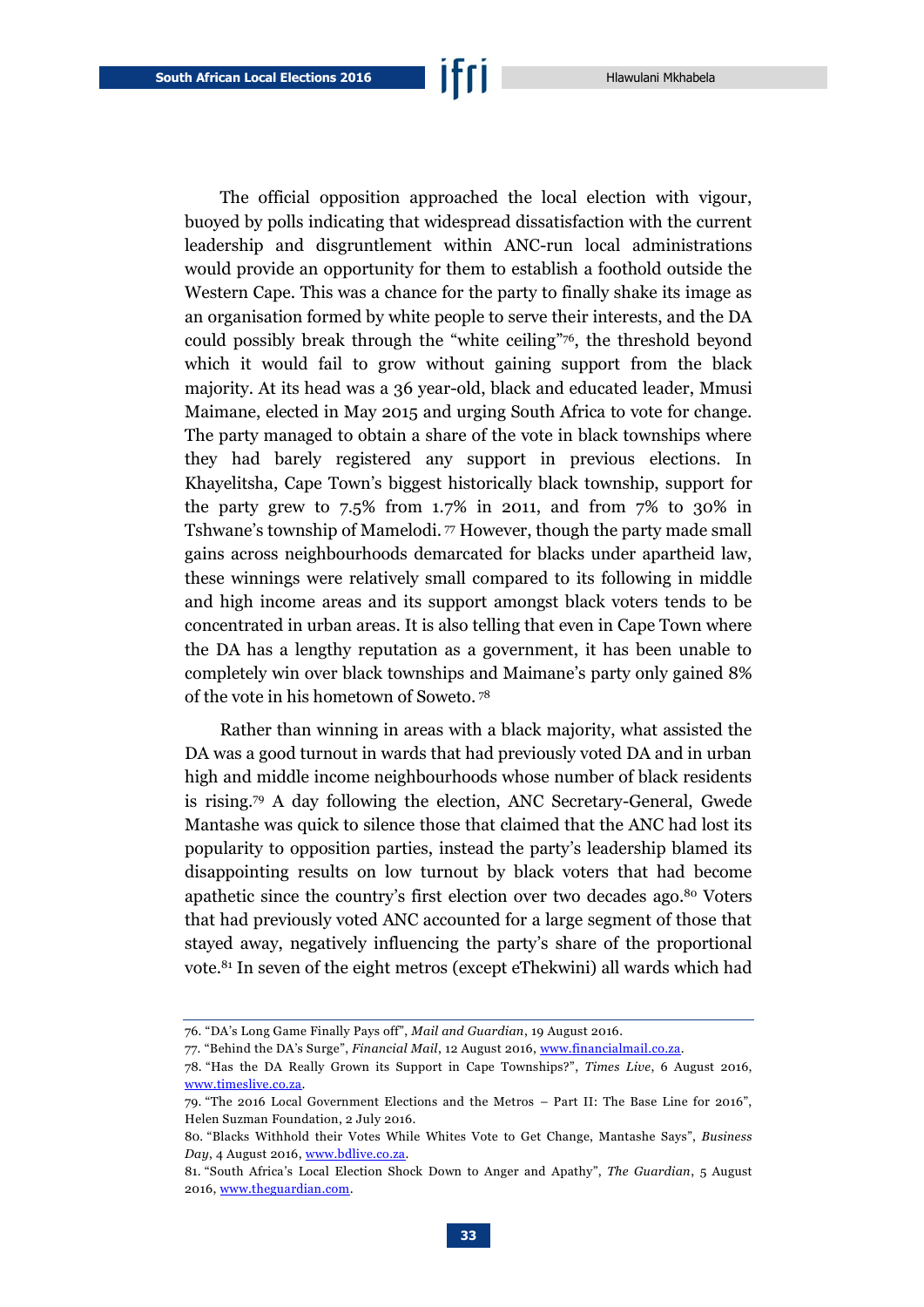previously voted for the DA in the last three elections had a higher turnout than those that had voted for the ANC.<sup>82</sup> But not voting can also be a political act, especially when coupled with having registered to vote. The IEC recorded the highest number of registered voters of any South African election, and black voters may be sending a message to the ruling party making absenteeism a conscious action to undermine the status-quo.<sup>83</sup> A worrying interpretation of poor voter turnout in ANC wards could be that many black communities and young voters who made up a significant part of those that failed to vote, may be losing faith not only in the ruling party, but in South Africa's democratic project as whole. The opposition could be

benefiting from a perceived dearth of viable political alternatives and the

diminishing relevance of party politics in the country's future.

However, though many voters chose not to vote in ANC strongholds, the decision not to participate is not generalized amongst black voters. Gauteng which has the biggest voting pool and a large black majority experienced a 2% increase in voter turnout since the last municipal election, and while support for the ANC dropped from 54.9% in the last national election to 46.1% in the latest poll, the DA has seen support rise in the province from 28.5% in the last national election to 37.2% in the August municipal polls. There is a segment part of the electorate, including black South Africans that formerly voted ANC, that have turned towards opposition parties explaining small, but strategically important shifts in support for the opposition in urban metros. Between the 2014 national elections and the 2016 local election, whilst the ANC experienced a swing away from it in almost 90% of wards in metros, opposition parties made gains with the DA augmenting votes in 75% of wards and the EFF increasing its support in 79% of metro wards in the last 2 years.<sup>84</sup>

<sup>82.</sup> "The 2016 Local Government Elections and the Metros – Part II: The Base Line for 2016", Helen Suzman Foundation, 2 July 2016.

<sup>83.</sup> In Vuwani Limpopo, only about 1,500 of the 40,000 registered voters cast a vote. The community publically announced that they had made decided not to vote as a way of expressing their dissatisfaction with the ANC. "Fewer than 1,600 vote in Vuwani" ENCA, 4 August 2016.

<sup>84.</sup> "The 2016 Local Government Elections and the Metros – Part II: The Base Line for 2016", Helen Suzman Foundation, 2 July 2016.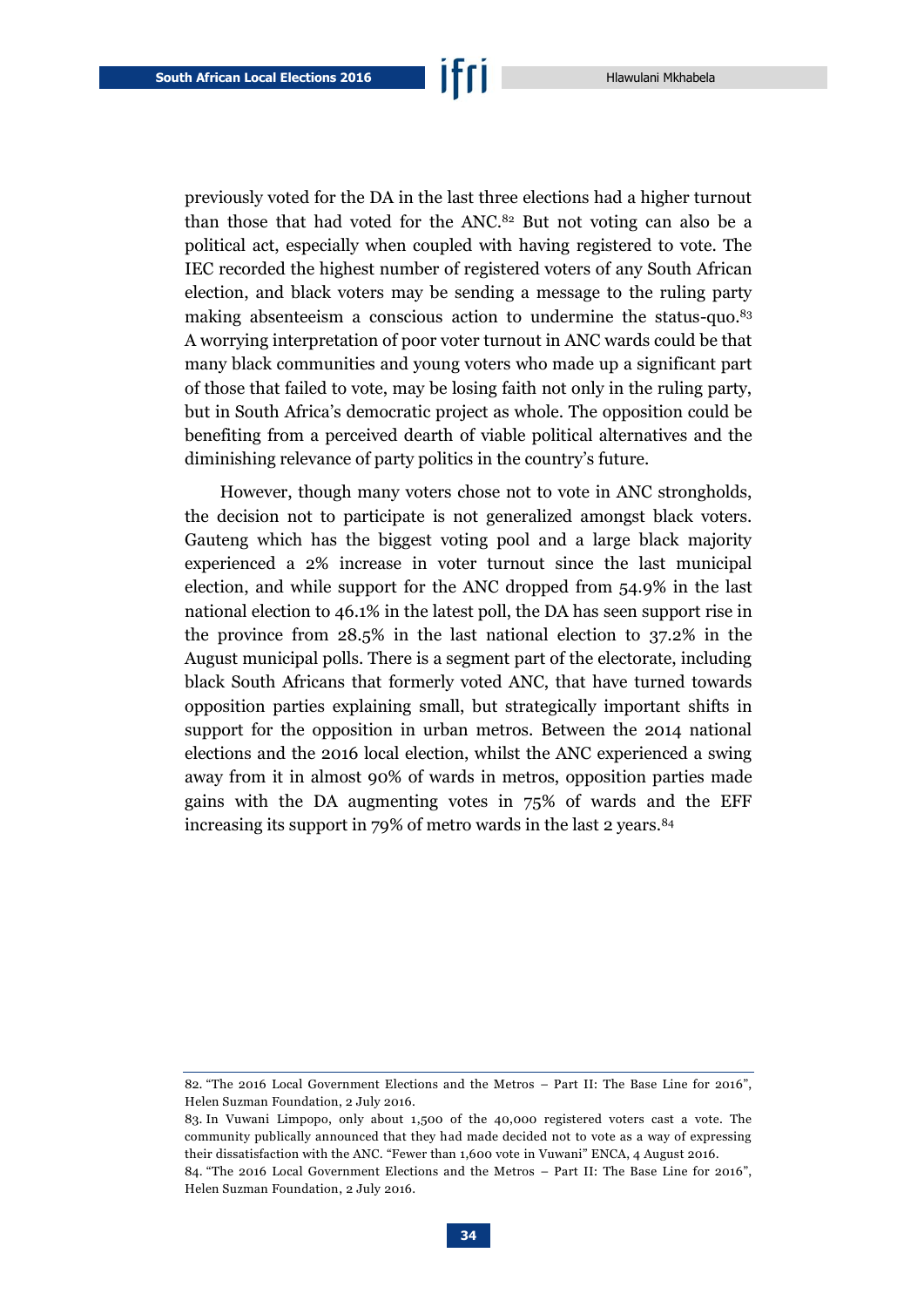## <span id="page-36-0"></span>**After the Local Elections**

## <span id="page-36-1"></span>**The DA and the EFF: the partnership and its prospects**

South Africa's opposition parties challenged how political action and processes are understood in the country; making the number of votes parties have as important as what parties do after elections to consolidate power and fully claim the vote.<sup>85</sup> The ANC may have gotten the popular vote, but it did not translate popularity into control of metros. Its main opposition failed to obtain 50% of the votes in all three of the new metros they eventually claimed and in Johannesburg the ANC got the most votes. However, the DA's campaign focused not only on gaining votes, but also extended to negotiating the post-election landscape. Before, during and after voting, they harnessed the ambitions of smaller parties keen to open the political space to players other than the ANC. The ruling party, confident that they would yet again get a comfortable win in the metros had few possible allies lined up on the ground and no clear strategy to form alliances. The DA's success was in its ability to draw votes where it would most hurt the ANC's authority, and utilising whatever votes they had to gain a position in metros, finally allowing the party to prove itself outside the Western Cape. Now it remains to be seen if coalitions hastily formed will resist internal squabbling and could govern more successfully than the ANC which has more experience and greater access to the apparatus of state.

The EFF's performance in the election fell below expectation growing by only 1.91% nationally since the 2014 election, and expended by less than a percentage point in Johannesburg and Tshwane since their first campaign.<sup>86</sup> Nevertheless, the party has proved politically astute as Malema again assumes the role of kingmaker, this time in hung

<sup>85.</sup> The DA understands that collations can disintegrate. The Democratic Party joined the NNP becoming the DA in 2000 in order to take over Cape Town and consolidate support in the Western Cape. But in 2002 an amendment to the constitution which allowed for "floor crossing" permitted individuals to change parties and retain their seat in the council. The ruling party encouraged disgruntled members of the DA coalition to join the ANC, giving the party brief control of the city of Cape Town.

<sup>86.</sup> "A Mediocre EFF 2016 Election Performance", *Business Day*, 12 August 2016, [www.bdlive.co.za.](http://www.bdlive.co.za/opinion/columnists/2016/08/17/a-mediocre-eff-2016-election-performance)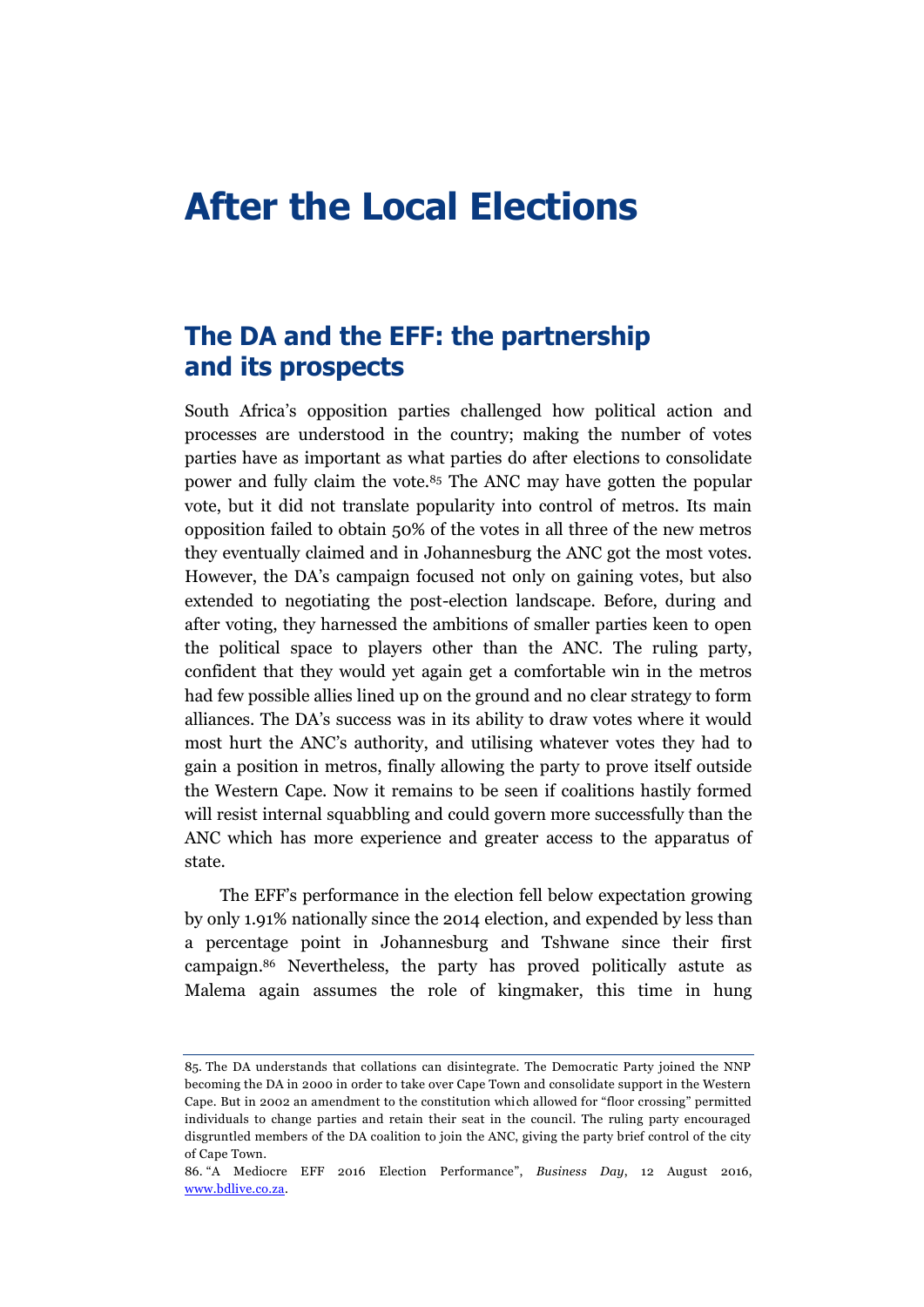municipalities where the EFF gained the second or third position. The party made public a list of demands that would need to be met by the ruling party before it would consider coalition. Chief amongst its conditions was that the President step down; land be expropriated without compensation; and that mines and banks be nationalised. The ANC sent its old cohort of struggle veterans to negotiate with the young bloods of the EFF.<sup>87</sup> For the smaller party this was not a genuine negotiation but an opportunity for it to restate its platform and reassure the public that voting with the DA did not mean the party had changed its policies. After selling itself as anti-ANC, its credibility would not have survived a coalition with the ANC. But Malema's team also refused a formal coalition with the DA accusing it of protecting white capital but saying that compared to Zuma's ANC it was the lesser evil. Turning the game of coalition-making on its head, the EFF said it would enter an informal coalition with the DA and opposition parties where it would vote with the opposition to claim hung municipalities but keep voting on a case-by-case basis. They purposefully avoided claiming key formal positions in metros and district municipalities including mayoral posts, instead it negotiated a place on budget committees and the important South African Local Government Association [SALGA] which represents local government in provincial and national structures.<sup>88</sup>

The EFF's position will allow the young party with no real experience of governing to continue to act as the opposition, demonstrating and protesting decisions taken by municipal governments without formally being a part of administrations nor being tied down by the bureaucracies and practical concerns of running large metros. By negotiating political power to suit its interests and capabilities, the EFF has infused new life into the political space and made political activism rather than formal political processes its central operating mechanism. It has taken activism into parliament and structures of formal government at local, national and provincial level, sparking public protests in parliaments which had previously been dead spaces bound by procedure and where the ruling party could freely exercise its considerable authority. Since its entry in 2014, the EFF has been a loud and demanding young crowd shaking South Africa's parliament and making fist fights, shouting matches and security part of the previously dreary national parliament.<sup>89</sup> With Malema and

<sup>87.</sup> Included in the ANC negotiation team was Gwede Mantashe the current national spokesperson for the party who has regularly disparaged any opposition to the ANC as trivial and unpatriotic.

<sup>88.</sup> "No Coalitions for EFF — But it Plans to Vote with the DA", *Business Day*, 17 August 2016, [www.bdlive.co.za.](http://www.bdlive.co.za/national/politics/2016/08/17/no-coalitions-for-eff--but-it-plans-to-vote-with-the-da)

<sup>89.</sup> "Brawl Erupts in Parliament", *Times Live*, 17 May 2016, [www.timeslive.co.za.](http://www.timeslive.co.za/politics/2016/05/17/Brawl-erupts-in-Parliament-as-EFF-MPs-are-evicted)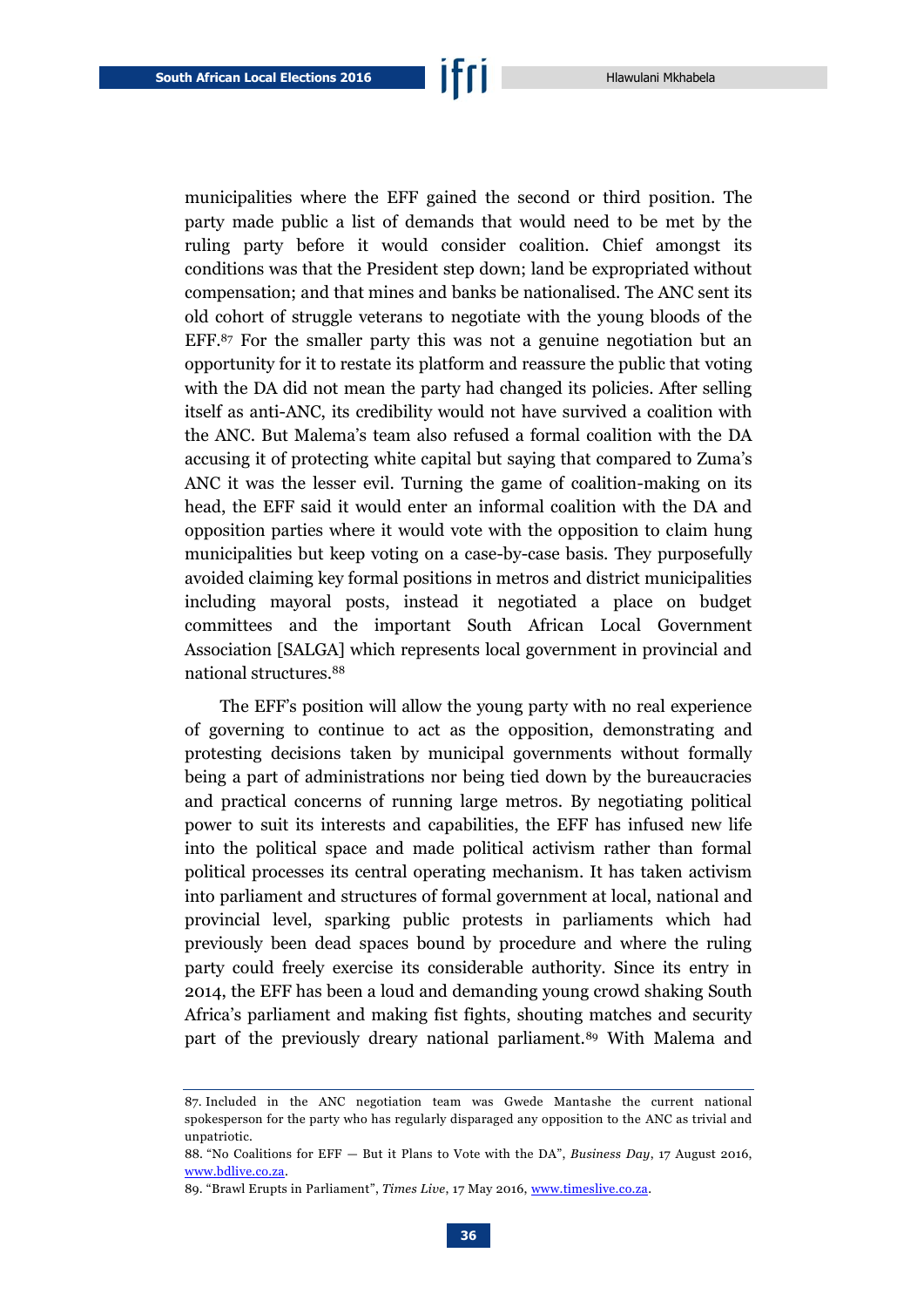Mbuyiseni Ndlozi a keen strategist and the party's national spokesperson at the helm, the EFF has refused to fall into formal coalitions which would lock it into positions that may not fit its core principles. Instead they have opened a fluid relationship with the opposition based on pragmatism, while giving them the space to expand on a strategy of political activism centred on issues such as the distribution of land and the fight against poor service delivery and mass land evictions. This may also be strategy for the party to gain time to fully develop a clear ideology and plan for governance. So far Malema's men in red have depended heavily on antiquated 1960's inspired rhetoric calling for the fall of capitalism and a Marxist utopia in a tone nicked from Zimbabwe's Mugabe and Castro's socialist revolution. The language continues to be evocative and gain populist support, but the EFF has yet to put forward anything new or suggest that behind its slogans lies policy or concrete objectives that can be realised at local level, let alone a clear national agenda. For the moment the EFF has perfected its role as the opposition, able to create a stir and gain support, but it will need to develop as a political entity able to govern.

The DA and the EFF should rightly enjoy the victory of their informal partnership, but they face an uphill battle to garner public trust and govern effectively with the ANC waiting in the wings. Gauteng is not the Western Cape and Johannesburg and Tshwane are very different from Cape Town. In the Western Cape the old National Party government continued to enjoy support from a white and coloured population given particular preferential treatment by the former regime. In the province other racial groups historically suffered even greater restrictions to services and had little access to jobs so the majority of the Cape's black population migrated out of the province and a significant part of the population which remains has stayed in enclaves formerly demarcated for blacks. It was a relatively easy launching pad for the DA, a predominately white party promising to protect private-property rights and facilitate enterprise. Gauteng's metros are home to a diverse population and a large black majority, and issues of race and its intersection with class take centre-stage. Cleavages between the rich and poor are sharply felt, and the successes and failures of the state's projects to transform the social and economic fabric of the country are apparent. The DA will be unable to dodge debates about race and the impression that the party is inherently working to support white interests, especially when business interest and social development butt heads. The party will also be looking to grow its base of strong black leaders and political minds that may help it negotiate new and predominantly black spaces. The EFF will have to prove that beyond political grandstanding and populist rhetoric, when empowered to affect decisions, they are able to ensure the interests of the poor and check the neoliberal impulses of its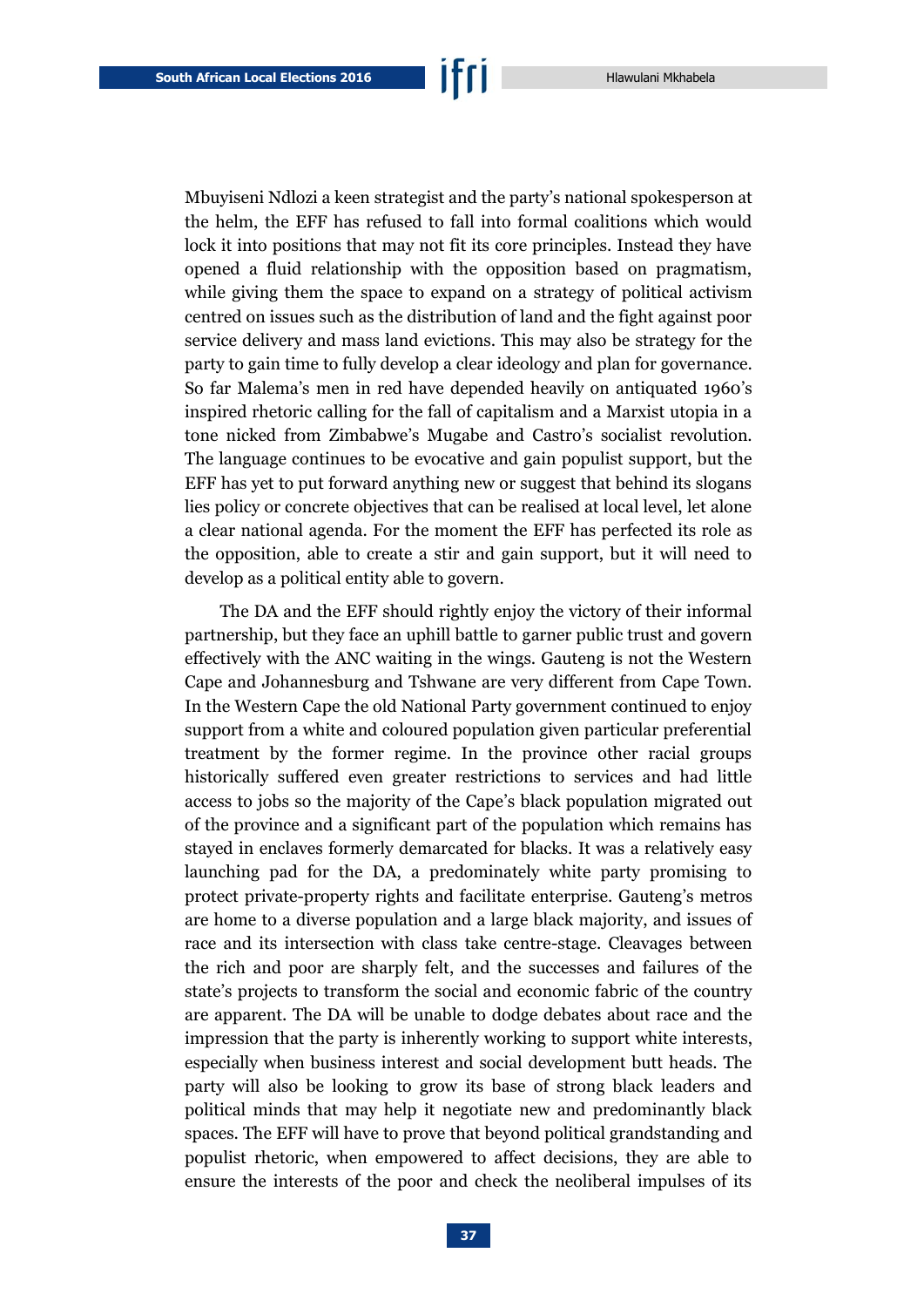informal partner. Though coalitions and informal partnerships may have won the strategic game against the ANC, they still need to win over residents. Except for Cape Town, the DA did not get more than 50% of the vote in any metro and must now convince a large portion of people who did not vote for them that they can govern firmly and effectively.

The working relationship between the liberal DA and Malema's EFF can only endure if both veer away from letting macro-economic and grand political debates stifle action on the ground, but in metros keeping discussions restricted to the local will be challenging, if not impossible. The line between the national and local is not always clear and deciding on how to effectively implement national growth and economic strategies and who and what should be prioritised at the local level will be a difficult exercise.

## <span id="page-39-0"></span>**The post-election fallout and the battle in the ANC**

The figure of Jacob Zuma has taken an almost cult status which divides the public and the party between those that call for him to step down given the weight of scandal and the disappointing election result, and those that stand behind the President. Zuma is unlikely to step down early but under his watch the ANC has fragmented into multiple factions each with a competing idea of the future of the party and the country. In the lead up to the election he reminded members of the party's leadership that he retains a solid support base within the branches of the ANC and if his position is threatened he has promised to return to his branch of the party to exercise influence.<sup>90</sup> In a state governed by one strong party, the centre of power is the National Executive Committee (NEC) of the ruling party and the branches of the ANC.<sup>91</sup> For the moment the NEC is unwilling to rock the boat. Instead of holding its leader accountable, the committee ducked the question by claiming to take "collective responsibility" for August's defeat.<sup>92</sup> The following discussion examines the ANC as it finds itself after the local election and the nature of the various schisms and tensions that have been exposed and intensified under Zuma's leadership. Taking into

<sup>90.</sup> "Jacob Zuma Dares the ANC to Fire Him", Sowetan, 22 March 2016[, www.sowetanlive.co.za.](http://www.sowetanlive.co.za/news/2016/03/22/jacob-zuma-dares-the-anc-to-fire-him)

<sup>91.</sup> Former President Thabo Mbeki was asked to vacate his office after an allegation that he had used his office to put undue pressure on the judiciary in the course of Zuma's corruption trial. But the impetus behind the early resignation was that by the 2007 ANC elective conference the president had few allies in the party and ANC branches had been mobilised against him.

See T. Vircoulon, "Africa in Questions No. 4: Thabo Mbeki's Fall and Succession", Institut français des relations internationales, 2008.

<sup>92.</sup> "S. Africa's ANC Sticks with Zuma, Risking Eroding Support", *Bloomberg*, 15 August 2016, [www.bloomberg.com.](http://www.bloomberg.com/news/articles/2016-08-15/south-africa-s-anc-sticks-with-zuma-risking-declining-support)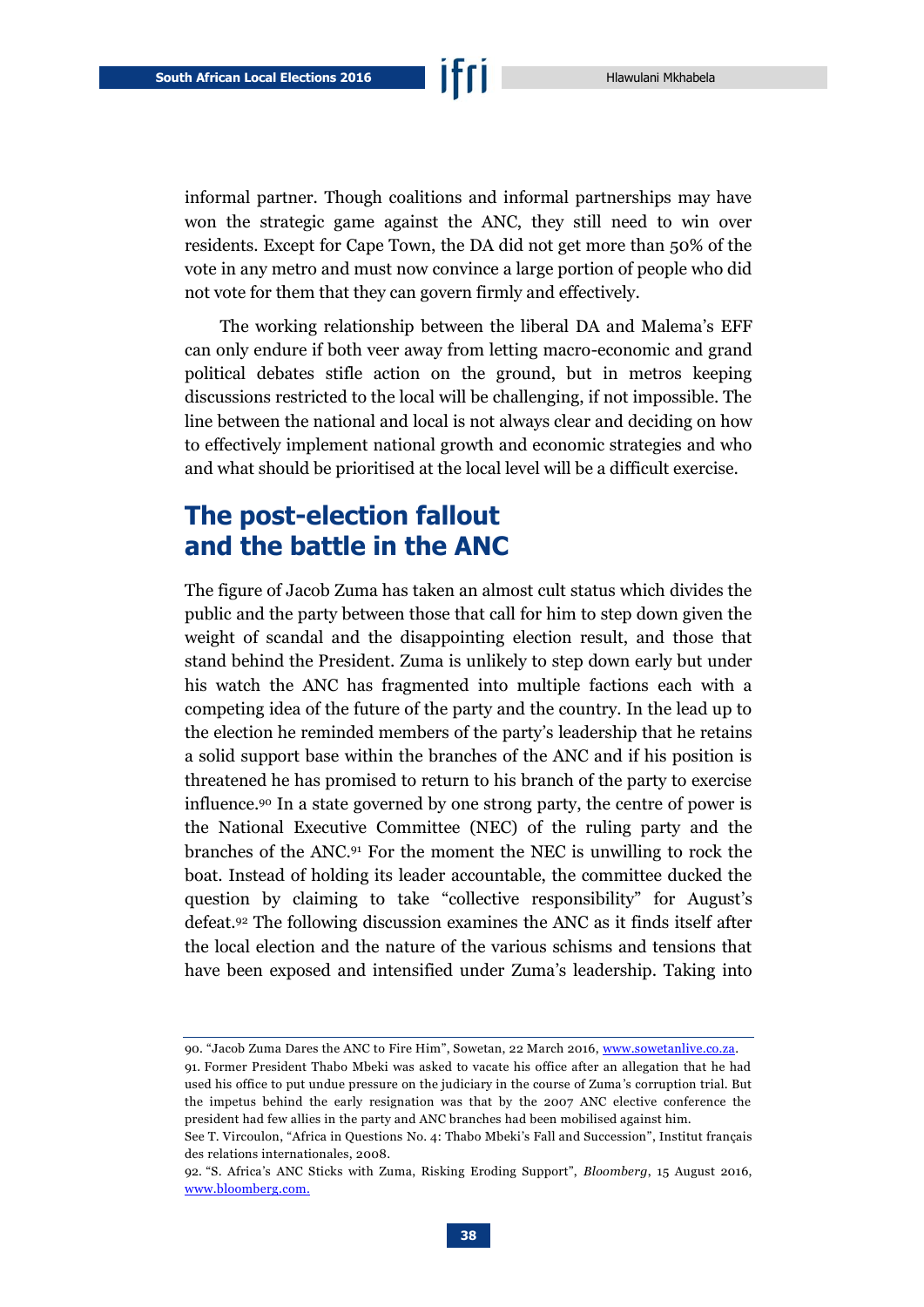account the current condition of the party in government, the analysis offers possible scenarios for the nation's political and economic future under the leadership of a weakened ANC.

The customs that govern interaction between the ANC's members and the public have changed. The unwritten rule within the party has been that internal squabbles are kept inside the organisation and hidden from the public eye. But in the months preceding the election and since the vote, media and public meetings have become platforms on which disgruntlement within the party is expressed, sending a message not only to the general public but also to branches of the ANC and its alliance partners. Former President Kgalema Motlanthe earned Zuma's contempt after he told local press that the Tripartite Alliance was dead and the bonds between the ANC and trade unionists were eroding.<sup>93</sup> At an elective conference in KZN the President publicly disparaged Motlanthe and other ANC cadre who have spoken out against the party. He told those speaking out to "sit and be quite" because "no one is bigger than the ANC".<sup>94</sup> Yet the ANC's internal tussles have become increasingly public. In August the Sefako Makgatho Branch of Johannesburg's ANC asked that the president step down blaming the loss of Johannesburg on the sallied reputation of the national leadership, and in the ANC's traditional base of the Eastern Cape, the Buffalo City and Nelson Mandela Bay branches joined calls asking for Zuma to resign.<sup>95</sup> In early September a movement of ANC members calling themselves "Occupy Luthuli House" implored other members to march on Luthuli House the party's headquarters in central Johannesburg and they demanded the disbanding of the NEC and a change in leadership.<sup>96</sup> The leadership said it would consider bringing forward the elective conference scheduled for December 2017. <sup>97</sup> The conference brings ANC members together to elect the NEC and Zuma's successor, but it remains to be seen whether this is a genuine concession. The initiative came from the ANCYL which strongly backs the standing president and an early conference may give Zuma an opportunity to exercise his influence over the structure of the party's new leadership before his detractors in the organisation have time to mobilize branches against him.

<sup>93.</sup> "Tripartite Alliance is Dead, says Motlanthe", *Business Day*, 2 November 2015, [www.bdlive.co.za.](http://www.bdlive.co.za/national/2015/11/02/tripartite-alliance-is-dead-says-motlanthe)

<sup>94.</sup> "Zuma Takes Swipe at 'Former Party Members Turned Critics'", ENCA, 7 November 2015, [www.enca.com.](http://www.enca.com/media/video/zuma-takes-swipe-former-party-members-turned-critics%E2%80%99)

<sup>95.</sup> "Eastern Cape ANC Branches Make 'Zuma-must-go' Call'", *Times Live*, 30 August 2016.

<sup>96.</sup> "Afrique du Sud: qui est derrière Occupy Luthuli House ?", *Jeune Afrique*, 5 September 2016, [www.jeuneafrique.com.](http://www.jeuneafrique.com/354851/politique/afrique-sud-derriere-occupy-luthuli-house/)

<sup>97.</sup> "ANC Considers Holding an Early Conference to Replace its Top Leadership", *Mail and Guardian*, 23 August 2016, [mg.co.za.](http://mg.co.za/article/2016-08-23-anc-considering-holding-an-early-conference-to-replace-its-top-leadership)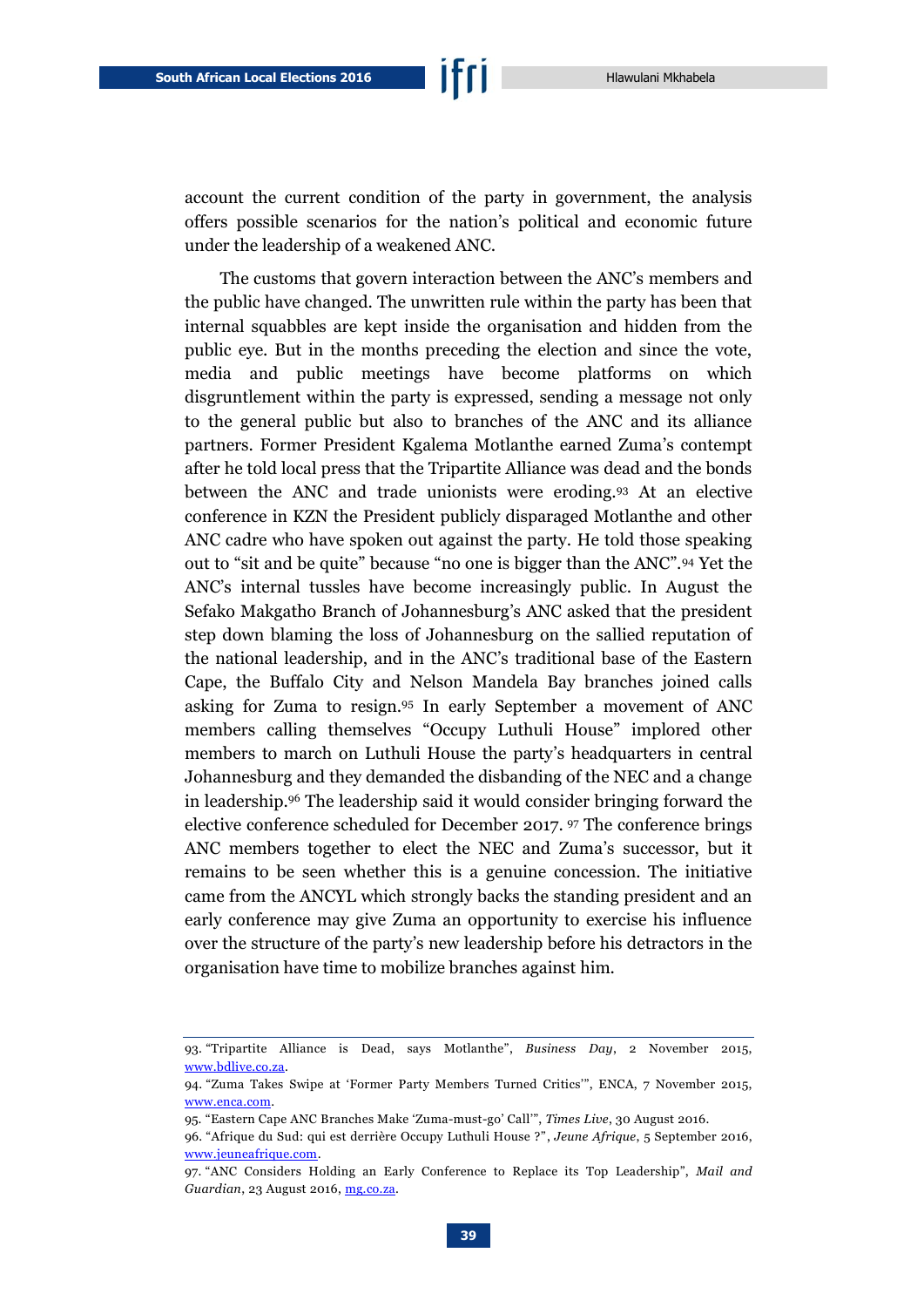On September 9, 2016 at the annual summit of the National Economic Development and Labour Council (NEDLAC) Deputy President Cyril Ramaphosa gave credence to whispers of a war in the centre of the ANC with grave consequences for the unity of the party and the country. At the meeting which brings together the nation's business and government heads he broke the ANC's code of silence saying: "We call upon the state machinery, if not to have a ceasefire, at least to act in a way that will not disturb the stability that our people call for".<sup>98</sup> His words refer to a conflict which has embroiled state-owned enterprises and institutions of state and will determine the economic and political future of the country. Light was shone on this battle after Gordhan refused to obey a summons from the Directorate for Priority Crime Investigation (the Hawks) demanding that the Finance Minister present himself to the police unit to answer to allegations of a so-called rogue intelligence unit operating within the Internal Revenue Service (SARS) while he was its head.<sup>99</sup> The elite crime fighting unit led by former apartheid-era policeman Mthandazo Ntlemeza has been unmotivated to investigate Zuma's various corruption allegations and is accused of acting at Zuma's bidding.<sup>100</sup> Gordhan denies any wrongdoing and claims that the SARS investigative unit operated with the consent of then Finance Minister Trevor Manuel. The summons validates claims of a plot to unseat Gordhan who has criticised excessive spending and the abuse of Treasury funds by SOEs demanding tighter controls and supporting Treasury's decision to fund the Public Protector's investigation into allegations of state-capture which put Zuma and the infamous Gupta family at their centre.<sup>101</sup>

Confrontations with the Finance ministry have exposed Zuma's significant control of the country's security sector and further factionalised the government. On the one side is the president who is hastening efforts to centralise financial and economic spheres of government placing them within the ambit of his office before his mandate ends. Zuma's band of loyalists has been critical of the two pillars of South Africa economy: a privately held South African Reserve Bank and the Treasury directed by the finance ministry. They want the executive to have greater overview and

<sup>98.</sup> "Ramaphosa Hits Out at 'a Government at War with Itself'", *Sunday Times*, 11 September 2016, [www.timeslive.co.za.](http://www.timeslive.co.za/sundaytimes/businesstimes/2016/09/11/Ramaphosa-hits-out-at-%E2%80%98a-government-at-war-with-itself%E2%80%99)

<sup>99.</sup> "Internal Warfare Tears at South Africa's Ruling African National Congress", *The Wall Street Journal*, 27 September 2016, [www.wsj.com.](http://www.wsj.com/articles/internal-warfare-tears-at-south-africas-ruling-african-national-congress-1475013829)

<sup>100.</sup> "Zuma Bids to Tighten Grip as S. Africa Police Target Gordhan" *Bloomberg*, 24 August 2016, [www.bloomberg.com.](http://www.bloomberg.com/news/articles/2016-08-24/zuma-bids-to-tighten-grip-as-south-africa-police-target-gordhan)

<sup>101.</sup> It is also alleged that Gordhan and axed Finance Minister Nhlanhla Nene both opposed a costly nuclear energy deal with Russia that is championed by the president and is linked to a Gupta-Zuma mining venture in uranium mines. "SA's Proposed \$100bn Nuclear Fleet – Driven by Arrogance or Ignorance?", *BizNews.com*, 6 July 2015[, www.biznews.com.](http://www.biznews.com/leadership/2015/07/06/unpacking-sas-nuclear-proposal-little-wonder-voters-are-suspicious/)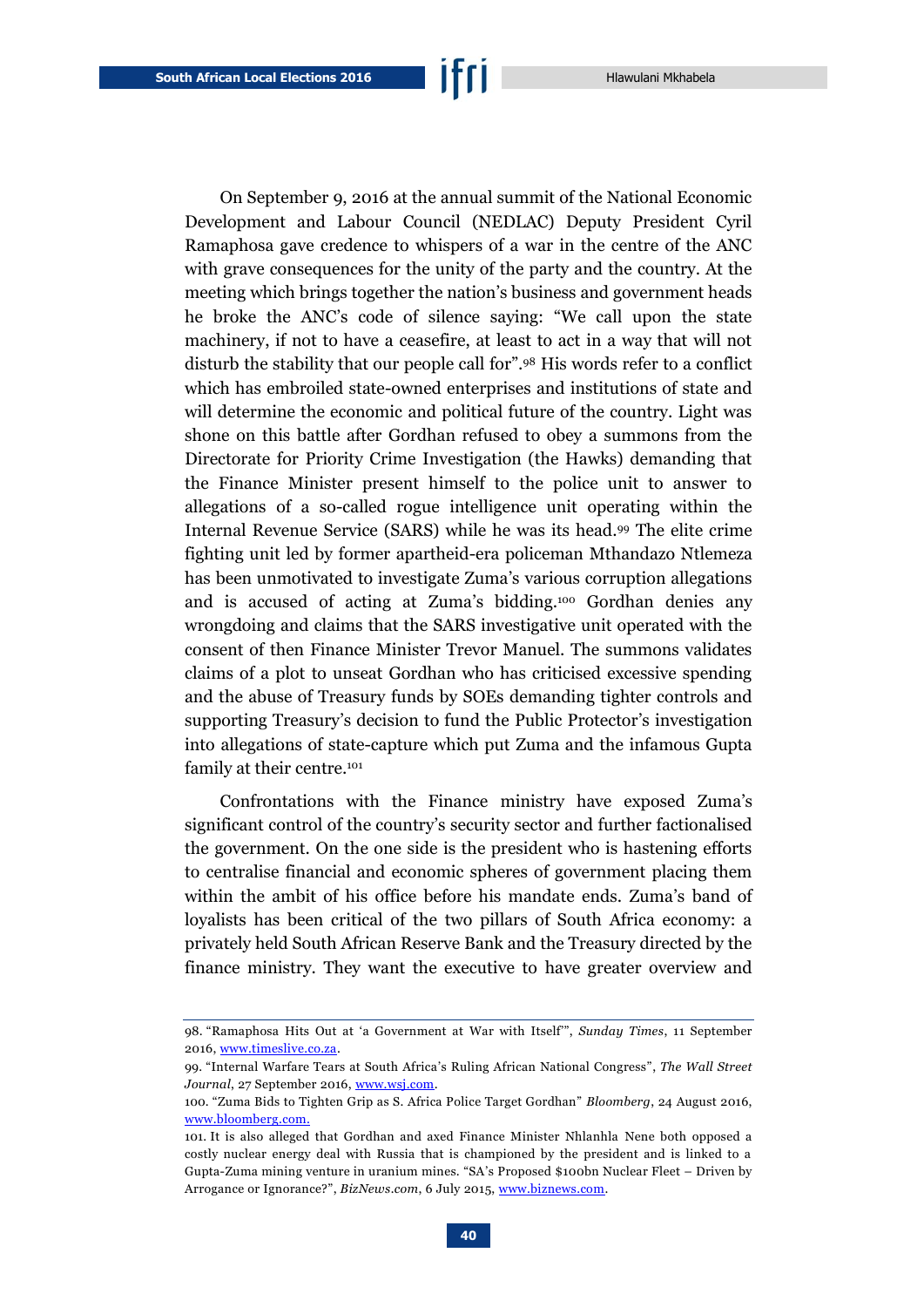influence on the country's economy championing structures such as Presidential State-Owned Enterprises Coordinating Council, a new committee chaired by the President to oversee the running of all stateowned enterprises. <sup>102</sup> Those close to the President argue that the South African Treasury and the Reserve Bank have been used to uphold neoliberal policies which sustain the mining and the financial services industry dominated by white minority capital and aligning the country in favour of western economic interests.<sup>103</sup> On the other side is a growing faction in support of the Finance Minister and Treasury which has signalled the alarm, warning that attacks on the integrity of Gordhan's office and economic institutions will make the state vulnerable to corruption and predatory looting of the state's financial apparatus bringing about the threatened downgrade of the country's credit rating to junk status.<sup>104</sup> The members of this faction have yet to fully emerge, but Enoch Godongwana the ANC's head of transformation was the first member of the NEC to join the fray, labelling the charges against Gordhan as politically motivated and factionalising. What is clear is that factional battles not only have relevance for the party, but will mark South Africa's political economy.

Succession within the party is always shrouded in secrecy and presented as a fait accompli following its elective conference, however this year public lobbying and endorsements are increasingly commonplace. Two candidates have stood out, but with the elective conference more than a year away and the ANC in desperate need of an image makeover in the lead up to the 2019 national election, new contenders may present themselves. The obvious successor is the president's second in-command and former Lonmin mine director Cyril Ramaphosa who has stood in the wings since he competed for the post with Thabo Mbeki in the late 1990's. Though he has tried to remain on the side-lines of Gordhan's battle with the president, his history negotiating South Africa's peace settlement which put in the nation's post-apartheid financial structures disquiets Zuma's loyalist. He has strained a relationship with the President and is often sidelined by the administration with the most recent episode being the establishment of a presidential oversight committee to oversee SOE's which renders the Inter-Ministerial Committee for SOEs which he chairs redundant. Furthermore, the image of the ex-trade union leader turned

<sup>102.</sup> "President Zuma Set to Sit at the Helm of SOEs", *Mail and Guardian*, 23 August 2016, [mg.co.za.](http://mg.co.za/article/2016-08-23-president-zuma-set-to-sit-at-the-helm-of-south-africas-state-owned-enterprises)

<sup>103.</sup> "White Capital Losing Control of SA Mining & Treasury Under Zuma", *City Sun*, 21 September 2016, [citysun.co.za.](http://citysun.co.za/white-capital-losing-control-mining-treasury-zuma/)

<sup>104.</sup> "South African Finance Minister Says Will Not Meet Police, Assets Extend Slump", *Reuters*, 24 August 2016[, www.reuters.com.](http://www.reuters.com/article/us-safrica-gordhan-idUSKCN10Z0OE)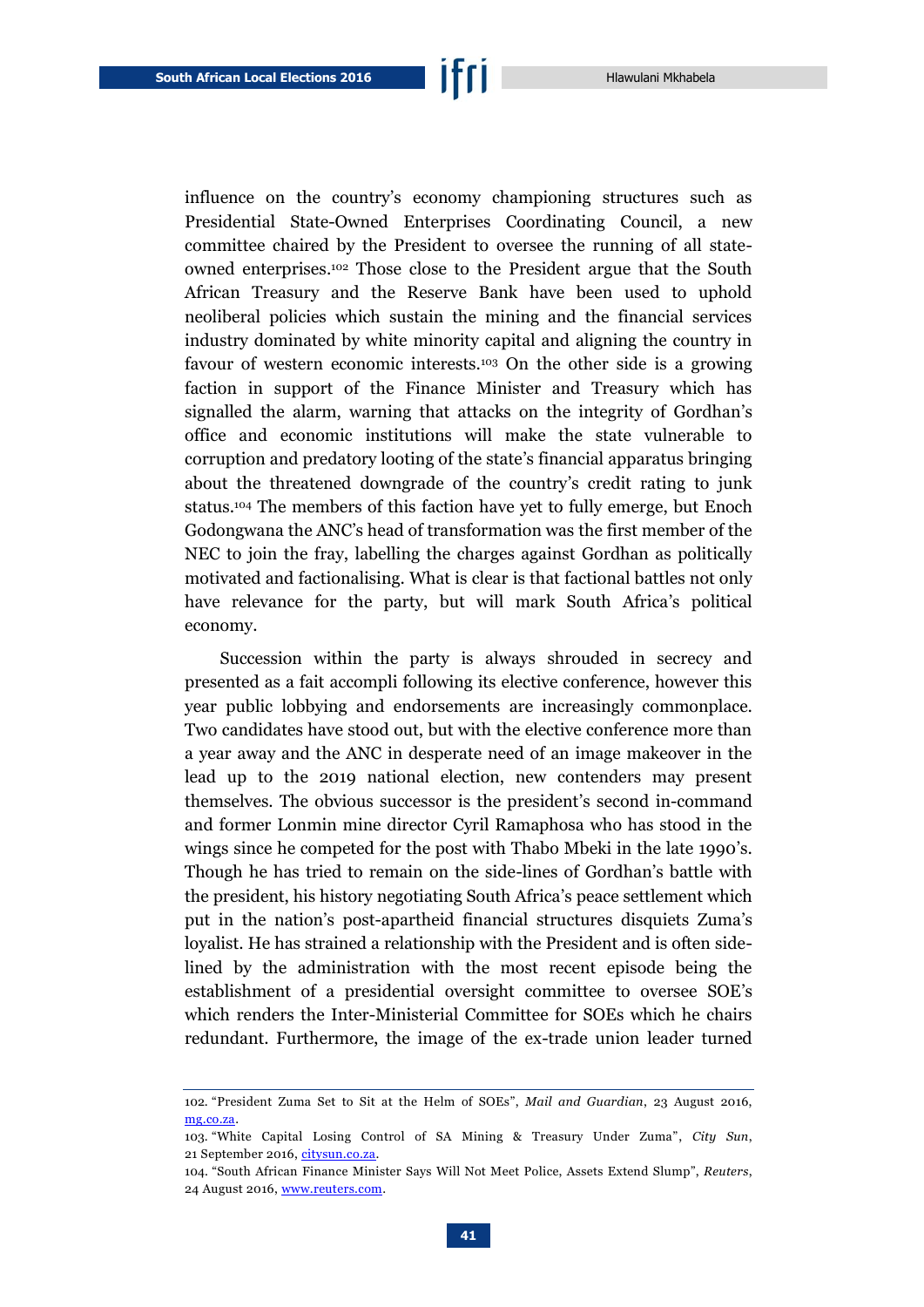businessman has been tarnished by allegations that as the non-executive director and shareholder of Lonmin he precipitated in the massacre of 34 striking Lonmin miners on August 16, 2012.<sup>105</sup> It is unclear from where within the current ANC Ramaphosa can establish a base of support. Though it is whispered that Cosatu will back his candidature, the union has been slow to announce its intensions, but it helps his case that the National Union of Mineworkers, one of the country's oldest mining unions, is officially endorsing Ramaphosa.<sup>106</sup>

With Ramaphosa's allegiance unclear, before the local election the President welcomed outgoing African Union Chairperson Nkosazana Dlamini-Zuma back into the political fold. She began her campaign in their stronghold of KZN receiving the immediate endorsement of the KZN wing the ANC Youth League.<sup>107</sup> But the extent to which Dlamini-Zuma, a cabinet minister in Thabo Mbeki's administration will serve the interests of factions loyal to Zuma is difficult to gauge. She has been away from domestic politics since 2012 and at the famous Polokwane elective conference which booted Thabo Mbeki from the presidential seat, she stood on Mbeki's ticket against her ex-husband. But she was appointed into Zuma's cabinet and the president supported her nomination to the AU.<sup>108</sup> However the endorsement of the President may hurt her campaign within different factions of the ANC and earn her the distrust of voters wary of having another "Zuma" in the president's office. The current struggle in the former liberation movement may present an opportunity for new faces to penetrate the party's tight leadership circle. A wildcard in the election race may still emerge as branches either stand with the current NEC's "top six" or take up oppositional positions in relations to Zuma administration.

<sup>105.</sup> A judicial commission into the deaths cleared him of wrongdoing, but the Deputy President's reputation is tainted by his involvement in Lomin at the time of the tragedy. "Cyril Ramaphosa – South Africa's Leader in Waiting", *The Africa Report*, 9 January 2015[, www.theafricareport.com.](http://www.theafricareport.com/Southern-Africa/cyril-ramaphosa-south-africas-leader-in-waiting.html) 106. Ramaphosa was NUM's first General Secretary and despite events in Marikina they will stand by him in the election race. "NUM Officially Backs Cyril Ramaphosa to Succeed Zuma as ANC President", *Mail and Guardian*, 26 September 2016, [mg.co.za.](http://mg.co.za/article/2016-09-26-num-enters-anc-succession-debate-launches-ramaphosa-4-president-campaign)

<sup>107.</sup> "KZN ANC Youth League Endorses Dlamini-Zuma for President", ENCA, 27 July 2016, [www.enca.com.](https://www.enca.com/south-africa/kzn-anc-youth-league-endorses-dlamini-zuma-for-president)

<sup>108.</sup> Dlamini-Zuma's was essentially exiled from South African politics while in the AU making her seat in the regional organisation more of a stick than a carrot for a politician with ambitions for the presidency.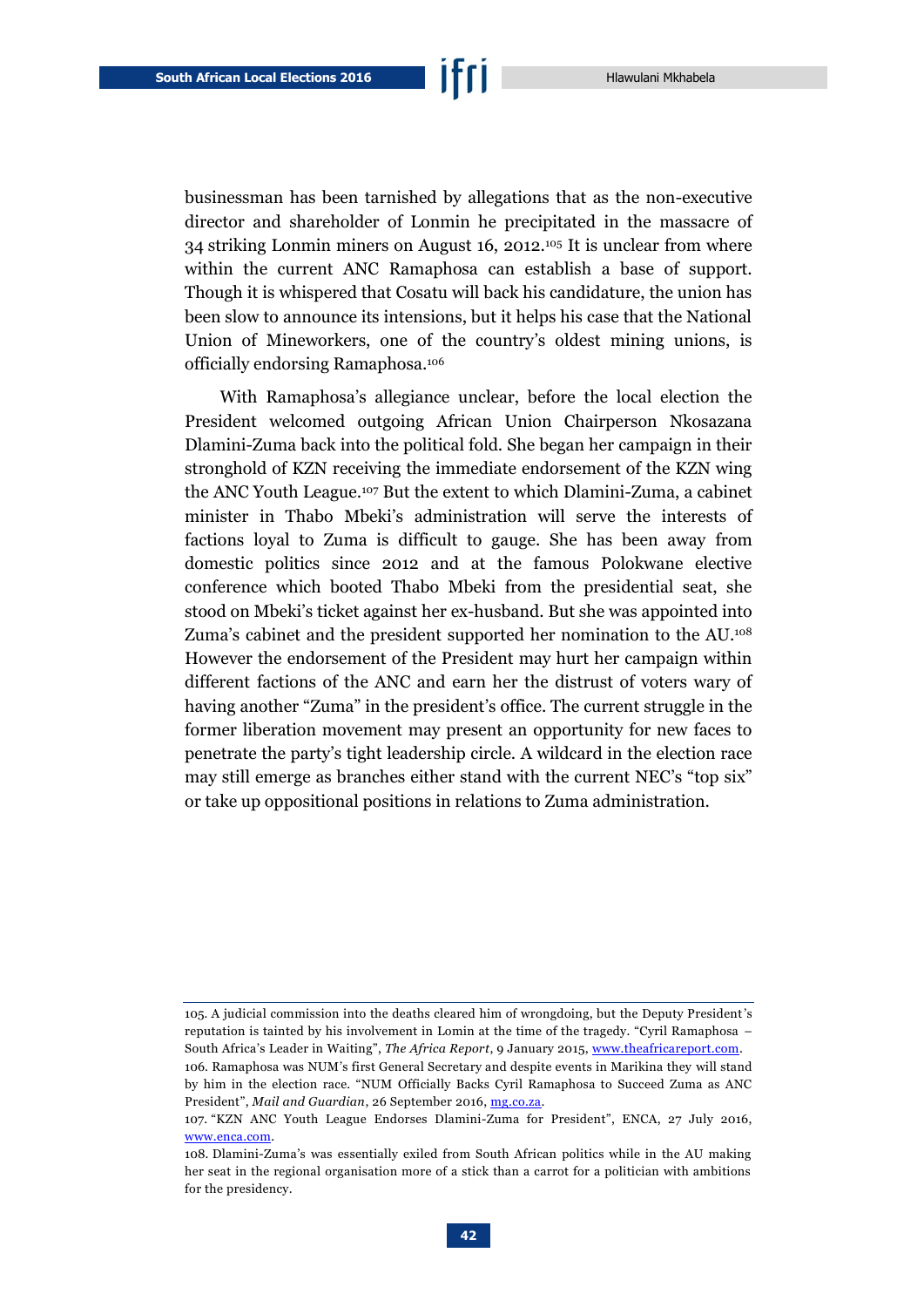## <span id="page-44-0"></span>**Conclusion: towards the National Elections**

There are worrying signs of turbulence ahead as a threatened ruling party which lacks credible leadership tries to claw back authority and progressively endeavours to centralise the organs of state and abuse the state apparatus to serve limited party and individual interests. The ANC cannot govern as it has before, and the party's growing pains will undoubtedly be felt across the country. Its base of influence is shrinking in urban centres and so are opportunities to feed a complex system of patronage founded on complete control especially in big revenue generating metropolitan municipalities. As the political space evolves to embrace more actors which can be credible contenders, change is likely to introduce a period of significant instability and insecurity.

A faction of the ANC that circulates around the presidency is intensifying efforts to consolidate political power and control of the country's economy with wide spreading implications for the party, South Africa's three-tiered government, and the region's most powerful economy. Initiatives such as the recently created ministry of Cooperative Governance and Traditional Affairs mandated with ensuring the smooth function of all layers of government and led by Zuma's loyalist and short-lived Finance Minister David Van Rooyen, point to a governing party eager to concentrate authority and undermine not only the new opposition led local administrations, but also a constitutional democracy built on a respect for the separation of powers.

Under Zuma's leadership the party has torn into itself and its central pillars have been damaged. The Tripartite Alliance with the SACP and Cosatu is under threat<sup>109</sup> and the women's and youth leagues meant to balance power and attract voters have been completely flattened and turned into the defence-wing of the presidency. If the ANC does not confront fractures within itself and failings in its national structure, it is unlikely to make the necessary changes needed to hold back the tide of voter dissatisfaction revealed by the hotly contested local elections. If its

<sup>109.</sup> Cosatu is greatly weakened by the loss of it biggest union, now faces losing another significant union the Food and Allied Workers' Union, "Leave Cosatu, Join Us – Numsa's Call to Workers", *News24*, 1 May 2016, [www.news24.com.](http://www.news24.com/SouthAfrica/News/leave-cosatu-join-us-irvin-jims-call-to-workers-20160501)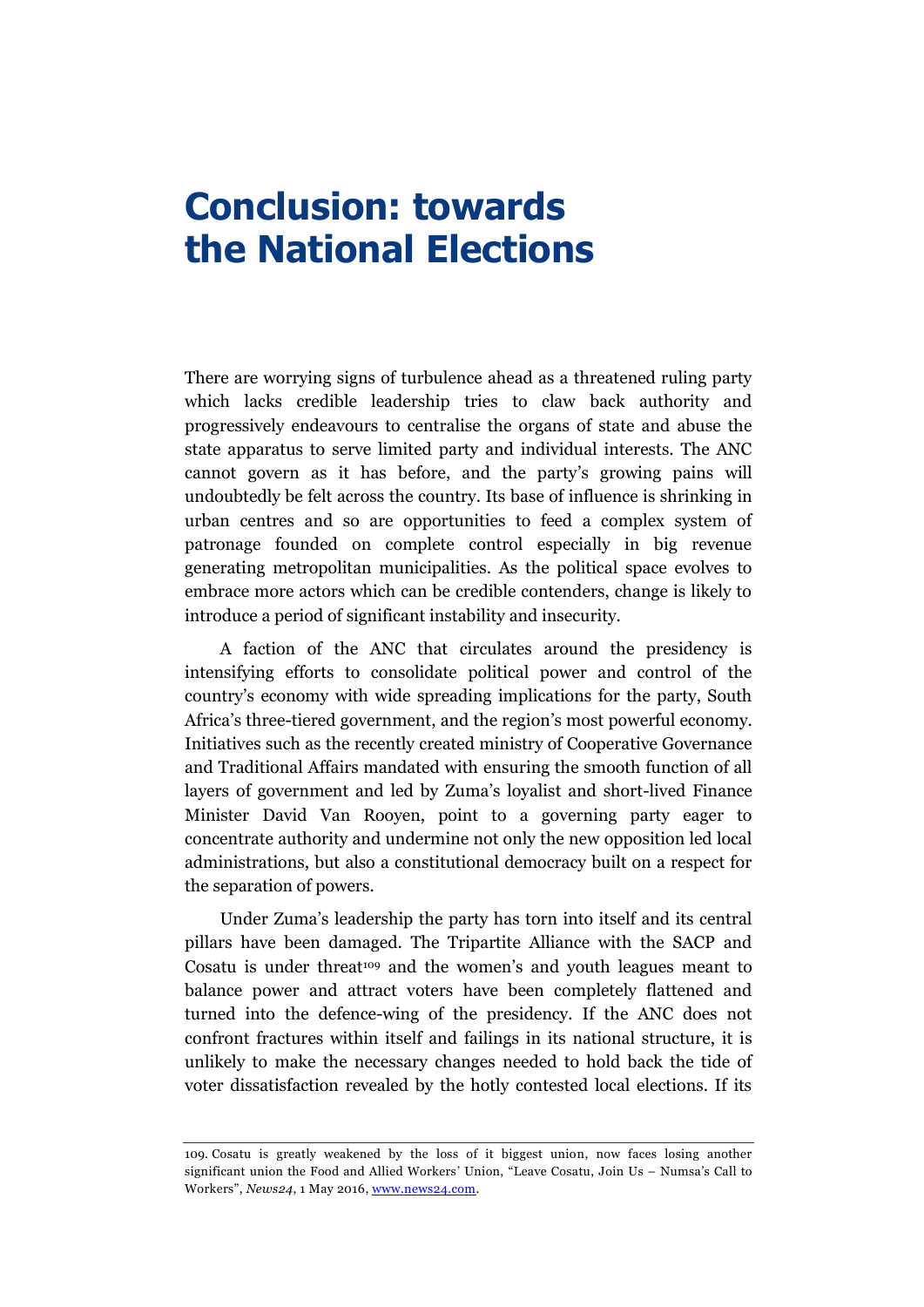current leadership remains in place, unreflective and unresponsive, South Africa needs to settle in for a period of unpredictability and significant changes in the political terrain.

The local government election demonstrates that the ANC is not alone in deciding South Africa's future. The party must answer to a burgeoning opposition capable of thinking creatively; an active electorate sensitive to both local and national dynamics; as well as civil society and democratic institutions ready to check its authority. The student protests that have been raging across the country since late 2015 as young South Africans demand that the government honour the promise to make education accessible and free have been met with increasingly violent responses from the police, revealing the inaptitude of the regime in the face of an active young citizenry that is likely to become more vocal.<sup>110</sup>

This election outcome promises great possibility for growth and contestation, with opposition parties supporting a deep change in how politics is understood and carried out with implications not only for South Africa, but also for those in opposition against established powers throughout the region. For a government that has become too comfortable, August 2016 serves as a stern warning from the country's people and introduces a period that will test the relatively young democracy.

<sup>110.</sup> "Mayhem at Wits after Police Release Rubber Bullets and Stun Grenades on Students", *Mail and Guardian*, 4 October 2016, [mg.co.za.](http://mg.co.za/article/2016-10-04-police-reportedly-release-rubber-bullets-and-stun-grenades-on-peaceful-students/)